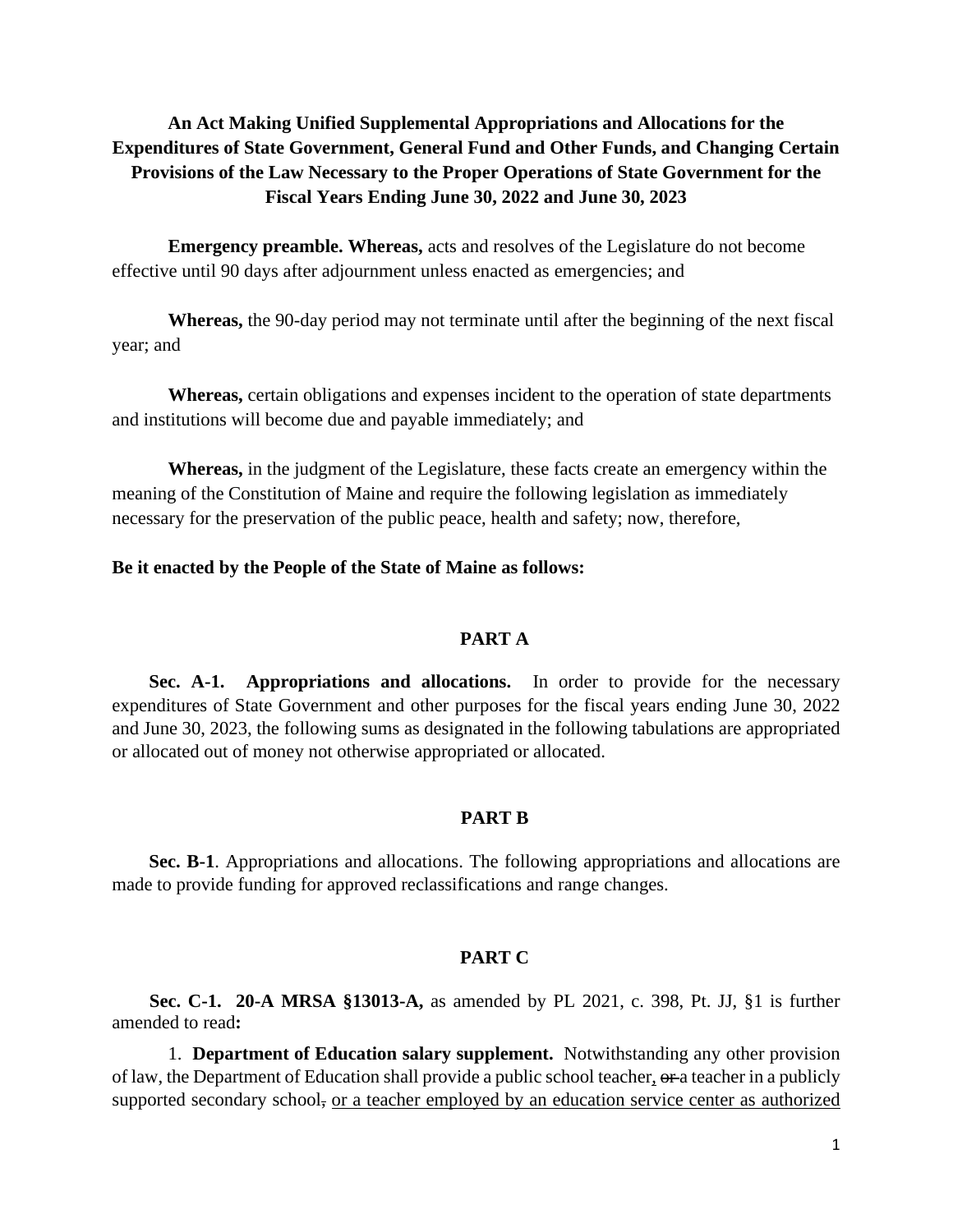under Title 20-A, Chapter 123 who has attained certification from the National Board for Professional Teaching Standards, or its successor organization, with an annual national board certification salary supplement for the life of the certificate. The salary supplement must be added to the teacher's base salary and must be considered in the calculation for contributions to the Maine Public Employees Retirement System. If a nationally certified teacher is no longer employed as a teacher, the supplement ceases. The amount of the salary supplement is:

A. For fiscal year 2012-13, \$2,500;

B. For fiscal year 2013-14, \$2,750;

C. For fiscal year 2014-15 and succeeding years, except for a teacher under paragraph D, \$3,000; and

D. For fiscal year 2020-21 and succeeding years, for a teacher who is employed in a school in which at least 50% of students qualify for a free or reduced-price lunch under chapter 223, subchapter 7 during the year that the supplement is provided, \$5,000.

**1-A. Funding revenue**. The National Board Certification Salary Supplement Fund is established as a nonlapsing dedicated fund within the Department of Education beginning in fiscal year 2012-13. The salary supplement under subsection 1 must be funded from fees collected by the department pursuant to section 13007, subsection 1.

**2. Local filing; certification**. On or before October 15th annually, the superintendent of schools of a school administrative unit, or the chief administrative officer of a publicly supported secondary school, an education service center or a career and technical education region shall file with the commissioner a certified list of national board-certified teachers eligible to receive the salary supplement pursuant to subsection 1.

**3. Payment**. If there are available resources, the department shall provide the salary supplement to school administrative units, and publicly supported secondary schools and education service centers for eligible teachers no later than February 15th of each year. The salary supplement paid may be prorated.

**4. Expend funds**. A school administrative unit, or a publicly supported secondary school or an education service center may expend funds received through the salary supplement under subsection 1 without calling for a special meeting of the local legislative body.

**5. Scholarship fund**. The National Board Certification Scholarship Fund is established as a nonlapsing dedicated fund, referred to in this subsection as "the scholarship fund," within the Department of Education to encourage teachers to apply to and enroll in the certification program offered by the National Board for Professional Teaching Standards or its successor organization, referred to in this subsection and subsection 6 as "the certification program." A school administrative unit,  $\theta$  a publicly supported secondary school or an education service center may request scholarship funds on behalf of its teachers who meet the requirements set forth in subsection 6. The department shall award funds according to this subsection.

A. In fiscal year 2012-13, the department shall allocate \$50,000 from fees collected by the department pursuant to section 13007, subsection 1 to the scholarship fund. The department shall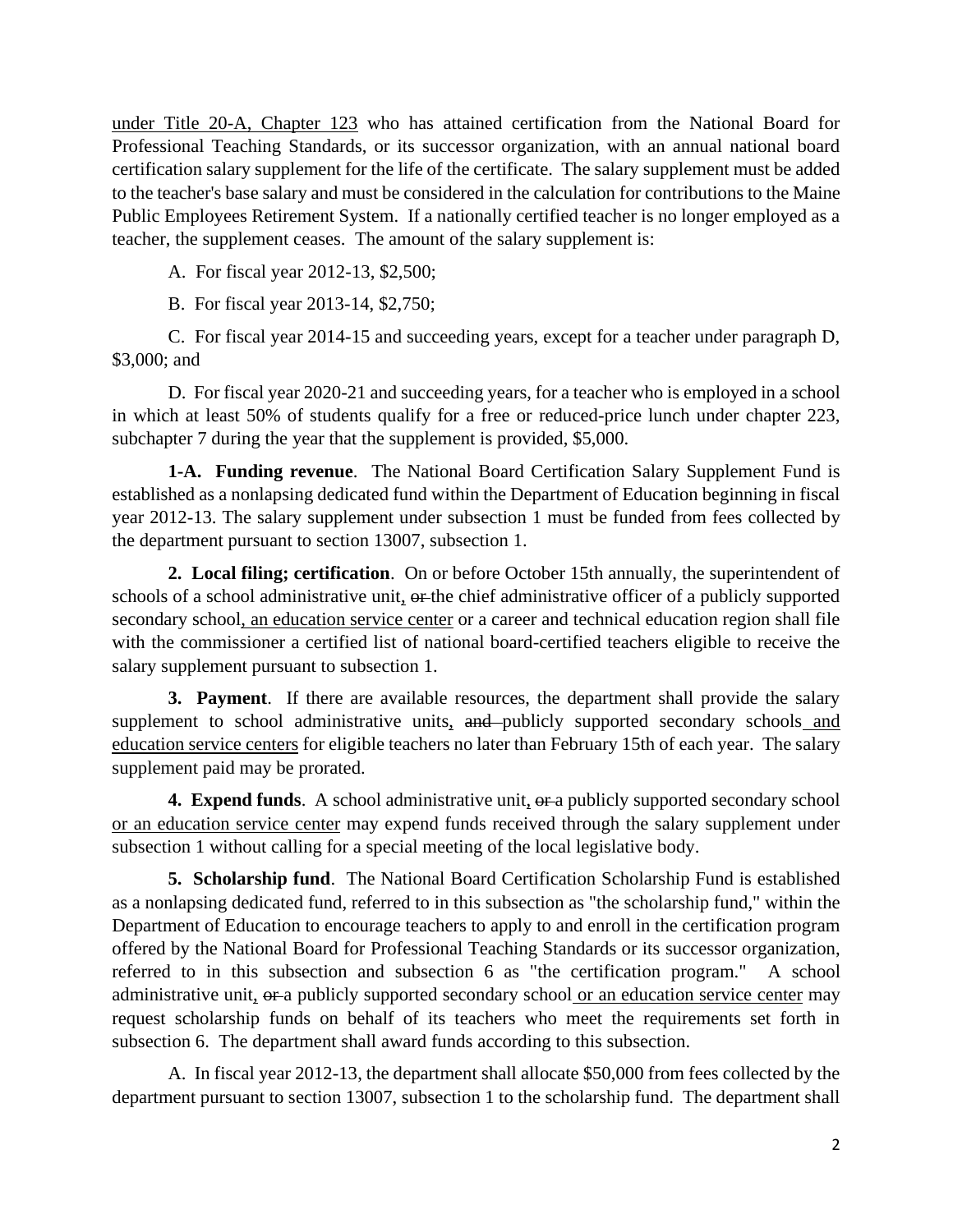award an amount equal to the cost of the certification program less any other funds received by the applicant on a first-come first-served basis for the first 20 teachers accepted into the certification program annually.

B. Beginning in fiscal year 2013-14, the department shall allocate \$75,000 from fees collected by the department pursuant to section 13007, subsection 1 each fiscal year to the scholarship fund. The department shall award an amount equal to the cost of enrollment in the certification program less any other funds received by the applicant to not more than 30 teachers accepted into the program annually.

**6. Eligibility requirements**. In order to receive scholarship funds according to subsection 5 on behalf of a teacher, the school administrative unit, or a publicly supported secondary school or an education service center must certify to the department that the teacher:

A. Is currently employed by a school administrative unit,  $\theta$  a publicly supported secondary school or an education service center;

B. Has completed at least 3 years of teaching in the State;

C. Has agreed to mentor at least one other teacher employed in the State through the national board certification process to apply to and enroll in the certification program;

D. Has provided documentation of acceptance into the certification program; and

E. Has disclosed any other funds received to cover the cost of the certification program.

**7. Nonlapsing funds.** Any unencumbered balance of the National Board Certification Scholarship Fund under subsection 5 remaining at the end of a fiscal year may not lapse but must be carried forward to be used for the same purpose.

## **Sec. C-2. 20-A MRSA §15675, sub-§2, ¶A-1** is enacted to read:

A-1. Notwithstanding paragraph A, for fiscal year 2022-23 only, an additional weight of .20. The number of economically disadvantaged students for each school administrative unit is determined by multiplying the number of resident pupils in the most recent calendar year by the greater of the three most recent years elementary free or reduced-price meals percentage. The elementary free or reduced-price meals percentage may be applied to determine the number of economically disadvantaged students in the unit's secondary grades.

**Sec. C-3. 20-A MRSA §15678, sub-§2, ¶A-1,** as amended by PL 2021, c.29, Pt. C, §4 is further amended to read:

A-1. Notwithstanding paragraph A, for fiscal years 2021-22 and 2022-23 only, for the elementary school level, the student-to-teacher ratio is 16:1.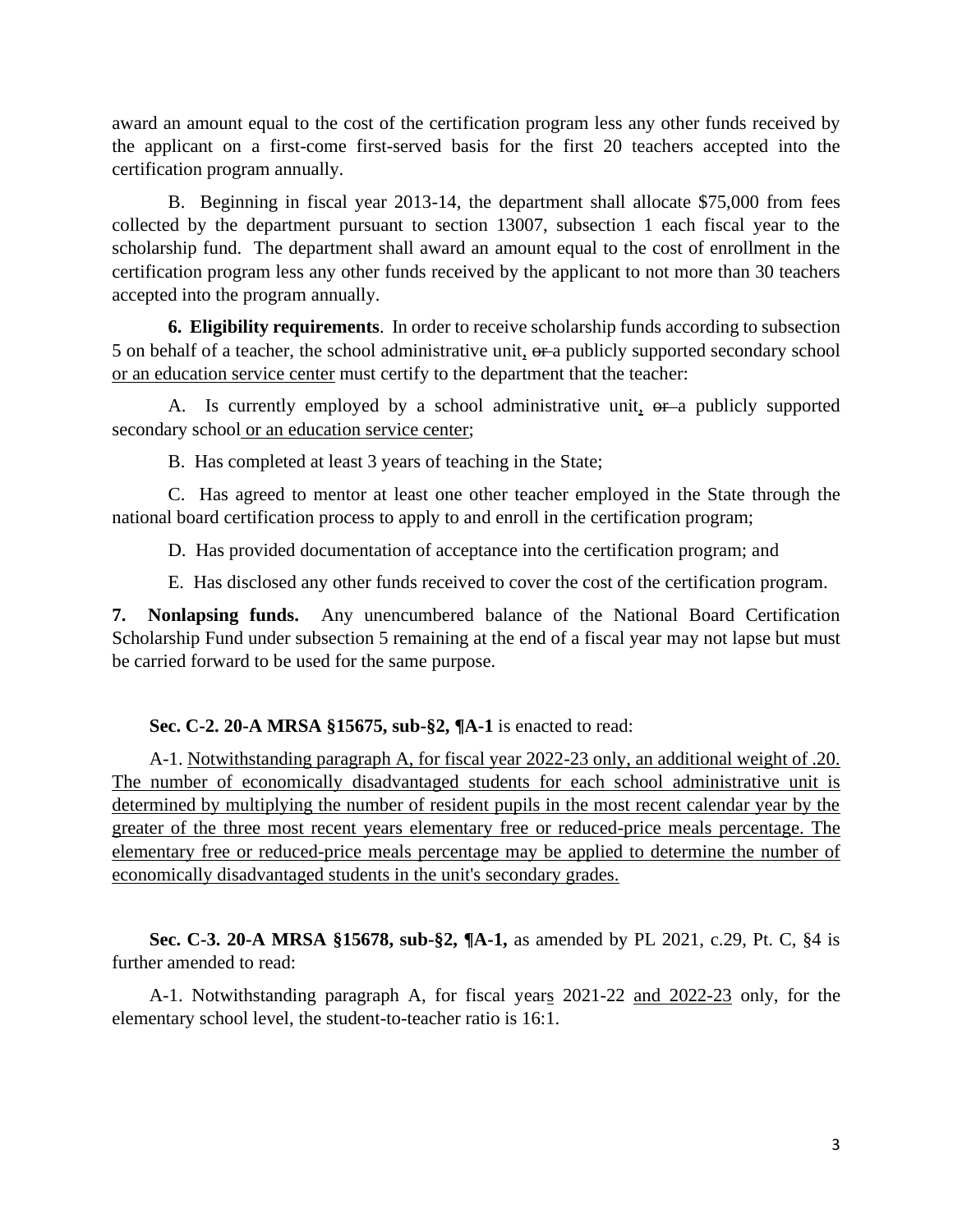# **Sec. C-4. 20-A MRSA §15678, sub-§2, ¶B-1** is enacted to read:

A-1. Notwithstanding paragraph A, for fiscal year 2022-23 only, for the middle school level, the student-to-teacher ratio is 16:1.

# **Sec. C-5. 20-A MRSA §15688-A, sub-§10** is enacted to read:

**10. Career and Technical Education Early Childhood Program Expansion support**. Beginning in fiscal year 2022-2023, the Commissioner may expend and disburse funds to career and technical education centers and career and technical education regions for the purpose of expanding or developing early childhood education programs.

# **Sec. C-6. 20-A MRSA §15689, sub-§16** is enacted to read:

**16. English Learner budgetary hardship adjustment.** Beginning in fiscal year 2022- 2023, the following provisions apply to adjustments for English Learner budgetary hardships.

A. If a school administrative unit determined eligible pursuant to paragraph B petitions the Commissioner and demonstrates that the unexpected education costs of increased English Learner student enrollment will cause a budgetary hardship, the Commissioner may provide an amount equal to that school administrative unit's most recent enacted state share of the increased English Learner weighted allocation, as calculated pursuant to section 15675-1, resulting from the increased enrollment. If the school administrative unit's most recent enacted state share percentage is less than the statewide state share percentage enacted in section 15671-(B), then adjustment amount will be equal to the most recent enacted state share percentage.

B. The commissioner may determine that a school administrative unit is eligible for an adjustment under paragraph A if:

(1) The increased student enrollment is a result of the student(s) becoming the fiscal responsibility of the school administrative unit after the passage of the annual budget for the current fiscal year; and

(2) The school administrative unit's unexpected enrollment increase results in an increase of 5% or more in English Learner weighted allocation, as calculated pursuant to section 15675- 1.

C. The funds for adjustments under paragraph A are limited to the amount appropriated by the Legislature for that purpose.

D. A school administrative unit may expend the funds from the adjustment under paragraph A without seeking approval of the school administrative unit's legislative body.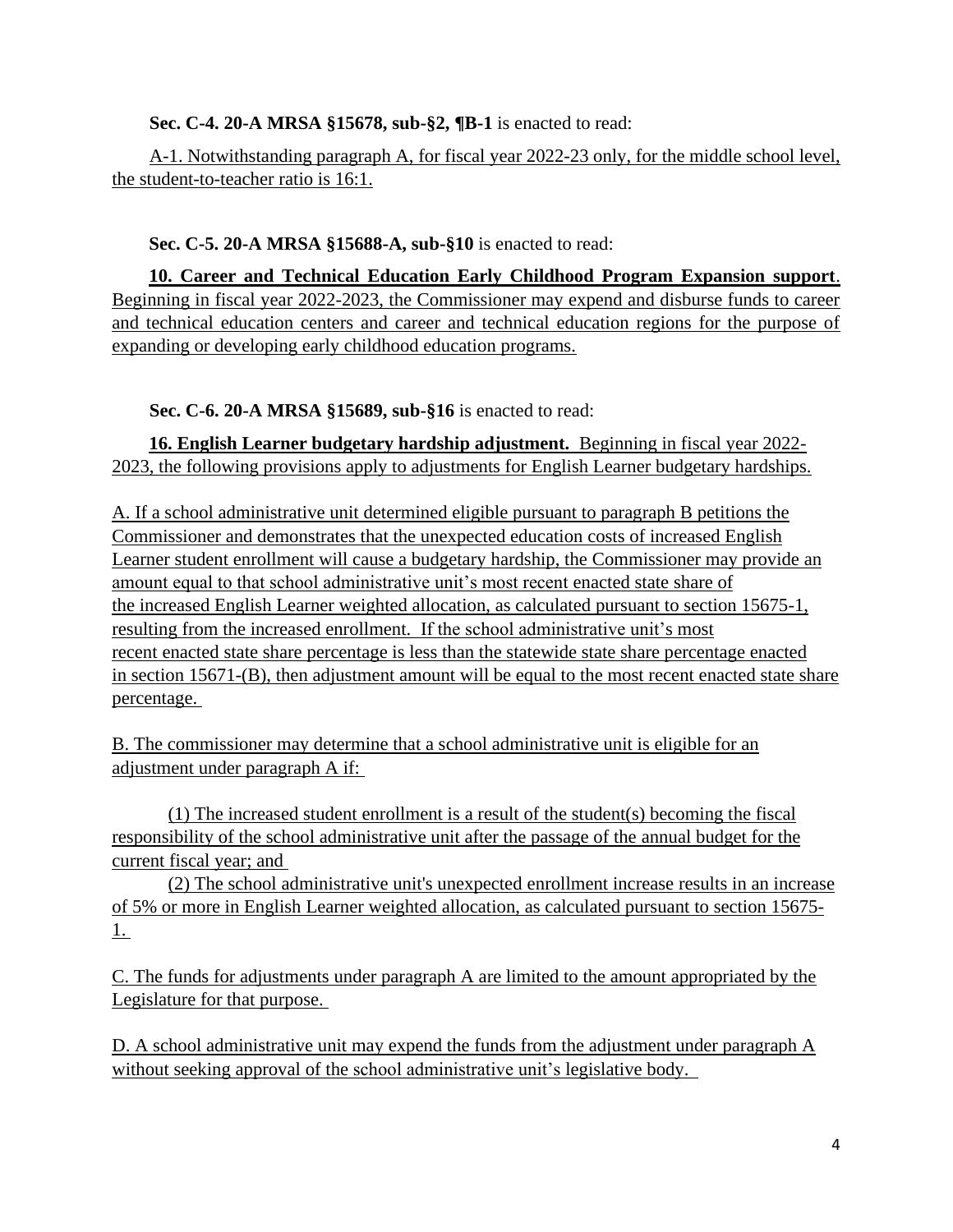**Sec. C-7. 20-A MRSA §15689-A, sub-§12,** as amended by PL 2011, c. 702, §3, is further amended to read:

12. **National board certification salary supplement**. The commissioner may pay annual salary supplement payments to school administrative units,  $\theta$ ra publicly supported secondary school or an education service center as authorized under Title 20-A, Chapter 123 for payment to school teachers who have attained certification from the National Board for Professional Teaching Standards or its successor organization pursuant to section 13013‑A.

**Sec. C-8. Mill expectation.** The mill expectation pursuant to the Maine Revised Statutes, Title 20-A, section 15671-A for fiscal year 2022-23 is 7.10.

**Sec. C-9. Total cost of funding public education from kindergarten to grade 12.** The total cost of funding public education from kindergarten to grade 12 for fiscal year 2022-23 is as follows:

|                                                                                                                                                                                             | 2022-23<br><b>TOTAL</b> |
|---------------------------------------------------------------------------------------------------------------------------------------------------------------------------------------------|-------------------------|
| <b>Total Operating Allocation</b>                                                                                                                                                           |                         |
| Total operating allocation pursuant to the Maine Revised<br>Statutes, Title 20-A, section 15683                                                                                             | \$1,534,093,140         |
| Total operating allocation for public charter schools<br>pursuant to the Maine Revised Statutes, Title 20-A,<br>section 15683-B                                                             | \$32,449,350            |
| Total adjustments to state subsidy pursuant to Title 20-A,<br>section 15689 included in subsidizable costs and total<br>other subsidizable costs pursuant to Title 20-A, section<br>15681-A | \$584,323,259           |
| <b>Total Operating Allocation and Subsidizable Costs</b>                                                                                                                                    |                         |
| Total operating allocation pursuant to Title 20-A, section<br>15683 and total other subsidizable costs pursuant to Title<br>20-A, section 15681-A                                           | \$2,150,865,749         |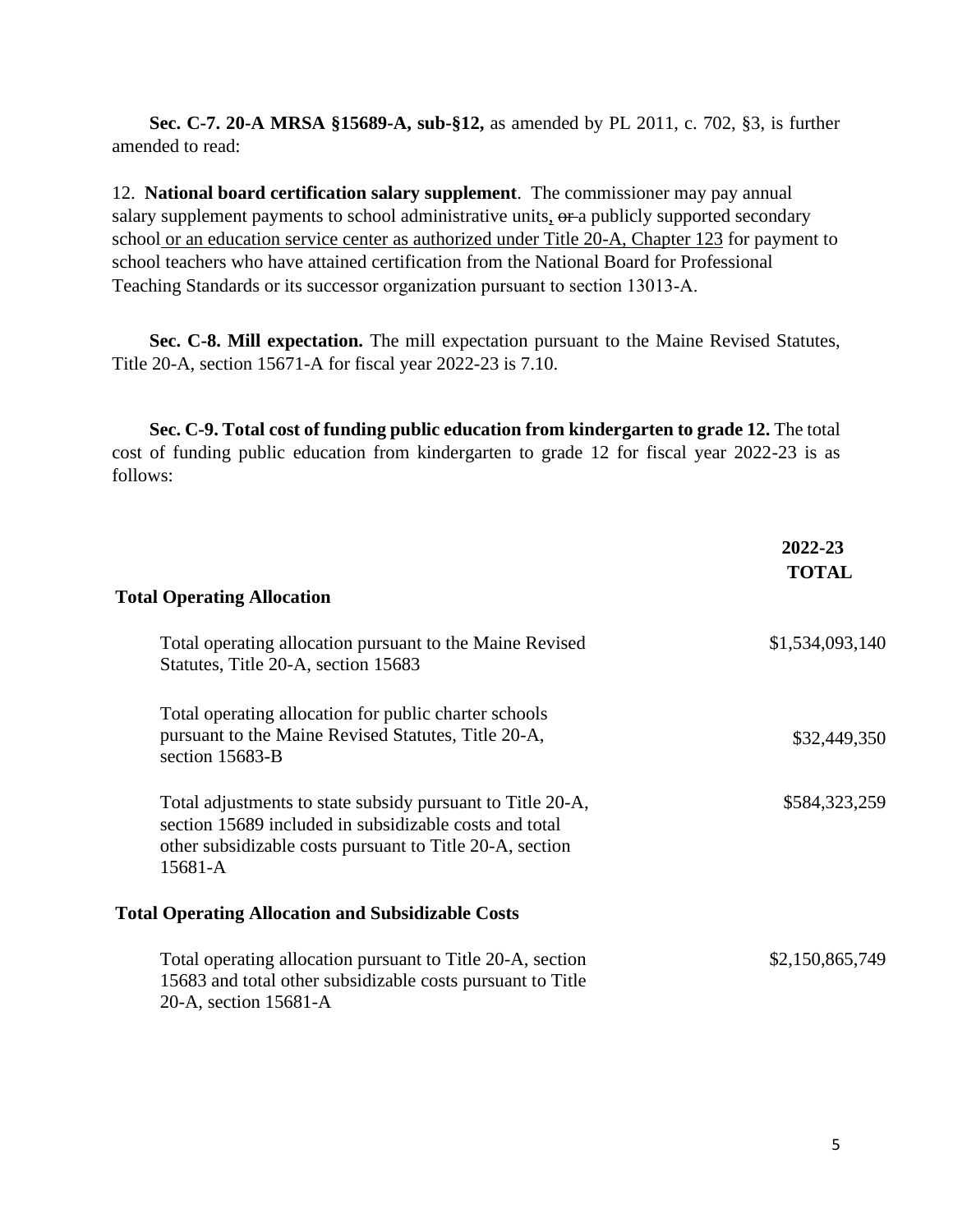# **Total Debt Service Allocation**

| Total debt service allocation pursuant to Title 20-A,<br>section 15683-A                                                        | \$99,403,683 |
|---------------------------------------------------------------------------------------------------------------------------------|--------------|
| <b>Total Adjustments and Targeted Education Funds</b>                                                                           |              |
| Audit adjustments pursuant to Title 20-A, section<br>15689, subsection 4                                                        | \$225,000    |
| Educating students in long-term drug treatment center<br>adjustments pursuant to Title 20-A, section 15689,<br>subsection 5     | \$249,607    |
| Minimum teacher salary adjustment pursuant to Title<br>20-A, section 15689, subsection 7-A                                      | \$1,000,000  |
| Regionalization, consolidation, and efficiency<br>assistance adjustments pursuant to Title 20-A, section<br>15689, subsection 9 | \$6,594,970  |
| Maine Care seed payments adjustments pursuant to<br>Title 20-A, section 15689, subsection 14                                    | \$1,334,776  |
| Special Education Hardship adjustment pursuant to<br>Title 20-A, section 15689, subsection 15                                   | \$500,000    |
| English Learner budgetary hardship adjustment<br>pursuant to Title 20-A, section 15689, subsection 16                           | \$500,000    |
| Total adjustments to the state share of total allocation<br>pursuant to Title 20-A, section 15689                               | \$10,404,353 |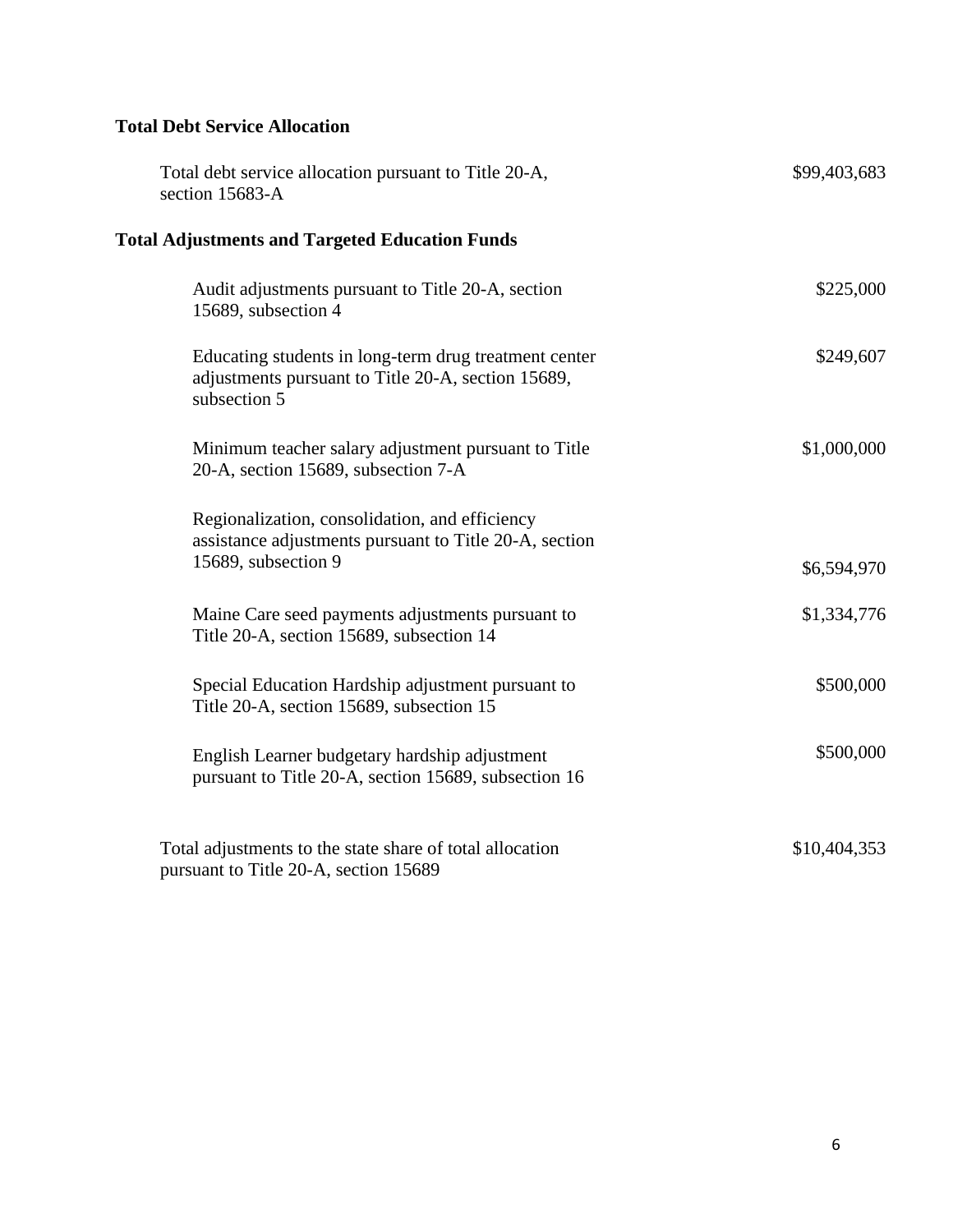| Targeted Education Funds pursuant to Title 20-A, section<br>15689-A                                                                   |              |
|---------------------------------------------------------------------------------------------------------------------------------------|--------------|
| Special education costs for state agency clients and<br>state wards pursuant to Title 20-A, section 15689-A,<br>subsection 1          | \$36,737,998 |
| Essential programs and services components contract<br>pursuant to Title 20-A, section 15689-A, subsection 3                          | \$250,000    |
| Data management and support services for essential<br>programs and services pursuant to Title 20-A, section<br>15689-A, subsection 10 | \$11,455,663 |
| Postsecondary course payments pursuant to Title 20-<br>A, section 15689-A, subsection 11                                              | \$5,500,000  |
| National board certification salary supplement<br>pursuant to Title 20-A, section 15689-A, subsection<br>12                           | \$307,551    |
| Learning through technology program pursuant to<br>Title 20-A, section 15689-A, subsection 12-A                                       | \$14,000,000 |
| Jobs for Maine's Graduates including college<br>pursuant to Title 20-A, section 15689-A, subsection<br>13                             | \$3,881,379  |
| Maine School of Science and Mathematics pursuant<br>to Title 20-A, section 15689-A, subsection 14                                     | \$3,615,347  |
| Maine Educational Center for the Deaf and Hard of<br>Hearing pursuant to Title 20-A, section 15689-A,<br>subsection 15                | \$8,712,565  |
| Transportation administration pursuant to Title 20-A,<br>section 15689-A, subsection 16                                               | \$666,220    |
| Special education for juvenile offenders pursuant to<br>Title 20-A, section 15689-A, subsection 17                                    | \$407,999    |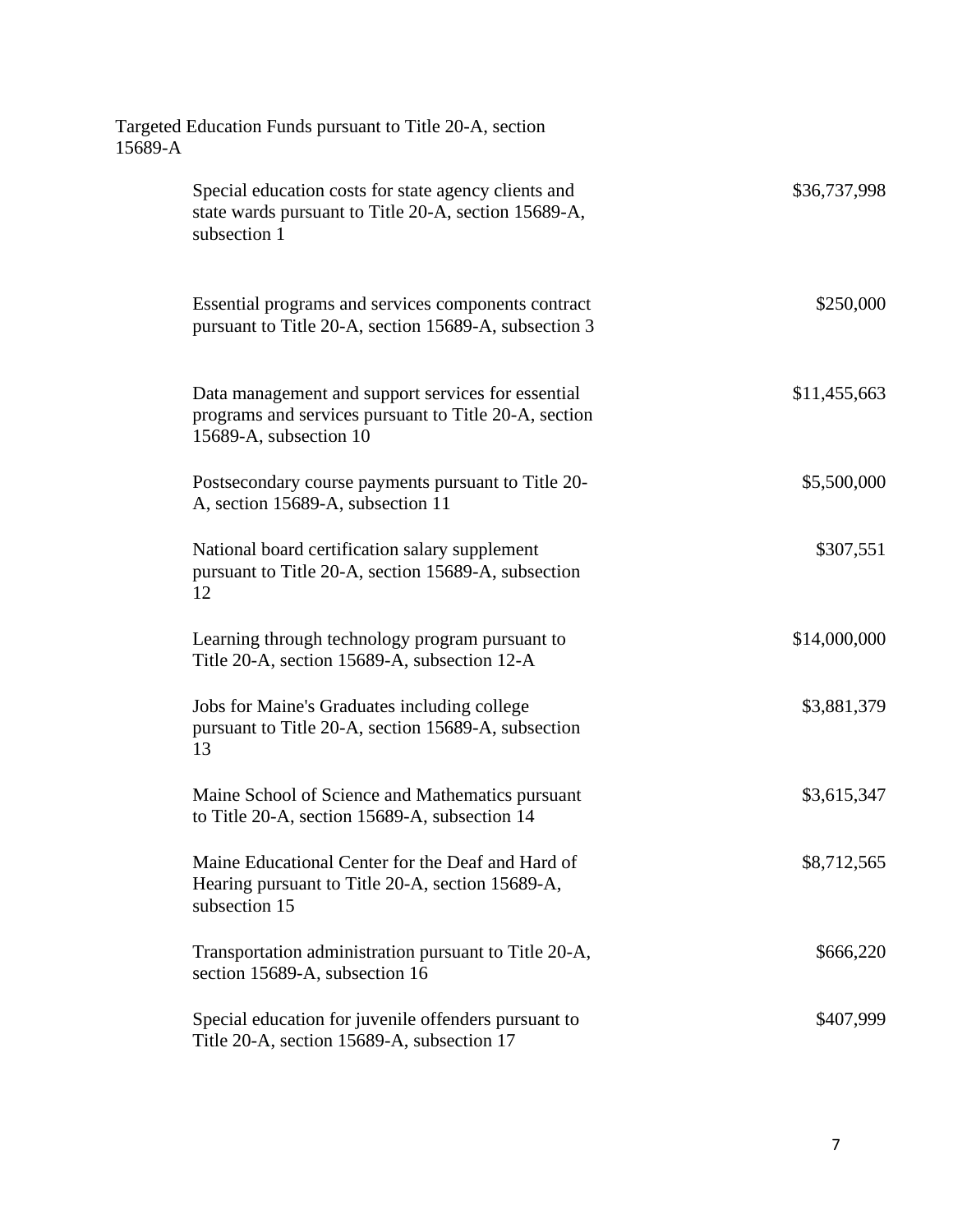| Comprehensive early college programs funding<br>(bridge year program) pursuant to Title 20-A, section<br>15689-A, subsection 23             | \$1,000,000  |
|---------------------------------------------------------------------------------------------------------------------------------------------|--------------|
| Community schools pursuant to Title 20-A, section<br>15689-A, subsection 25                                                                 | \$250,000    |
| Maine School for Marine Science, Technology,<br>Transportation and Engineering pursuant to Title 20-<br>A, section 15689-A, subsection 26   | \$226,149    |
| Instruments and Professional Development in rural<br>schools pursuant to Title 20-A, section 15689-A,<br>subsection 28                      | \$50,000     |
| Total targeted education funds pursuant to Title 20-A,<br>section 15689-A                                                                   | \$87,060,871 |
| Enhancing student performance and opportunity pursuant<br>to Title 20-A, section 15688-A and section 15672, subsection<br>$1-D$             |              |
| Career and technical education costs pursuant to Title<br>20-A, section 15688-A, subsection 1                                               | \$62,278,741 |
| College transitions programs through adult education<br>college readiness programs pursuant to Title 20-A,<br>section 15688-A, subsection 2 | \$450,000    |
| National industry standards for career and technical<br>education pursuant to Title 20-A, section 15688-A,<br>subsection 6                  | \$2,000,000  |
| Career and technical education early childhood<br>program expansion support pursuant to Title 20-A,<br>section 15688-A, subsection 10       | \$100,000    |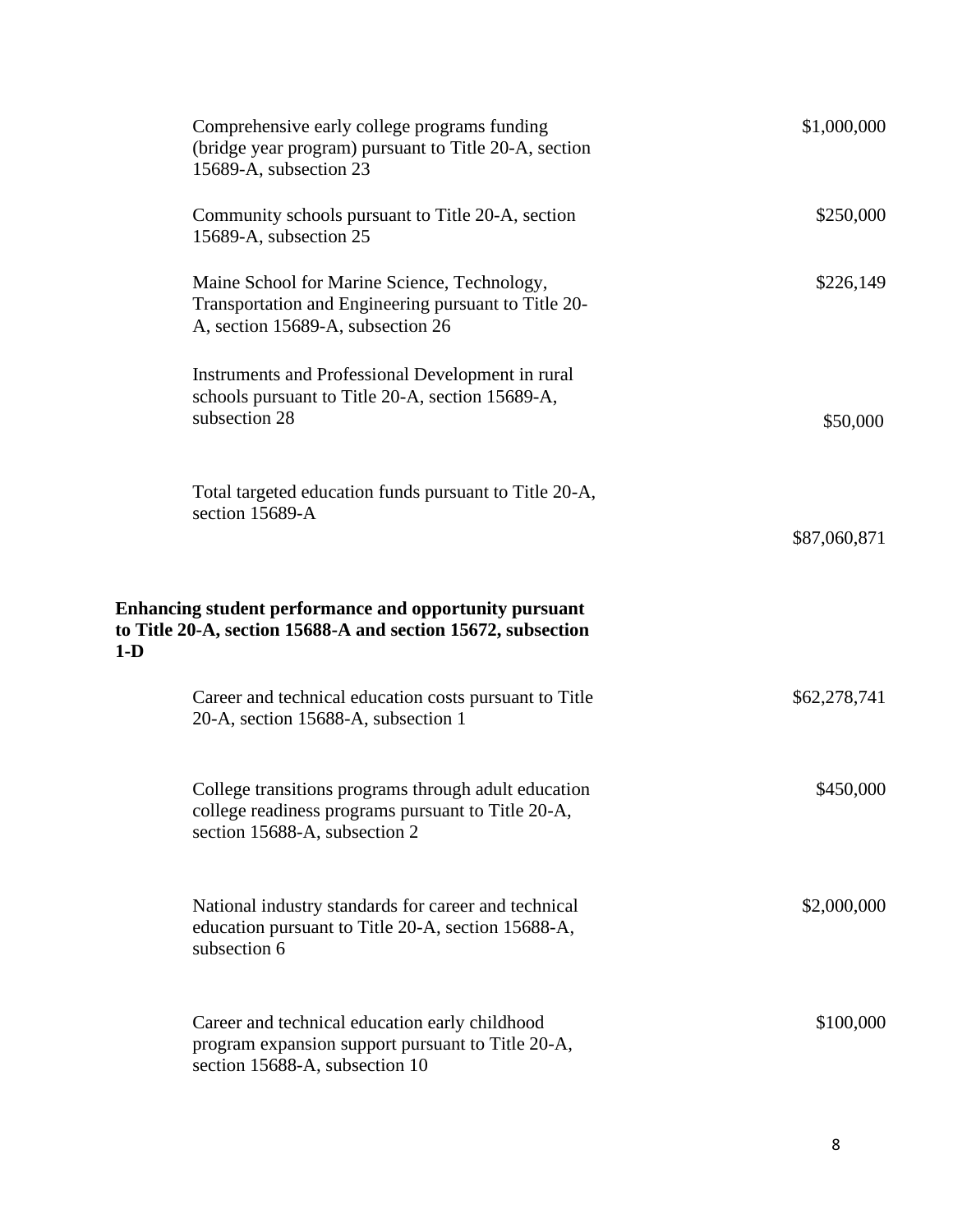| Total enhancing student performance and opportunity<br>pursuant to Title 20-A, section 15688-A and section<br>15672, subsection 1-D                                                                                                                                                                                                                                             | \$64,828,741    |
|---------------------------------------------------------------------------------------------------------------------------------------------------------------------------------------------------------------------------------------------------------------------------------------------------------------------------------------------------------------------------------|-----------------|
| <b>Total Cost of Funding Public Education from Kindergarten</b><br>to Grade 12                                                                                                                                                                                                                                                                                                  |                 |
| Total cost of funding public education from<br>kindergarten to grade 12 for fiscal year pursuant to<br>Title 20-A, chapter 606-B, not including normal<br>retirement costs                                                                                                                                                                                                      | \$2,412,563,397 |
| Total normal cost of teacher retirement                                                                                                                                                                                                                                                                                                                                         | \$50,222,361    |
| Total cost of funding public education from<br>kindergarten to grade 12 for fiscal year pursuant to<br>Title 20-A, chapter 606-B, including normal<br>retirement costs                                                                                                                                                                                                          | \$2,462,785,758 |
| Total cost of state contribution to unfunded actuarial<br>liabilities of the Maine Public Employees Retirement<br>System that are attributable to teachers, retired<br>teacher health insurance and retired teacher life<br>insurance for fiscal year 2022-23 pursuant to Title 5,<br>chapters 421 and 423, excluding the normal cost of<br>teacher retirement                  | \$249,734,100   |
| Total cost of funding public education from<br>kindergarten to grade 12, plus state contributions to<br>the unfunded actuarial liabilities of the Maine Public<br>Employees Retirement System that are attributable to<br>teachers, retired teacher health insurance and retired<br>teacher life insurance for fiscal year 2022-23 pursuant<br>to Title 5, chapters 421 and 423 | \$2,712,519,858 |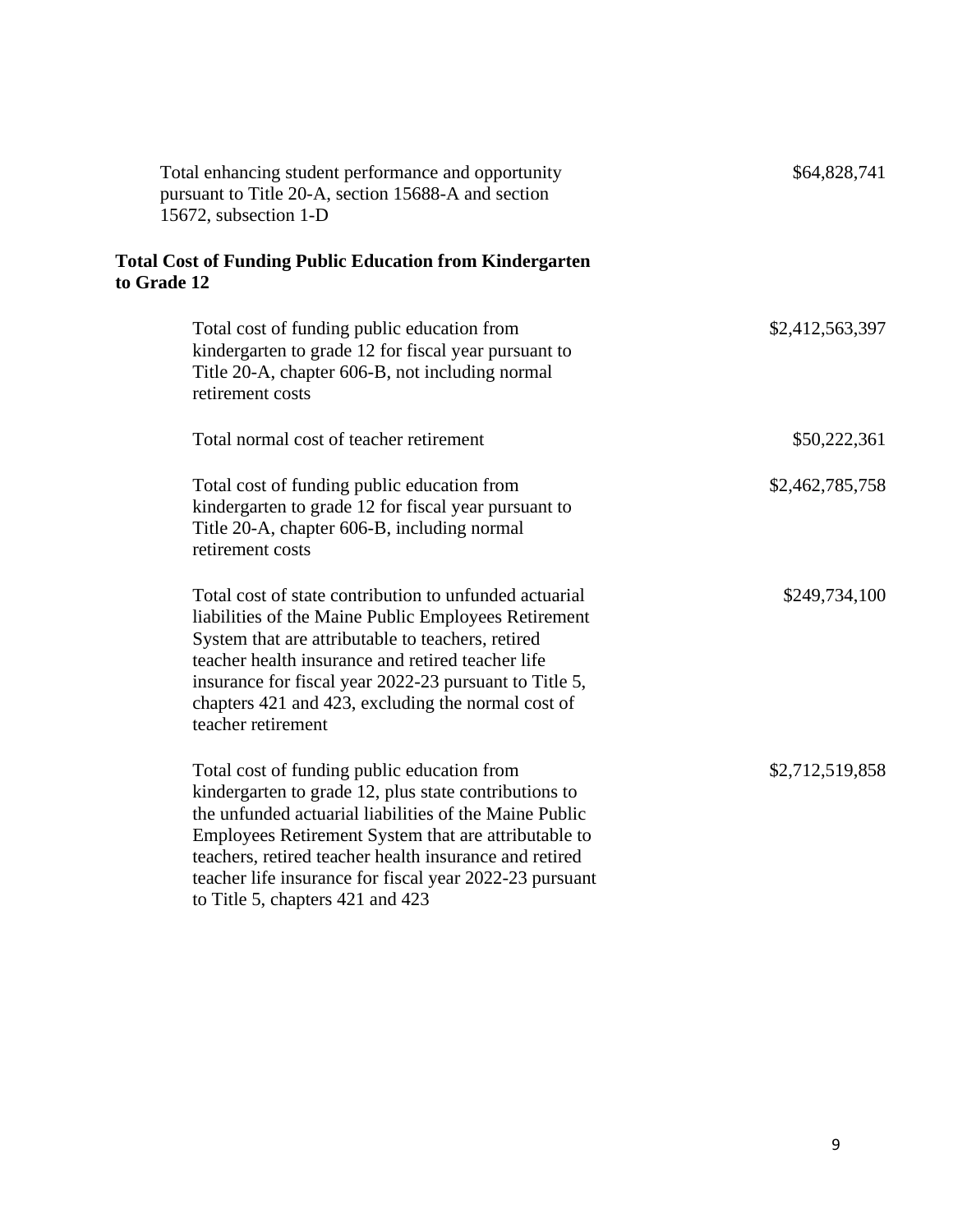**Sec. C-10. Local and state contributions to total cost of funding public education from kindergarten to grade 12.** The local contribution and the state contribution appropriation provided for general purpose aid for local schools for the fiscal year beginning July 1, 2022 and ending June 30, 2023 is calculated as follows:

|                                                                                                                                                                                                                                                                                                                                                                                                                 | 2022-23<br><b>LOCAL</b> | 2022-23<br><b>STATE</b> |
|-----------------------------------------------------------------------------------------------------------------------------------------------------------------------------------------------------------------------------------------------------------------------------------------------------------------------------------------------------------------------------------------------------------------|-------------------------|-------------------------|
| <b>Local and State Contributions to the</b><br><b>Total Cost of Funding Public</b><br><b>Education from Kindergarten to</b><br><b>Grade 12</b>                                                                                                                                                                                                                                                                  |                         |                         |
| Local and state contributions to the<br>total cost of funding public education<br>from kindergarten to grade 12<br>pursuant to the Maine Revised<br>Statutes, Title 20-A, section 15683,<br>subject to statewide distributions<br>required by law                                                                                                                                                               | \$1,108,253,591         | \$1,354,532,167         |
| State contribution to the total cost of<br>unfunded actuarial liabilities of the<br>Maine Public Employees Retirement<br>System that are attributable to<br>teachers, teacher retirement health<br>insurance and teacher retirement life<br>insurance for fiscal year 2022-23<br>pursuant to Title 5, chapters 421 and<br>423 excluding the normal cost of<br>teacher retirement                                |                         | \$249,734,100           |
| State contribution to the total cost of<br>funding public education from<br>kindergarten to grade 12 plus state<br>contribution to the total cost of<br>unfunded actuarial liabilities of the<br>Maine Public Employees Retirement<br>System that are attributable to<br>teachers, teacher retirement health<br>insurance and teacher retirement life<br>insurance pursuant to Title 5, chapters<br>421 and 423 |                         | \$1,604,266,267         |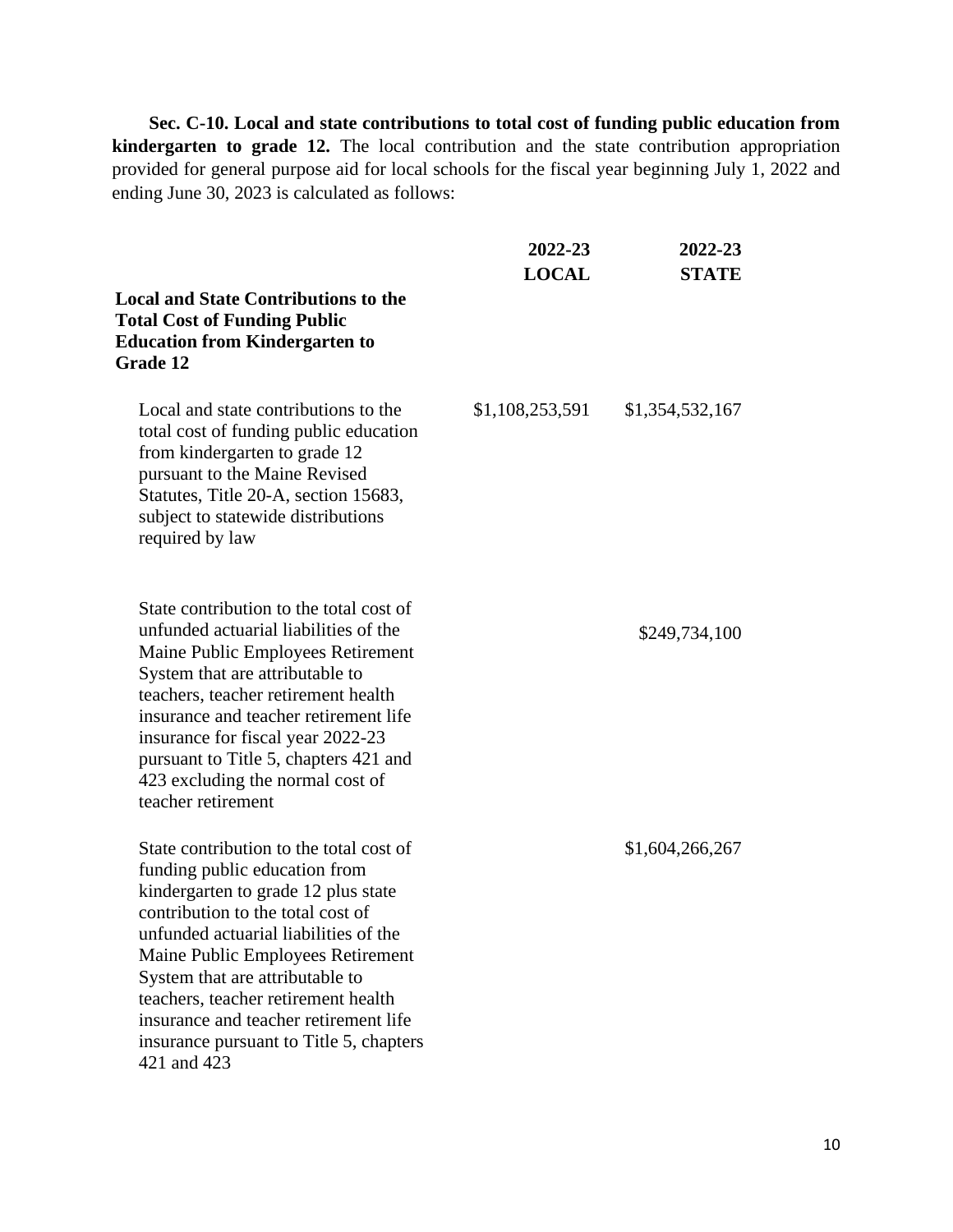**Sec. C-11. Authorization of payments.** If the State's continued obligation for any individual component contained in those sections of this Act that set the total cost of funding public education from kindergarten to grade 12 and the local and state contributions for that purpose exceeds the level of funding provided for that component, any unexpended balances occurring in other programs may be applied to avoid proration of payments for any individual component. Any unexpended balances from this Act may not lapse but must be carried forward for the same purpose.

Sec. C-12. Limit of State's obligation. Those sections of this Act that set the total cost of funding public education from kindergarten to grade 12 and the local and state contributions for that purpose may not be construed to require the State to provide payments that exceed the appropriation of funds for general purpose aid for local schools for the fiscal year beginning July 1, 2022 and ending June 30, 2023.

# **PART C SUMMARY**

This Part does the following:

- 1. It establishes the Total Cost of Education from Kindergarten to Grade 12, the state contribution, and the mill expectation for the local contribution for fiscal year 2022-2023.
- 2. Enacts an annual budgetary hardship adjustment for school administrative units experiencing an increase in students requiring English Learner services.
- 3. It amends National Board salary supplement and scholarship fund language to include teachers employed by Education Service Centers.
- 4. It provides one-year adjustments to the Essential Programs and Services funding model to address student loss due to the COVID-19 pandemic.
- 5. It provides funding for Career and Technical Education schools to expand or develop early childhood education programs.

# **PART D**

## **Sec. D-1**. **4 MRSA §1610-O** is enacted to read:

### **§ 1610-O. Additional securities**

Notwithstanding any limitation on the amount of securities that may be issued pursuant to section 1606, subsection 2, the authority may issue additional securities in an amount not to exceed \$39,500,000 outstanding at any one time for an inland fisheries and wildlife headquarters facility.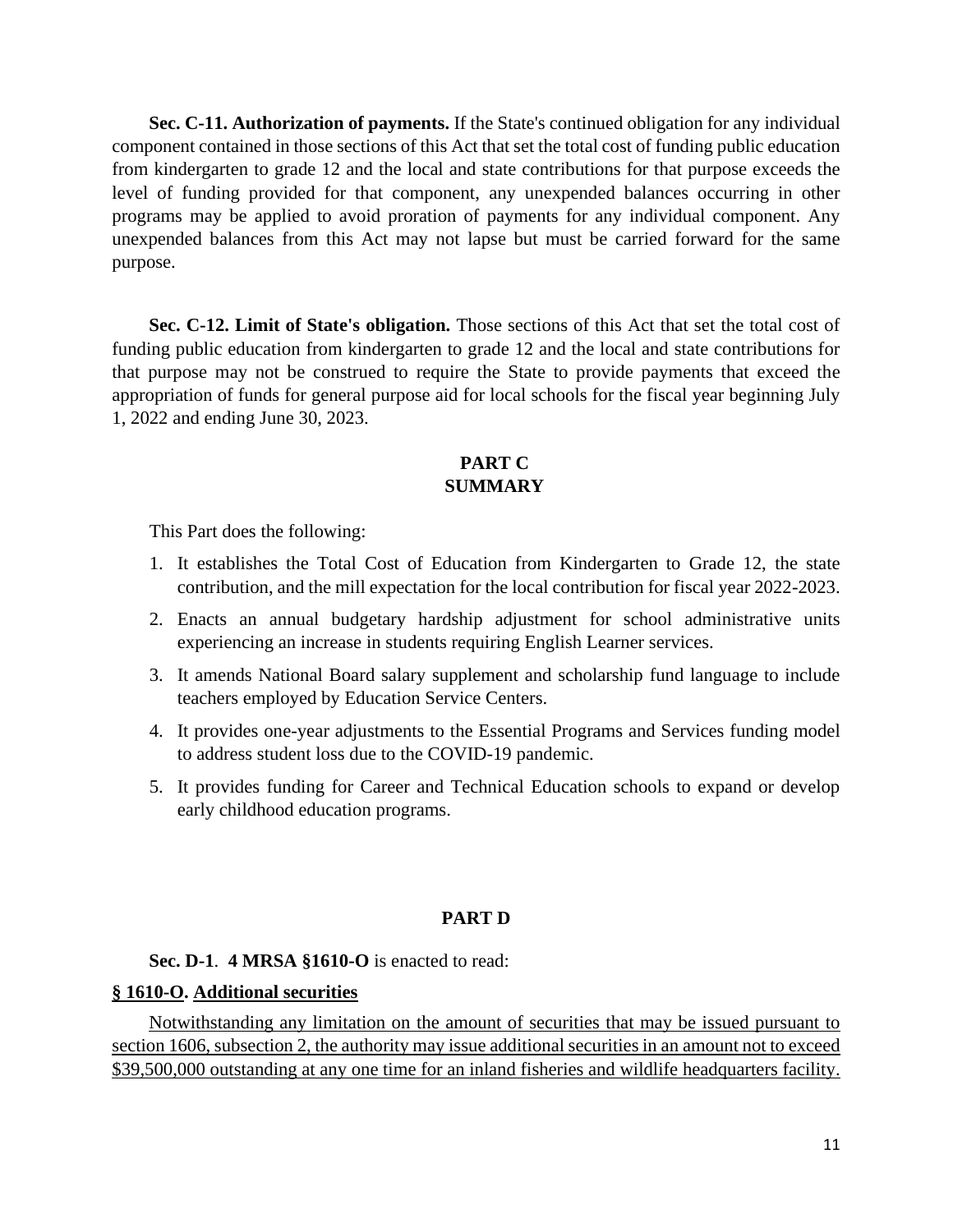**Sec. D-2. Maine Governmental Facilities Authority; issuance of securities.** Pursuant to the Maine Revised Statutes, Title 4, section 1606, subsection 2 and section 1610-O, and notwithstanding the limitation contained in Maine Revised Statues, Title 4, section 1606, subsection 2 regarding the amount of securities that may be issued, the Maine Governmental Facilities Authority is authorized to issue securities in its own name in an amount up to \$39,500,000. Proceeds must be used for the purpose of paying the costs associated with an inland fisheries and wildlife headquarters facility as designated by the Commissioner of Administrative and Financial Services.

**Sec. D-3. Land Purchase.** Notwithstanding any other provision of law, the Department of Administrative and Financial Services is authorized to purchase the following parcels of land and any buildings thereon together with railroad crossing and access rights along the Kennebec River in the City of Augusta for an Inland Fisheries and Wildlife headquarters facility:

Parcel 1, the former "Mill Site" parcel situated on the easterly side of the Kennebec River in Augusta, described in deed from American Tissue Mills of Maine, LLC, to Augusta Tissue, LLC, recorded in the Kennebec County Registry of Deeds in Book 8226, Page 167, acquired by the City of Augusta for unpaid taxes, and such rights as may be needed over the Drum Barker Road for access to a public way;

Parcel 2, containing 4.51 acres, more or less, known as 32 Willow Street, situated on the easterly side of the Kennebec River in Augusta, and described as Parcel I in deed from OneSteel Recycling, Inc. to AIM Recycling USA LLC recorded in the Kennebec County Registry of Deeds in Book 11601, Page 178; and

Such rail crossings as may be needed for access to and from Parcels 1 and 2.

## **PART D SUMMARY**

This Part authorizes the Maine Governmental Facilities Authority to issue additional securities up to an amount of \$39,500,000 for an inland fisheries and wildlife headquarters facility and provides authority for the Department of Administrative and Financial Services to purchase the land.

### **PART E**

**Sec. E-1. 36 MRSA §5219-S, sub-§1,** as amended by PL 2021, c. 398, Pt. H, §3, is further amended to read:

**1. Resident taxpayer; on or after January 1, 2020 but before January 1, 2022.** AFor tax years beginning on or after January 1, 2020 but before January 1, 2022, a resident individual who is an eligible individual is allowed a credit against the tax otherwise due under this Part in the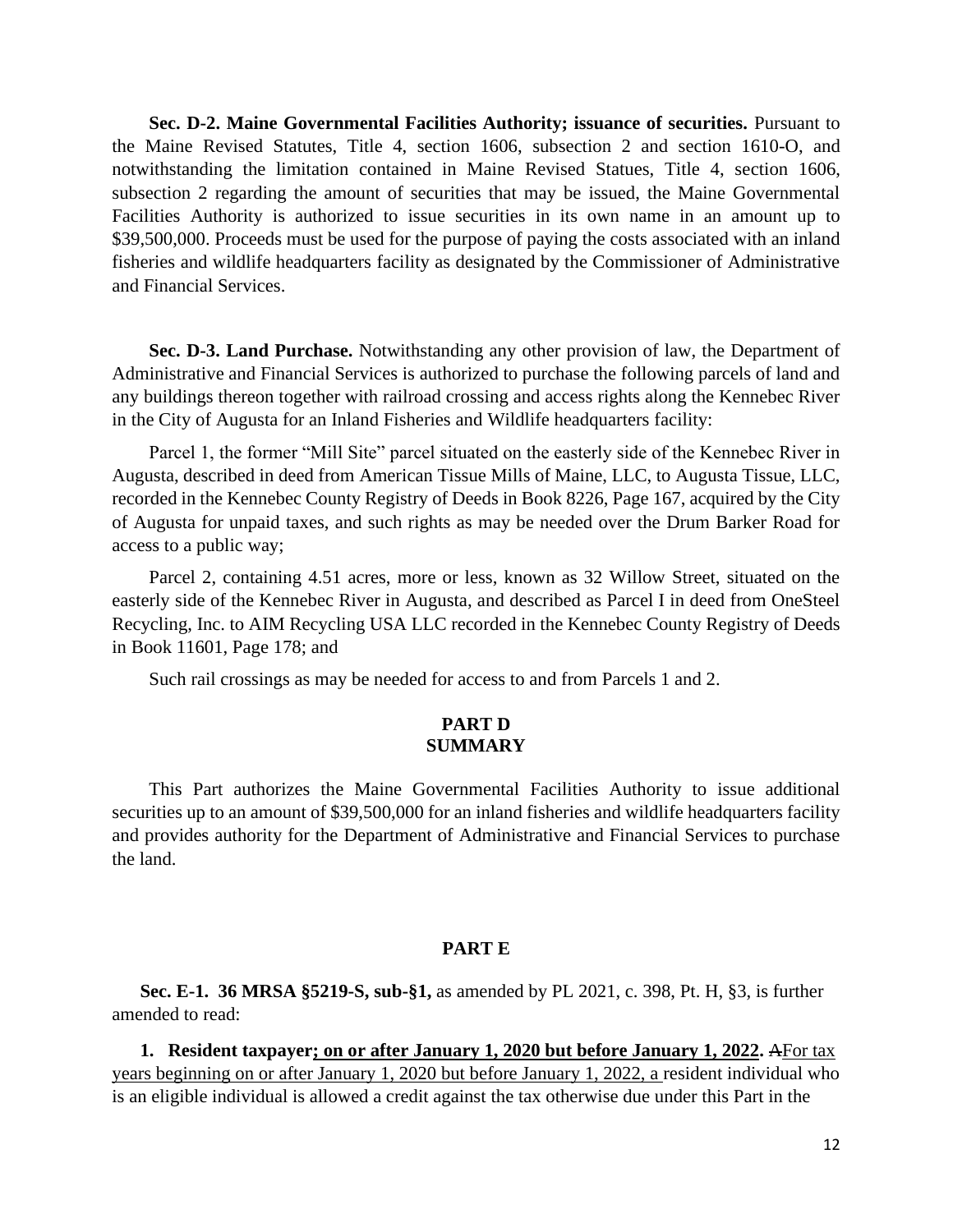amount of 25% of the federal earned income credit for the same taxable year for a resident eligible individual who does not have a qualifying child and 12% of the federal earned income credit for the same taxable year for all other resident eligible individuals; except that, for taxable years beginning after December 31, 2020 and before January 1, 2022, a resident individual who is an eligible individual is allowed a credit against the tax otherwise due under this Part in the amount of 20% of the federal earned income credit for the same taxable year.

## **Sec. E-2. 36 MRSA §5219-S, sub-§1-A,** is enacted to read:

**1-A. Resident taxpayer; on or after January 1, 2022.** For tax years beginning on or after January 1, 2022, a resident individual who is an eligible individual is allowed a credit against the tax otherwise due under this Part in the amount of 50% of the federal earned income credit for the same taxable year for a resident eligible individual who does not have a qualifying child and 25% of the federal earned income credit for the same taxable year for all other resident eligible individuals.

## **Sec. E-3. 36 MRSA §5219-S, sub-§2** is amended to read:

**2. Nonresident taxpayer; on or after January 1, 2020 but before January 1, 2022.** AFor tax years beginning on or after January 1, 2020 but before January 1, 2022, a nonresident individual who is an eligible individual is allowed a credit against the tax otherwise due under this Part in the amount of 25% of the federal earned income credit for the same taxable year for a nonresident eligible individual who does not have a qualifying child and 12% of the federal earned income credit for the same taxable year for all other nonresident eligible individuals, except that, for taxable years beginning after December 31, 2020 and before January 1, 2022, all nonresident eligible individuals are allowed a credit in the amount of 20% of the federal earned income credit for the same taxable year, multiplied by the ratio of the individual's Maine adjusted gross income, as defined in section 5102, subsection 1‑C, paragraph B, to the individual's entire federal adjusted gross income, as modified by section 5122.

## **Sec. E-4. 36 MRSA §5219-S, sub-§2-A,** is enacted to read:

**2-A. Nonresident taxpayer; on or after January 1, 2022.** For tax years beginning on or after January 1, 2022, a nonresident individual who is an eligible individual is allowed a credit against the tax otherwise due under this Part in the amount of 50% of the federal earned income credit for the same taxable year for a nonresident eligible individual who does not have a qualifying child and 25% of the federal earned income credit for the same taxable year for all other nonresident eligible individuals, multiplied by the ratio of the individual's Maine adjusted gross income, as defined in section 5102, subsection 1‑C, paragraph B, to the individual's entire federal adjusted gross income, as modified by section 5122.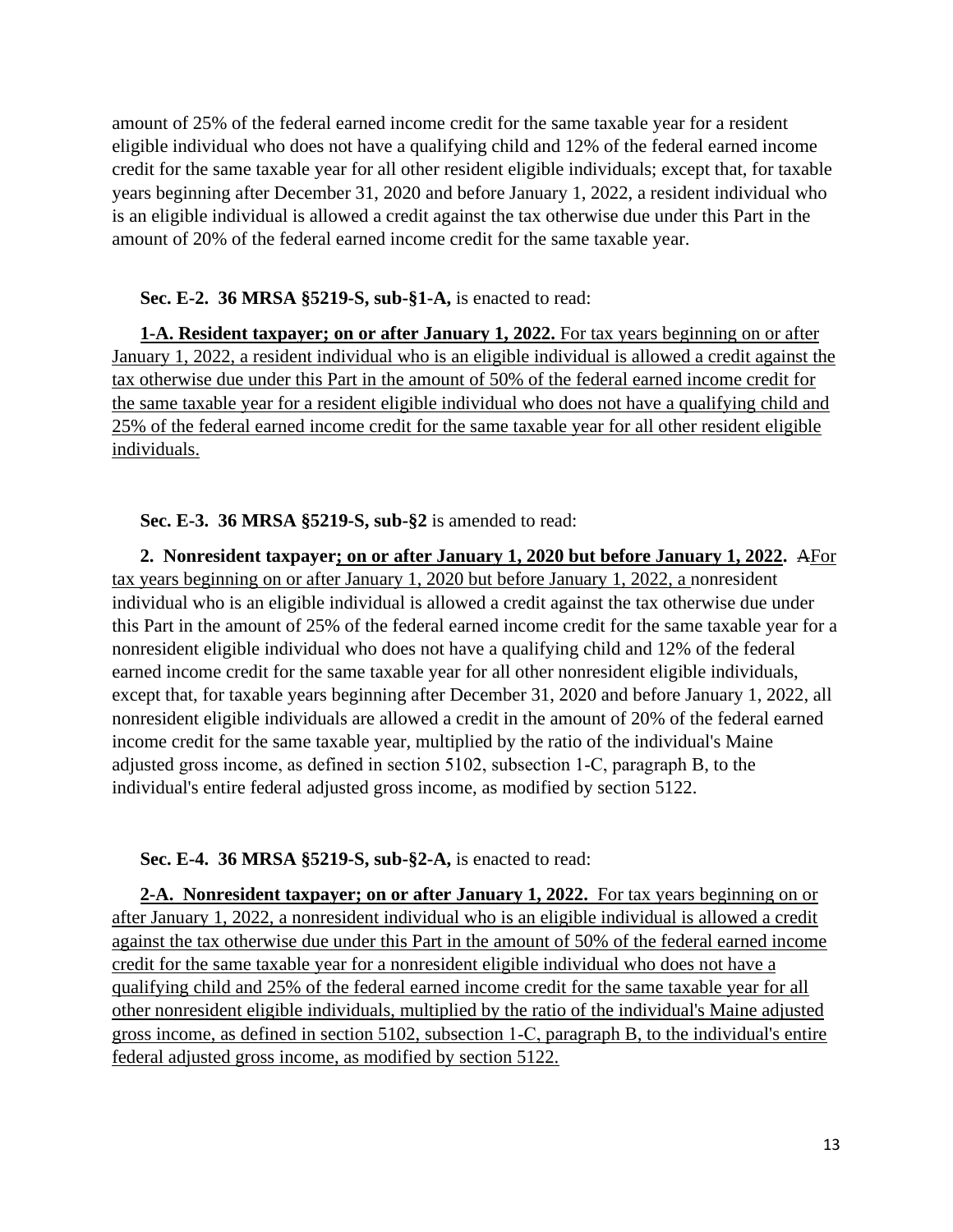#### **Sec. E-5. 36 MRSA §5219-S, sub-§3** is amended to read:

**3. Part-year resident taxpayer; on or after January 1, 2020 but before January 1, 2022.**  AnFor tax years beginning on or after January 1, 2020 but before January 1, 2022, an eligible individual who files a return as a part-year resident in accordance with section 5224‑A is allowed a credit against the tax otherwise due under this Part in the amount of 25% of the federal earned income credit for the same taxable year for an eligible part-year individual who does not have a qualifying child and 12% of the federal earned income credit for the same taxable year for all other eligible part-year individuals, except that, for taxable years beginning after December 31, 2020 and before January 1, 2022, all eligible part-year individuals are allowed a credit in the amount of 20% of the federal earned income credit for the same taxable year, multiplied by a ratio, the numerator of which is the individual's Maine adjusted gross income as defined in section 5102, subsection 1–C, paragraph A for that portion of the taxable year during which the individual was a resident plus the individual's Maine adjusted gross income as defined in section 5102, subsection 1-C, paragraph B for that portion of the taxable year during which the individual was a nonresident and the denominator of which is the individual's entire federal adjusted gross income, as modified by section 5122.

### **Sec. E-6. 36 MRSA §5219-S, sub-§3-A,** is enacted to read:

**3-A. Part-year resident taxpayer; on or after January 1, 2022.** For tax years beginning on or after January 1, 2022, an eligible individual who files a return as a part-year resident in accordance with section 5224‑A is allowed a credit against the tax otherwise due under this Part in the amount of 50% of the federal earned income credit for the same taxable year for an eligible part-year individual who does not have a qualifying child and 25% of the federal earned income credit for the same taxable year for all other eligible part-year individuals, multiplied by a ratio, the numerator of which is the individual's Maine adjusted gross income as defined in section 5102, subsection 1–C, paragraph A for that portion of the taxable year during which the individual was a resident plus the individual's Maine adjusted gross income as defined in section 5102, subsection 1-C, paragraph B for that portion of the taxable year during which the individual was a nonresident and the denominator of which is the individual's entire federal adjusted gross income, as modified by section 5122.

## **PART E SUMMARY**

This Part increases the earned income tax credit for tax years beginning on or after January 1, 2022, from 25% to 50% of the federal earned income tax credit for individuals with no qualifying children and from 12% to 25% of the federal earned income tax credit for all other eligible individuals.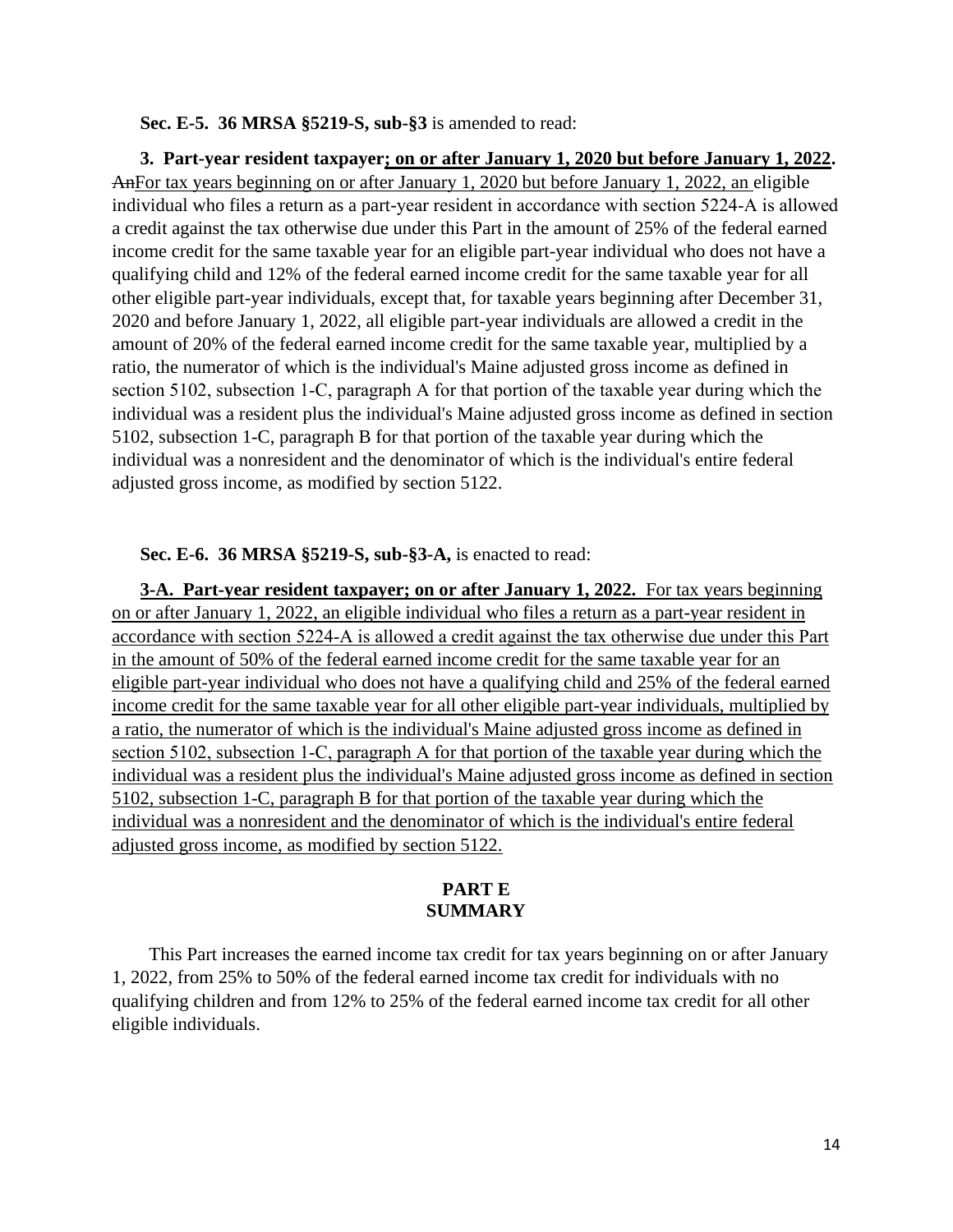### **PART F**

**Sec. F-1. 36 MRSA § 5219-KK, sub-§ 2-D,** as enacted by PL 2021, c.398, Pt H, § 8, is amended to read:

**2-D. Credit in 2022 and after.** For tax years beginning on or after January 1, 2022, a resident individual is allowed a credit against the taxes imposed under this Part equal to the amount by which the benefit base for the resident individual exceeds 4% of the resident individual's income. The credit may not exceed \$750\$1,000 for resident individuals under 65 years of age as of the last day of the taxable year or \$1,200\$1,500 for resident individuals 65 years of age and older as of the last day of the taxable year. In the case of married individuals filing a joint return, only one spouse is required to be 65 years of age or older to qualify for the \$1,200\$1,500 credit limitation. Married taxpayers filing separate returns do not qualify for the credit under this section.

## **PART F SUMMARY**

This Part increases the maximum property tax fairness credit for tax years beginning on or after January 1, 2022, from \$750 to \$1,000 for resident individuals under 65 years of age and from \$1,200 to \$1,500 for resident individuals 65 years of age and older.

### **PART G**

### **Sec. G-1. 36 MRSA §5122, sub-§2, ¶XX** is enacted to read:

XX. For tax years beginning on or after January 1, 2022, to the extent included in federal adjusted gross income, student loan payments made directly to a lender on behalf of the taxpayer by a student loan repayment program funded by a nonprofit foundation and administered by the Finance Authority of Maine for residents of the State employed by a business located in the State.

#### **PART G SUMMARY**

This Part provides an income tax deduction for payments made directly to a lender on behalf of a taxpayer by a student loan repayment program funded by a nonprofit foundation and administered by the Finance Authority of Maine for residents of the State employed by a business located in the State. The deduction applies to tax years beginning on or after January 1, 2022.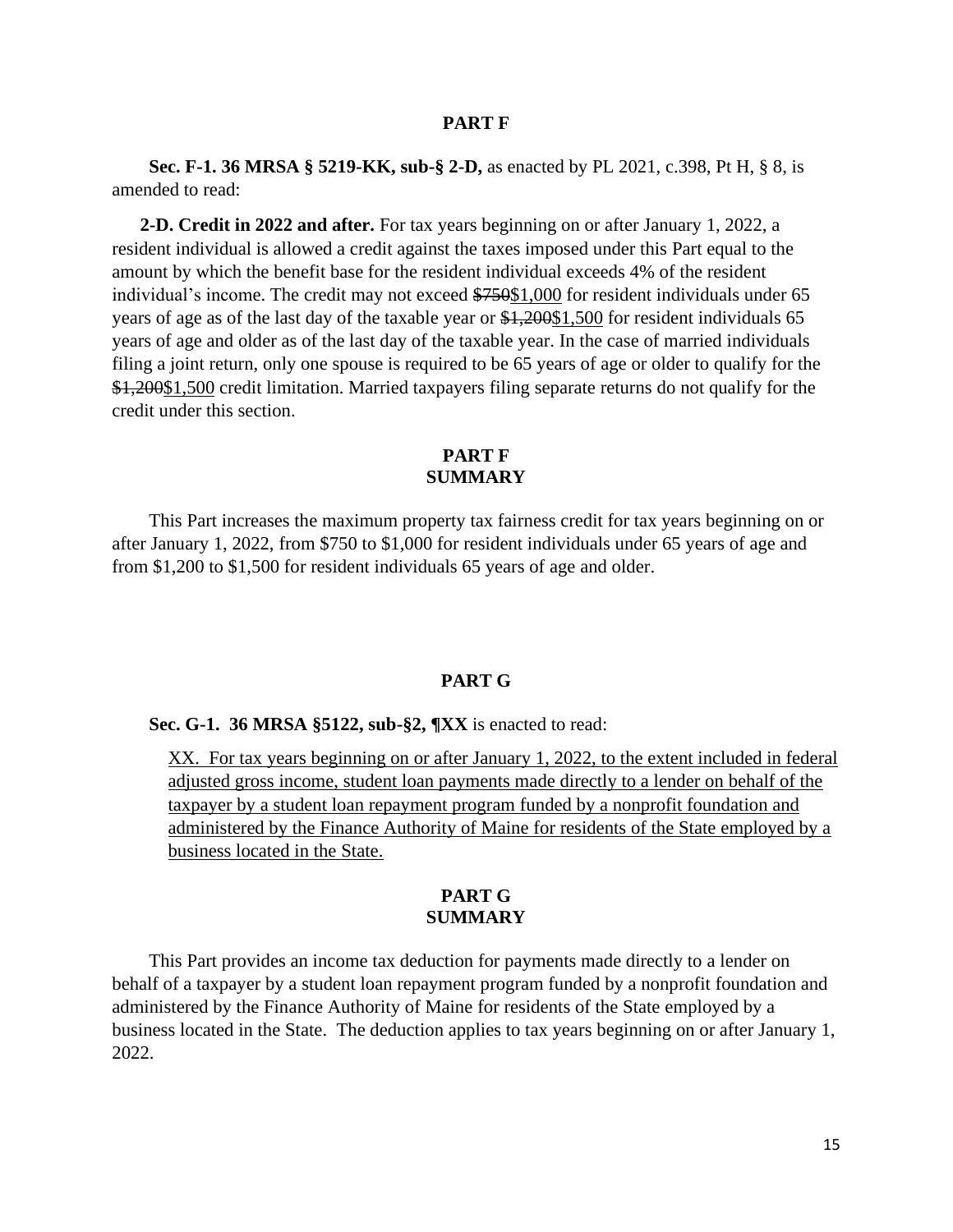### **PART H**

**Sec. H-1. 20-A MRSA §12541,** sub-§1-A is repealed. **Sec. H-2. 20-A MRSA §12541,** sub-§4 is repealed. **Sec. H-3. 20-A MRSA §12541,** sub-§4-A is repealed. **Sec. H-4. 20-A MRSA §12541,** sub-§5 is repealed. **Sec. H-5. 20-A MRSA §12541,** sub-§8 is repealed. **Sec. H-6. 20-A MRSA §12541,** sub-§9 is repealed.

**Sec. H-7. 20-A MRSA §12542,** sub-§1, first full paragraph is amended to read:

**1. Program created; goals.** The Job Creation Through Educational Opportunity Program, referred to in this chapter as "the program," is created to provide an educational opportunity a student loan repayment tax credit to Maine residents who obtain an associate degree or a bachelor's degree in this State, and live, work and pay taxes in this State thereafter. The program is designed to achieve the following goals:

**Sec. H-8. 20-A MRSA §12542,** sub-§4-A is amended to read:

**4-A. Administration.** The program must be administered as described in this subsection.

A. The department, in consultation with the State Tax Assessor, shall make information about the program available on the department's publicly accessible website. The department shall refer any questions regarding the program to the relevant accredited Maine community college, college or university's financial aid office. The assessor shall provide to an accredited Maine community college, college or university information that is necessary to document a student's eligibility for the educational opportunity student loan repayment tax credit.

B. A Maine resident who enrolls in an accredited Maine community college, college or university who receives financial aid in the form of loans must have the opportunity to participate in the program. An accredited Maine community college, college or university shall, at a minimum, provide information about the program in financial aid award materials, entrance interviews, exit interviews, materials listing financial aid resources and, as appropriate, any promotional materials provided by state agencies, to the extent such contacts with students are already part of the accredited Maine community college, college or university's procedures.

C. An accredited Maine community college, college or university must document for the student information required for purposes of the educational opportunity tax credit, including, once the student has earned the degree, the total principal of loans the student received as part of that student's financial aid package related to course work completed at the accredited Maine community college, college or university. The accredited Maine community college, college or university shall provide an original or certified copy to the student and shall retain a copy of the documentation in its files for at least 10 years after the student graduates.

**Sec. H-9. 20-A MRSA §12542,** sub-§5 is repealed.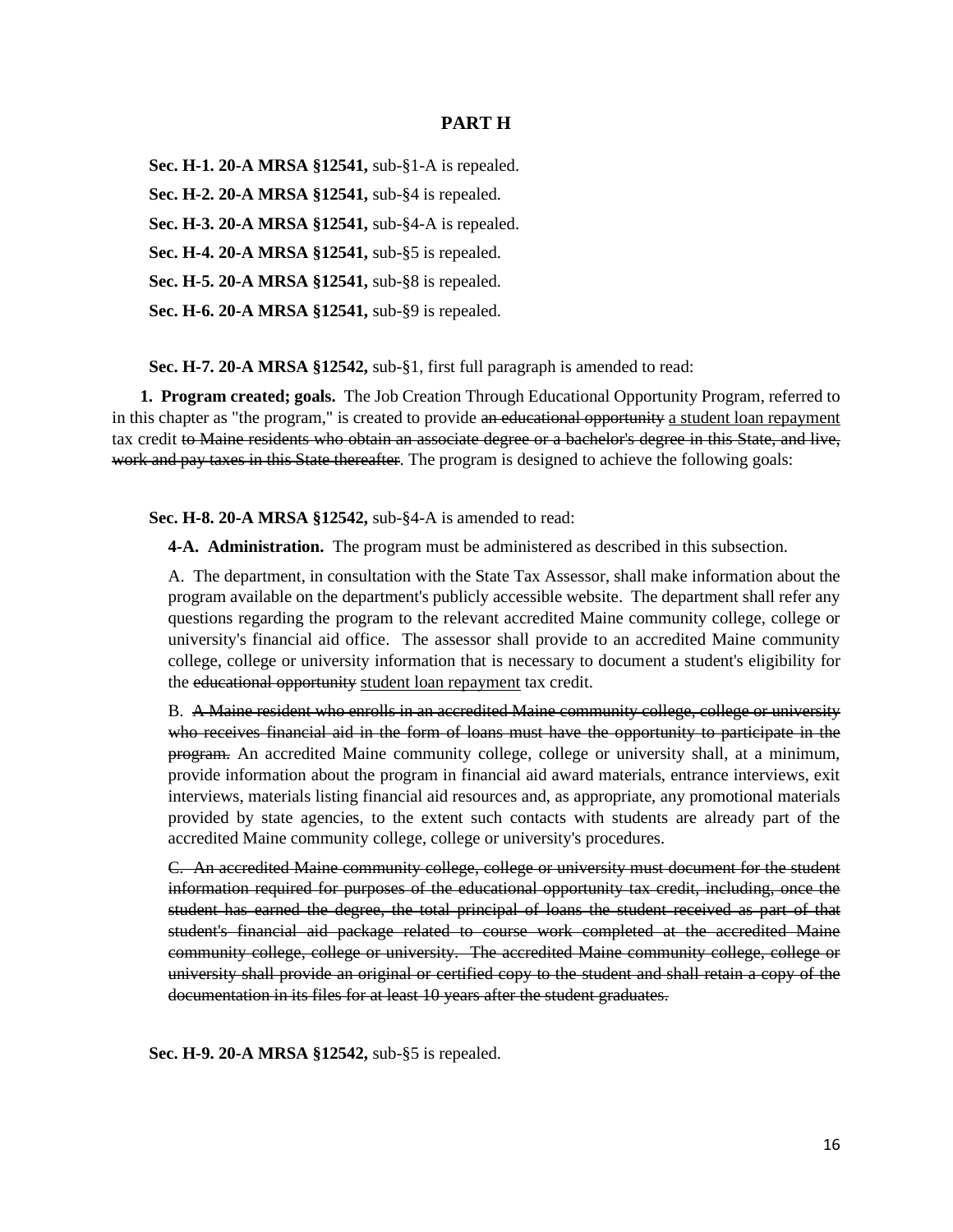### **Sec. H-10. 20-A MRSA §12543** is amended to read:

It is the intent of the Legislature that neither the existence of the program nor the benefits provided under the educational opportunity student loan repayment tax credit serve as justification to decrease other funds appropriated or allocated to accredited Maine community colleges, colleges or universities, including institutions in the Maine Community College System and the University of Maine System, or to other higher education programs.

## **Sec. H-11. 20-A MRSA §12545** is repealed.

### **Sec H-12. 36 MRSA §2535**, is amended to read:

A taxpayer is allowed a credit against the tax otherwise due under this chapter as determined under section 5217–D. The credit provided by this section, including any carryover of excess credit from prior years, may not be claimed for tax years beginning on or after January 1, 2022.

**Sec H-13. 36 MRSA §5217-D**, sub-§6 is enacted to read:

**6. Application.** Notwithstanding any provision of this section to the contrary, the credit provided by this section, including any carryover of excess credit from prior years, may not be claimed for tax years beginning on or after January 1, 2022.

## **Sec H-14. 36 MRSA §5217-E** is enacted to read:

### **§5217-E. Student Loan Repayment Tax Credit**

**1. Definitions.** As used in this section, unless the context otherwise indicates, the following terms have the following meanings.

A. "Accredited community college, college or university" means an institution of higher education that is accredited by a regional accrediting association or by one of the specialized accrediting agencies recognized by the United States Secretary of Education.

B. "Earned income" has the same meaning as in the Code, Section  $32(c)(2)$ .

B. "Employer" has the same meaning as the term "employing unit," as defined in Title 26, section 1043, subsection 10.

C. "Financial aid package" means financial aid obtained by a student for attendance at an accredited community college, college or university for an associate, bachelor's or graduate degree obtained by the student from an accredited community college, college or university after December 31, 2007. "Financial aid package" may include private loans or less than the full amount of loans under federal programs, depending on the practices of the accredited community college, college or university.

D. "Qualified individual" means an individual, including the spouse filing a joint return with the individual under section 5221, who is eligible for the credit provided in this section. An individual is eligible for the credit if the individual:

(1) Obtained an associate, bachelor's or graduate degree from an accredited community college, college or university after December 31, 2007;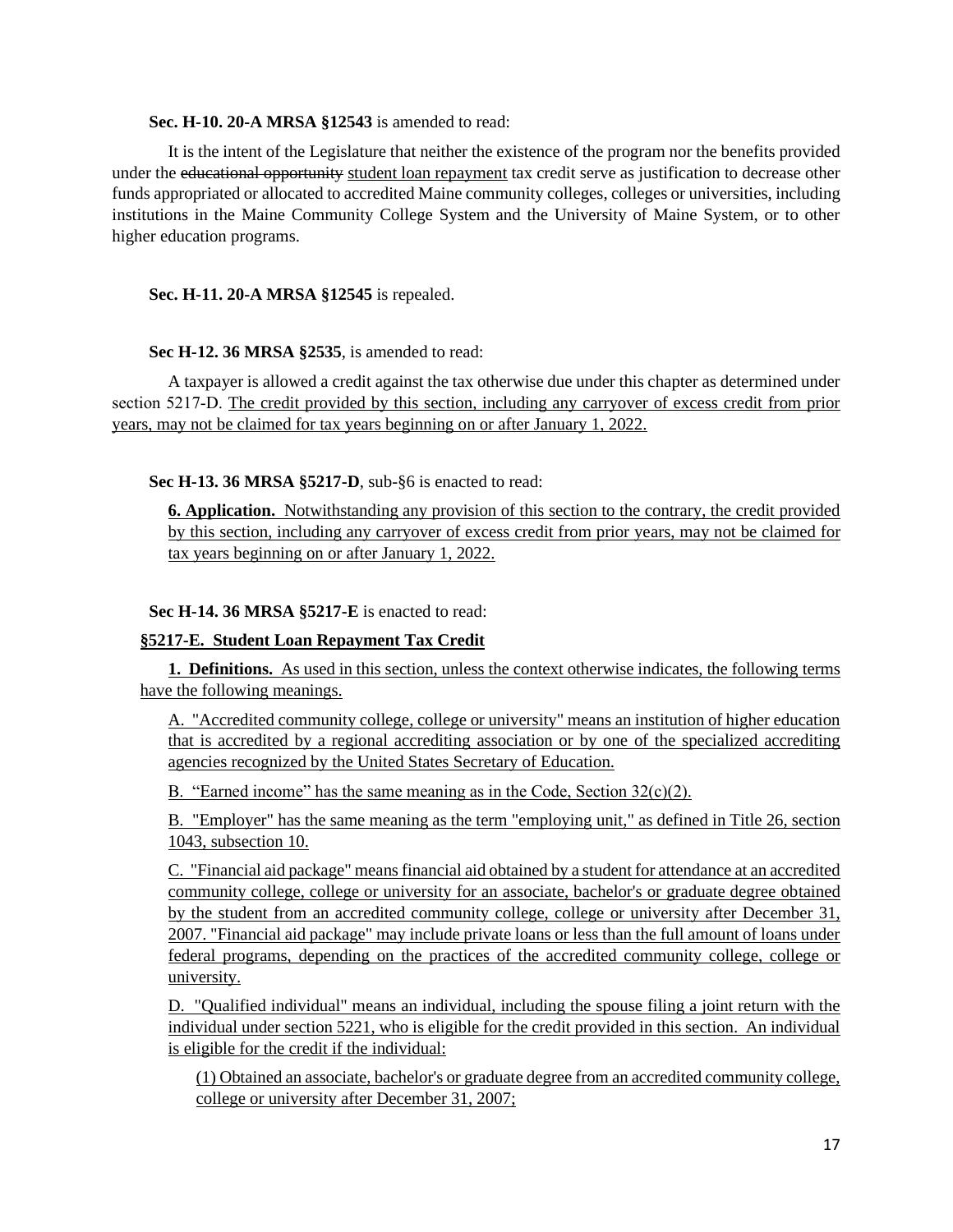(2) During the taxable year, was a resident individual as defined in section 5102(5); and

(3) During the taxable year had earned income of at least the State minimum wage, as defined in Maine Revised Statutes, Title 26, section 664, subsection 1, as adjusted for cost of living increases, as determined on January 1 of the taxable year, multiplied by 936 hours. The assessor may adopt rules reducing this amount if a portion of the taxable year falls within a disaster period. Rules adopted pursuant to this subparagraph are routine technical rules pursuant to Title 5, chapter 375, subchapter 2-A.

E. "Regional accrediting association" means a regional accrediting association that is either (1) any of the United States accrediting associations/commissions that comprise the Council of Regional Accrediting Commissions, or (2) an equivalent non-United States accrediting association, commission, or government entity that is a reliable authority on the quality of the education or training provided by the institutions of higher education it accredits or charters and that applies standards substantially equivalent to those utilized by the associations/commissions that comprise the Council of Regional Accrediting Commissions.

**2. Credit allowed.** For taxable years beginning on or after January 1, 2022, a qualified individual is allowed a refundable credit against the tax imposed by this Part in accordance with the provisions of this section. The credit, with respect to a qualified individual, is equal to the amount of loan payments made directly by the taxpayer to the lender during the taxable year plus the amount of any carryover allowed in accordance with paragraph C, up to a maximum of \$2,000. The credit is created to implement the Job Creation Through Educational Opportunity Program established under Title 20-A, chapter 428- C.

A. A taxpayer may claim a credit under this section based on loan payments made directly by the taxpayer to a relevant lender or lenders only with respect to loans that are part of the qualified individual's financial aid package and only with respect to loan payment amounts paid directly by the taxpayer during that part of the taxable year that the qualified individual was a resident individual. Refinanced loans or consolidated loans that are part of the qualified individual's financial aid package are eligible for the credit under this section if the refinanced loans or consolidated loans remain separate from other debt, but only in proportion to the portion of the loan payments that are otherwise eligible under this section.

B. Loans obtained from a person related to the qualified individual or from any person by reason of a loan under any qualified employer plan or under a contract referred to in the Code, Section  $72(p)(5)$  do not qualify for the credit under this section. For purposes of this paragraph, a person is considered related to the qualified individual if that person meets the criteria listed in the Code, Section 267(b) or Section 707(b)(1). As used in this paragraph, "qualified employer plan" has the same meaning as in the Code, Section 72(p)(4).

C. For taxable years beginning on or after January 1, 2022 and before January 1, 2027, a qualified individual with unused carryover credits pursuant to section 5217-D, subsection 2, paragraph A from the credit for educational opportunity generated in the past 10 years, may carry over and apply to the credit amount allowed pursuant to this section the portion, as reduced from year to year, of any unused credits.

D. A qualified individual may only receive a credit otherwise allowed pursuant to this section up to a total lifetime credit cap amount of \$25,000.

**Sec. H-15. 36 MRSA §5122, sub-§ 2, ¶ FF**, as amended by PL 2013, c. 525, §14, is repealed.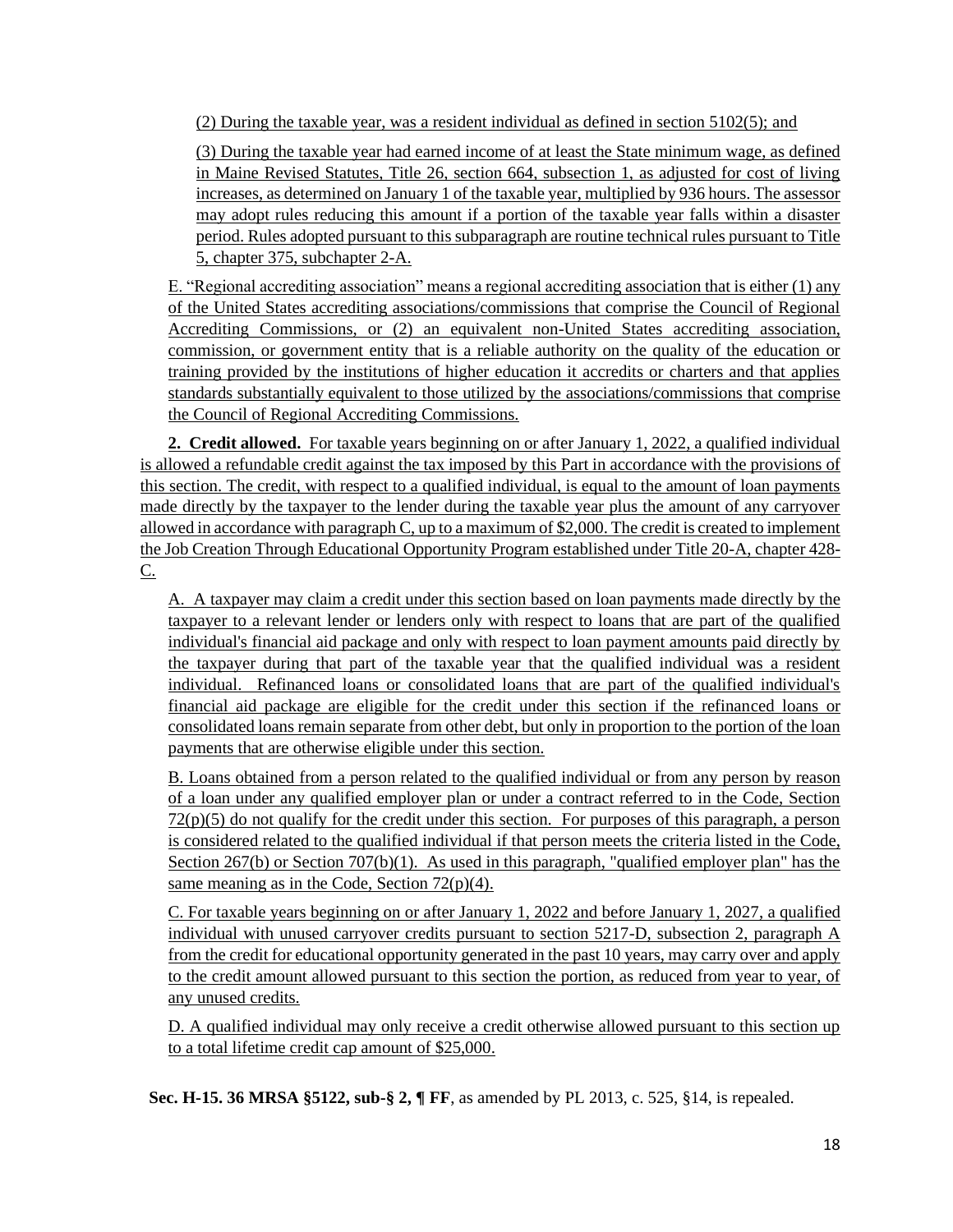**Sec. H-16. Application.** The section of this Part that repeals Maine Revised Statutes, Title 36, section 5122, subsection 2, paragraph FF applies to taxable years beginning on or after January 1, 2022.

# **PART H SUMMARY**

This Part replaces the current credit for educational opportunity with a broader and simpler credit of up to \$2,000 for an individual's repayment of student loans for taxable years beginning on or after January 1, 2022. Unused credit carryover amounts from the credit for educational opportunity may be claimed and applied to the new credit by a qualified individual for tax years beginning before January 1, 2027, subject to the annual credit limit of \$2,000. This also repeals the insurance premiums tax credit for educational opportunity for tax years beginning on or after January 1, 2022.

### **PART I**

**Sec. I-1. Transfer from General Fund unappropriated surplus; Maine Budget Stabilization Fund.** Notwithstanding any other provision of law, on or before June 30, 2022, the State Controller shall transfer \$10,000,000 from the unappropriated surplus of the General Fund to the Maine Budget Stabilization Fund established in the Maine Revised Statutes, Title 5, section 1532.

## **PART I SUMMARY**

This Part requires the transfer of \$10,000,000 in fiscal year 2021-22 from the unappropriated surplus of the General Fund to the Maine Budget Stabilization Fund.

#### **PART J**

**Sec. J-1. Transfer from General Fund unappropriated surplus; Maine Military Reserve**  Fund. Notwithstanding any other provision of law, the State Controller shall transfer \$6,500,000 from the General Fund unappropriated surplus to the Maine Military Reserve Fund, established under the Maine Revised Statutes, Title 5, section 1523, within the Department of Administrative and Financial Services no later than June 30, 2022 for the purpose of settling outstanding obligations of the Maine Military Authority.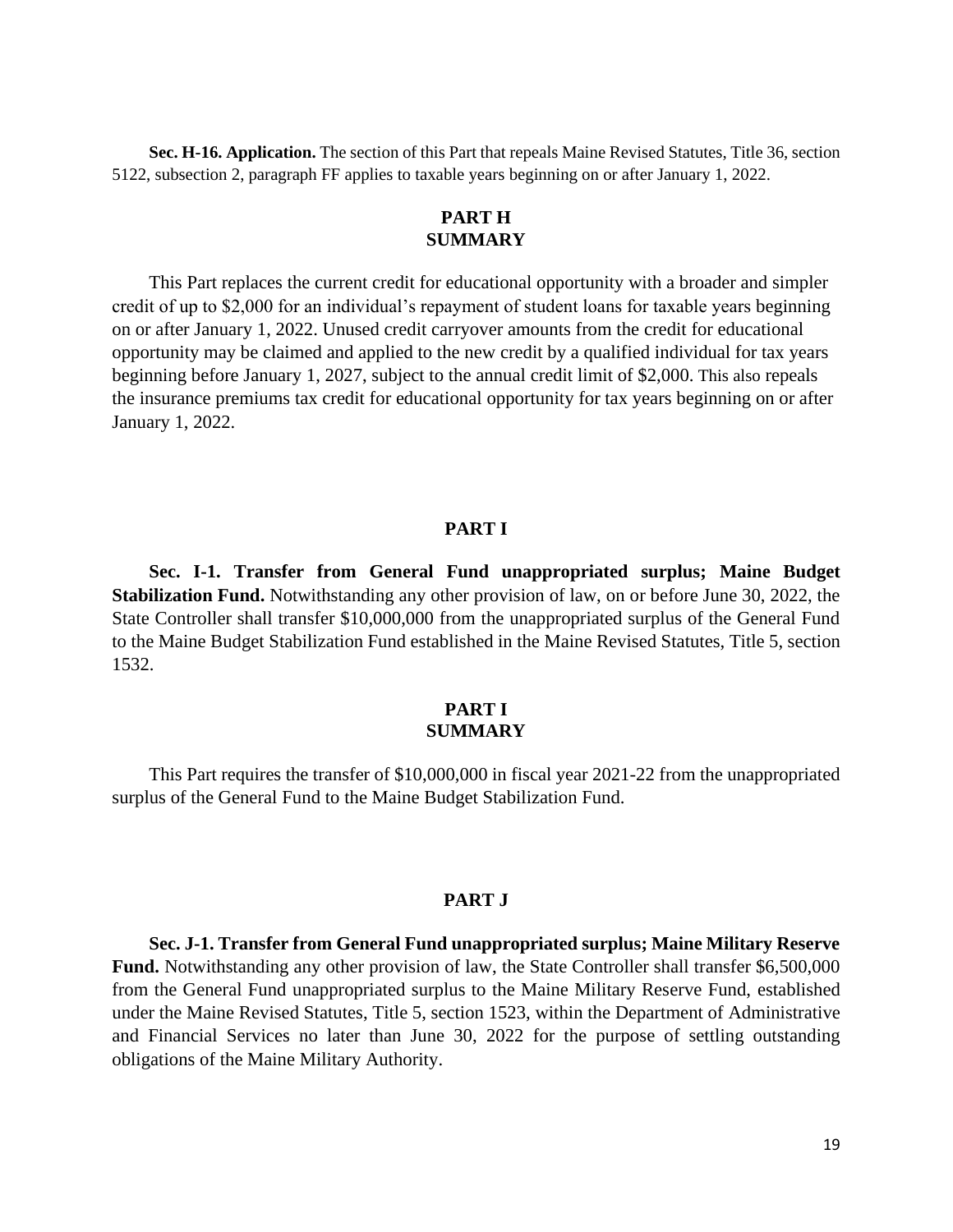### **PART J SUMMARY**

This Part requires the transfer of \$6,500,000 in fiscal year 2021-22 from the unappropriated surplus of the General Fund to the Maine Military Reserve Fund to settle outstanding obligations of the Maine Military Authority.

### **PART K**

**Sec. K-1. Transfer; Reserve for General Fund Operating Capital to a COVID-19 response fund.** Notwithstanding any provision of law to the contrary, the State Controller may transfer up to \$8,500,000 from the balance available in the Reserve for General Fund Operating Capital to a COVID-19 response fund established by the State Controller to address funding needs related to the novel coronavirus disease, known as COVID-19, through June 30, 2023. Amounts transferred may be expended based on allotment established by financial order approved by the State Budget Officer and the Governor. The amounts transferred are considered adjustments to appropriations. The Governor shall inform the Legislative Council and the Joint Standing Committee on Appropriations and Financial Affairs immediately upon such a transfer from the Reserve for General Fund Operating Capital. Any remaining balance in the COVID-19 response fund on July 1, 2023 must be transferred by the State Controller to the Reserve for General Fund Operating Capital. All amounts received as reimbursement for expenses originally paid by the COVID-19 response fund, up to \$8,500,000, from any funding source whatsoever, must be returned to the Reserve for General Fund Operating Capital in accordance with this section.

### **PART K SUMMARY**

This Part authorizes the State Controller to transfer up to \$8,500,000 from the Reserve for General Fund Operating Capital to a COVID-19 response fund. The funds may be expended based on allotment established by financial order approved by the State Budget Officer and the Governor. Any reimbursements received for expenses paid from these funds must be returned to the Reserve for General Fund Operating Capital. Any remaining balance in the COVID-19 response fund on July 1, 2023 must be transferred by the State Controller to the Reserve for General Fund Operating Capital.

#### **PART L**

**Sec. L-1. COVID Pandemic Relief Payment Program Fund**, **Other Special Revenue Funds account established.** The State Controller shall establish a nonlapsing COVID Pandemic Relief Payment Program Fund, Other Special Revenue Funds account, which is funded through a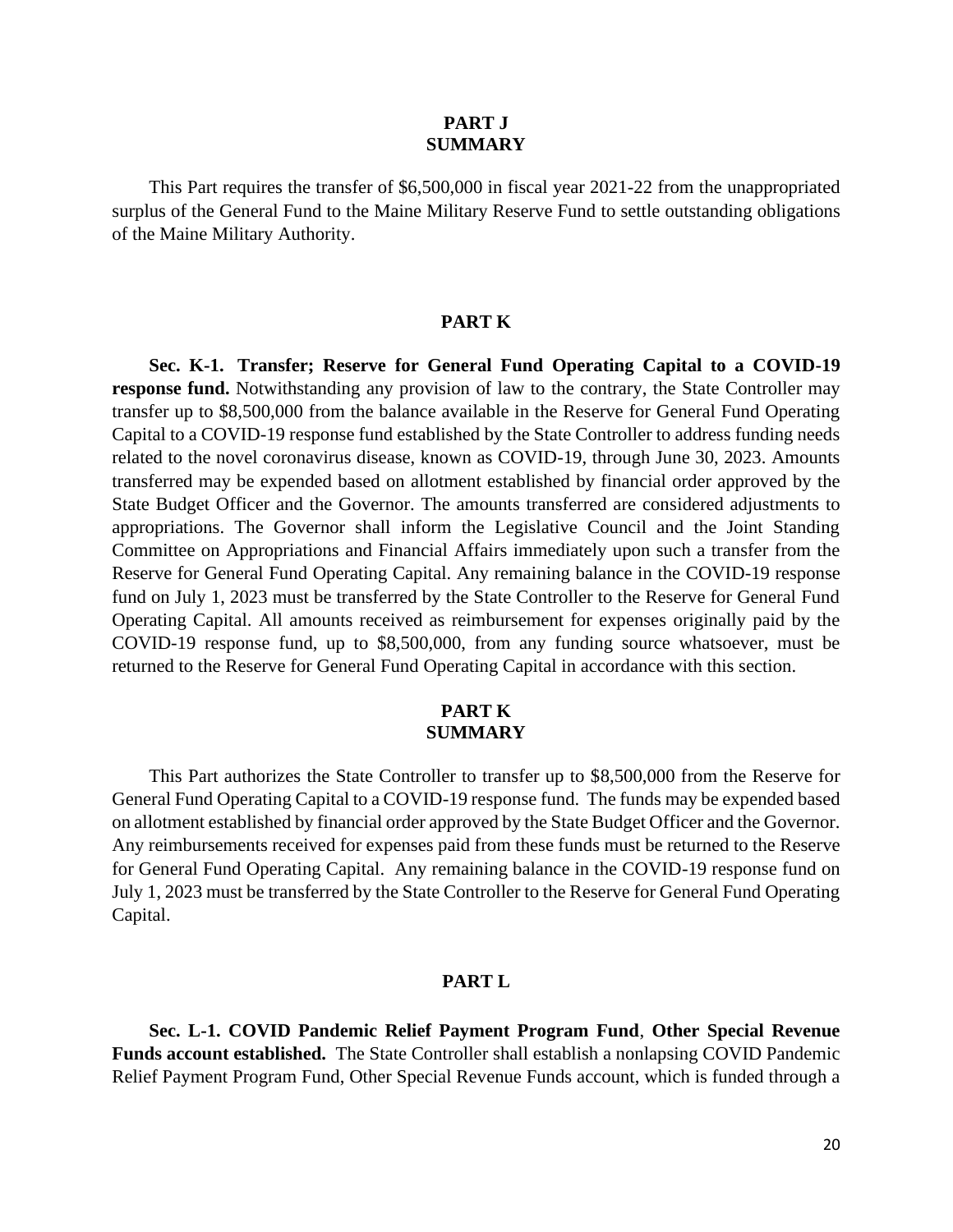transfer from the available balance of the unappropriated surplus of the General Fund pursuant to section 2 of this Part.

**Sec. L-2. Transfer from General Fund unappropriated surplus; COVID Pandemic Relief Payment Program Fund.** Notwithstanding any other provision of law to the contrary, on or before June 30, 2022, the State Controller shall transfer \$411,000,000 from the unappropriated surplus of the General Fund to the Department of Administrative & Financial Services, COVID Pandemic Relief Payment Program Fund, Other Special Revenue Fund account for the purpose of providing payments to help eligible Maine citizens recover from economic impacts from the epidemic related to coronavirus disease 2019, referred to in this Part as "the COVID-19 pandemic." At the close of fiscal year 2023-24, amounts remaining in the COVID Pandemic Relief Payment Program Fund, Other Special Revenue Funds account must be transferred to the Budget Stabilization Fund.

**Sec. L-3. COVID Pandemic Relief Payment Program established.** The COVID Pandemic Relief Payment Program is established to help Maine people respond to the economic fallout of the COVID-19 pandemic and enable Maine people to combat rising costs due to pandemic-induced inflation and supply-chain impacts. This relief payment can be utilized by eligible Maine citizens to offset expenses incurred as a result of the COVID-19 pandemic, including, without limitation, personal, family, living or funeral expenses.

**1. Definitions.** As used in this section, unless the context otherwise indicates, the following terms have the following meanings.

- **A**. "Assessor" means the State Tax Assessor.
- **B**. "Eligible Maine citizen" means an individual who:
	- **(1)** Filed, by October 31, 2022, a Maine income tax return as a full-year resident of the State for the tax year;
	- **(2)** Has federal adjusted gross income for the tax year of less than: **(a)** For individuals filing married joint returns or surviving spouses permitted to file a joint return, \$150,000;
		- **(b)** For an individual filing as a head of household, \$112,500;
		- **(c)** For a single individual, \$75,000; or
		- **(d)** For married persons filing separate returns, \$75,000; and
	- **(3)** May not be claimed as a dependent on another taxpayer's return for that tax year.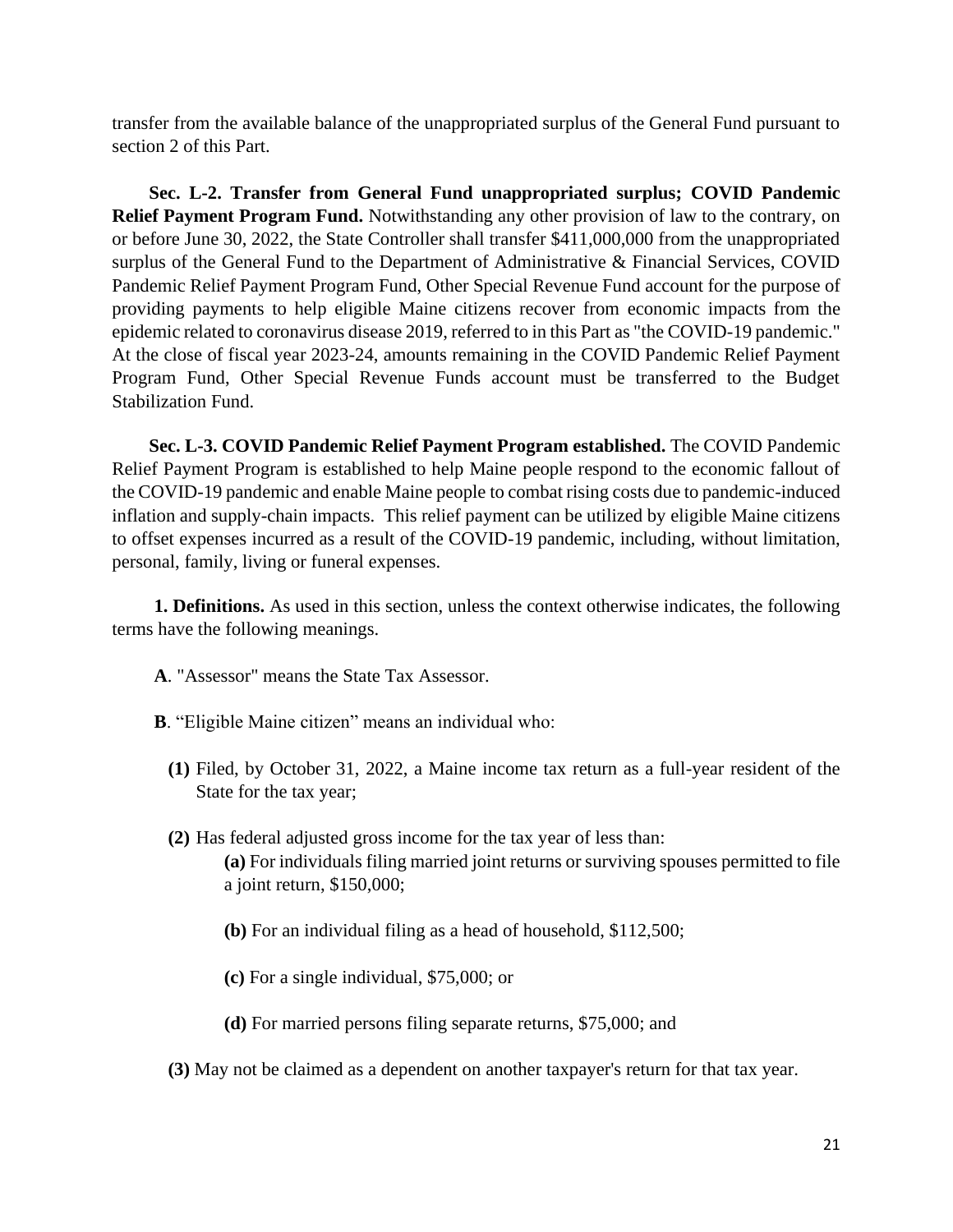**C.** "Fund" means the COVID Pandemic Relief Payment Program Fund, Other Special Revenue Funds account established by the State Controller pursuant to section 1.

**D.** "Relief payment" means the COVID Pandemic Relief Payment determined pursuant to subsection 2.

**E.** "Tax year" means a tax year beginning on or after January 1, 2021 but not later than December 31, 2021.

Any other terms used in this section have the same meaning as when used in a comparable context in the Maine Revised Statutes, Title 36, Part 8 relating to Maine income taxes, unless different meanings are clearly required.

**2. COVID Pandemic Relief Payment.** The assessor shall make COVID Pandemic Relief payments in accordance with this subsection.

A. The assessor shall identify each eligible Maine citizen, as defined pursuant to subsection 1.

B. Beginning on or after July 1, 2022 but not later than December 31, 2022, the assessor shall make a \$510 relief payment to each eligible Maine citizen. Funds for the relief payments must come from the Fund and are not subject to setoff to debts owed to agencies of the State.

C. An individual who has not received a payment under paragraph B may provide documentation to the assessor by March 31, 2023 showing that the individual is an eligible Maine citizen. The assessor shall review the documentation, determine if the individual is an eligible Maine citizen and notify the individual of any adverse determination. This determination is final agency action not reviewable pursuant to the Maine Revised Statutes, Title 36, section 151.

D. By June 30, 2023, the assessor shall make a \$510 relief payment to each eligible Maine citizen determined eligible pursuant to paragraph C. Funds for the relief payments must come from the Fund and are not subject to setoff to debts owed to agencies of the State.

**Sec. L-4. State income tax subtraction modification.** For tax years beginning on or after January 1, 2022 but not later than December 31, 2023, in determining the taxable income of a resident individual, within the meaning of the Maine Revised Statues, Title 36, section 5122, federal adjusted gross income shall be reduced by an amount equal to the COVID Pandemic Relief Payment received by the taxpayer pursuant to this Part, to the extent the payment is included in federal adjusted gross income for the taxable year.

**Sec. L-5. Designation as unclaimed property.** For purposes of the COVID Pandemic Relief Payment Program, COVID Pandemic Relief Payment checks that remain undeposited on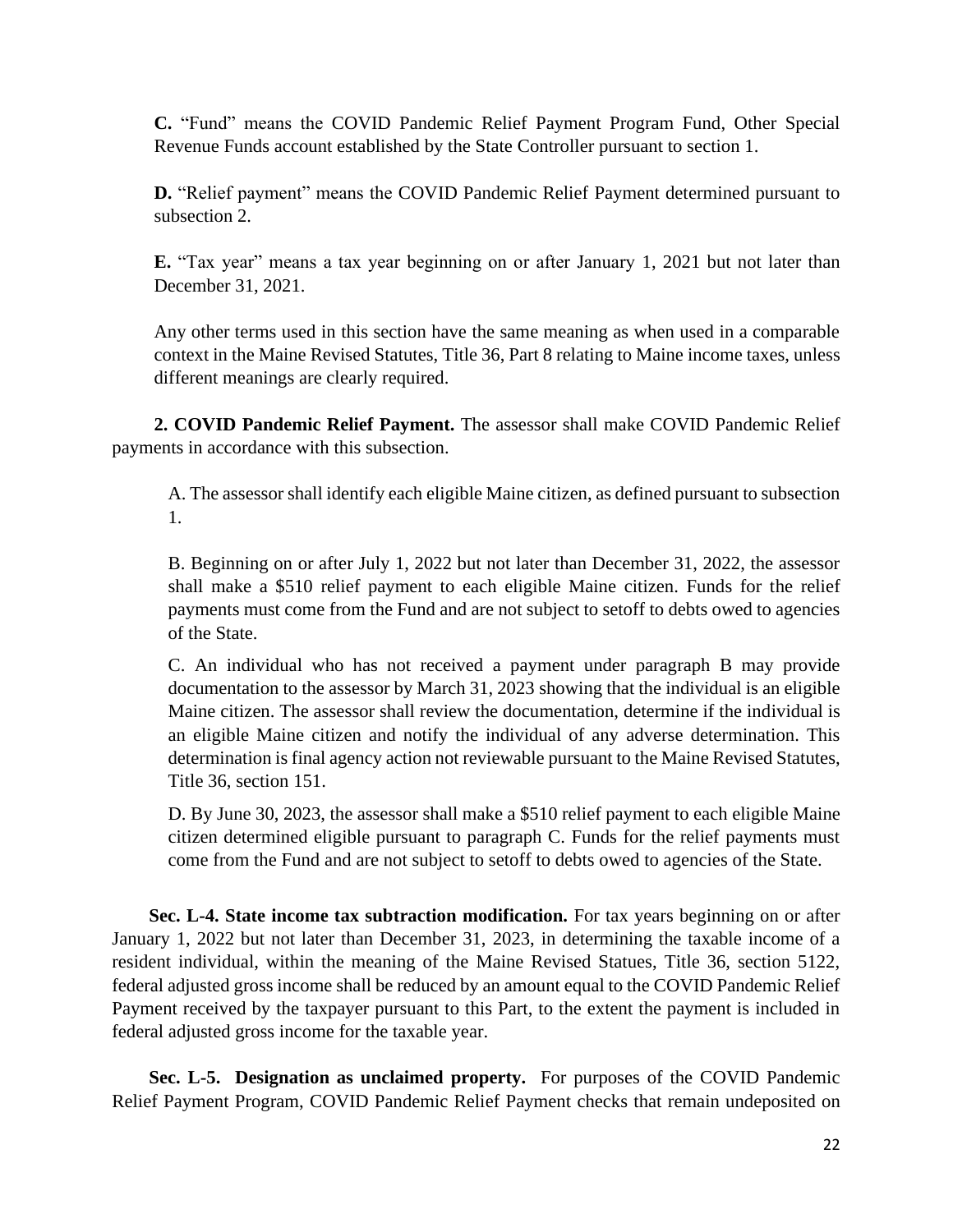January 1, 2024, are to be treated as unclaimed property, not subject to the notice and receipt provisions set forth in 33 M.R.S. § 2101 and the one-year dormancy period set forth in 33 M.R.S. § 2061, as applied to such checks. The State Treasurer shall use unclaimed property systems and networks to find the proper recipients of such checks as quickly as possible to reduce the adverse economic consequences of COVID-19.

## **PART L SUMMARY**

This Part creates the COVID Pandemic Relief Payment Program to provide COVID Pandemic Relief Payments to eligible Maine citizens to promote the general welfare of the citizens of the State for reasonable and necessary unreimbursed expenses incurred as a result of the COVID-19 pandemic disaster. To fund the program, this Part creates the COVID Pandemic Relief Payment Program Fund, Other Special Revenue Funds account and transfers \$411,000,000 to the Fund from the unappropriated surplus of the General Fund. The Fund may be used for a \$510 payment to each eligible Maine citizen and the costs of administration, programming, mailing, public outreach, and taxpayer assistance associated with the program.

## **PART M**

### **Sec. M-1. 12 MRSA §1802** is amended to read:

### **§1802. Bureau of Parks and Lands established**

There is established within the Department of Agriculture, Conservation and Forestry the Bureau of Parks and Lands, which shall carry out the responsibilities of State Government relating to parks, historic sites, submerged and intertidal lands, public reserved lands and nonreserved public lands.

**1. Director.** The executive head of the bureau is the director.

A. The powers and duties of the position of director may not be combined with any other position within the bureau or department.

B. The position of director may not be filled in an acting capacity; the appointee must be a permanent full-time employee.

**2. Deputy director.** The director is assisted in executive duties by a deputy director. The deputy director position is a classified, confidential position.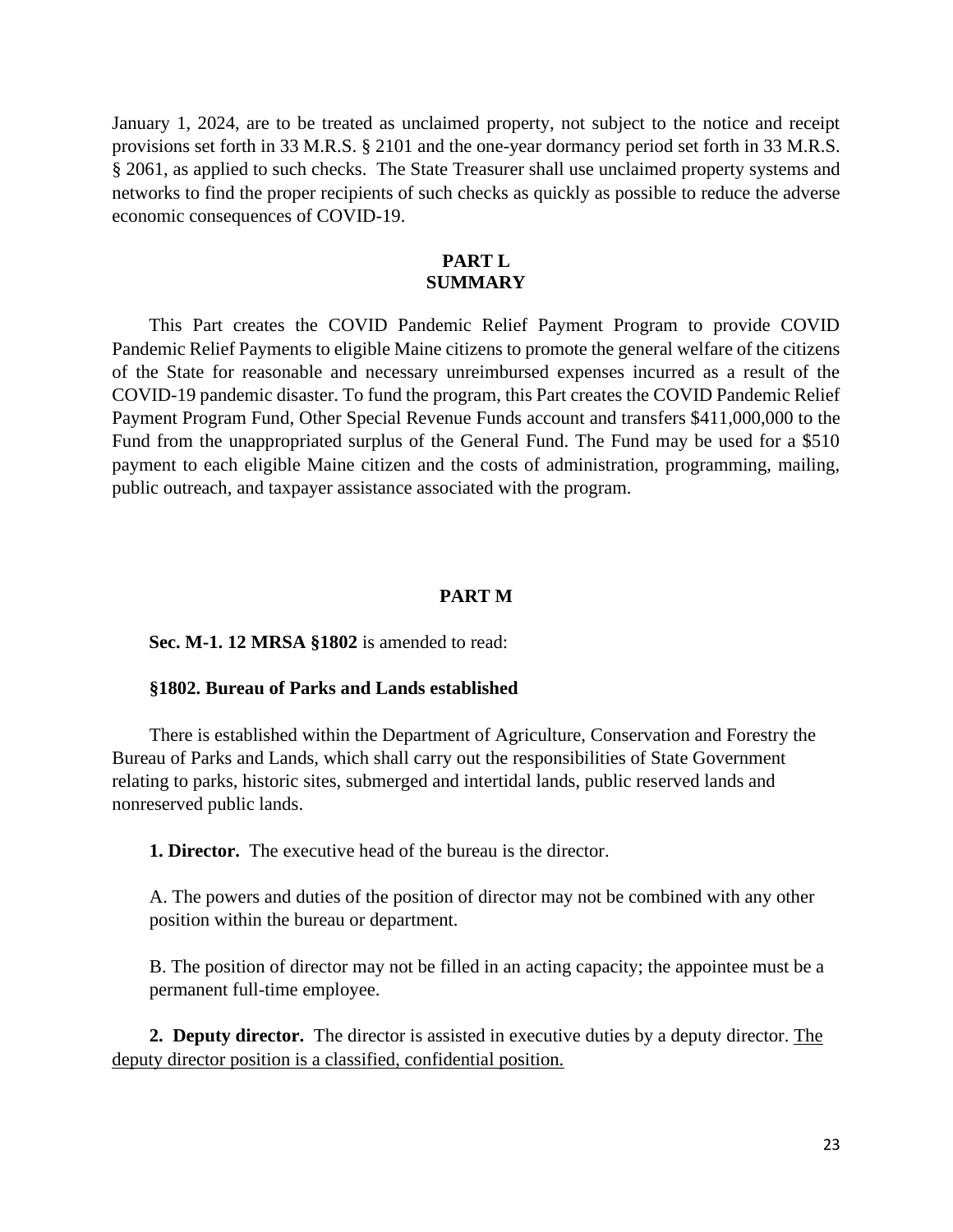**3. Personal attendance to duties.** The director and the deputy director shall attend personally to the duties of their offices as far as practicable.

**4. Appointment.** The director and the deputy director are is appointed by and will serve at the pleasure of the commissioner.

## **PART M SUMMARY**

This Part changes the Deputy Director position from serving at the pleasure of the Commissioner to a classified, confidential position.

## **PART N**

**Sec. NN-1. 5 MRSA §933, sub-§1, ¶A** is amended to read:

A. Deputy Commissioners;

## **PART N SUMMARY**

This Part changes the Deputy Commissioner reference in the Department of Agriculture, Conservation and Forestry's major policy-influencing positions list from singular to plural.

### **PART O**

**Sec. O-1. Transfer from General Fund unappropriated surplus; Community-based Greenhouses.** Notwithstanding any provision of law to the contrary, on or before June 30, 2022, the State Controller shall transfer \$1,500,000 from the unappropriated surplus of the General Fund to the Department of Agriculture, Conservation and Forestry, Community-based Greenhouse-Bureau of Agriculture, Other Special Revenue Funds account for grants for durable (glass, polycarbonate, etc.) greenhouse structures and associated siting and installation costs to schools, community centers, and other eligible public entities as determined by the Department of Agriculture, Conservation and Forestry.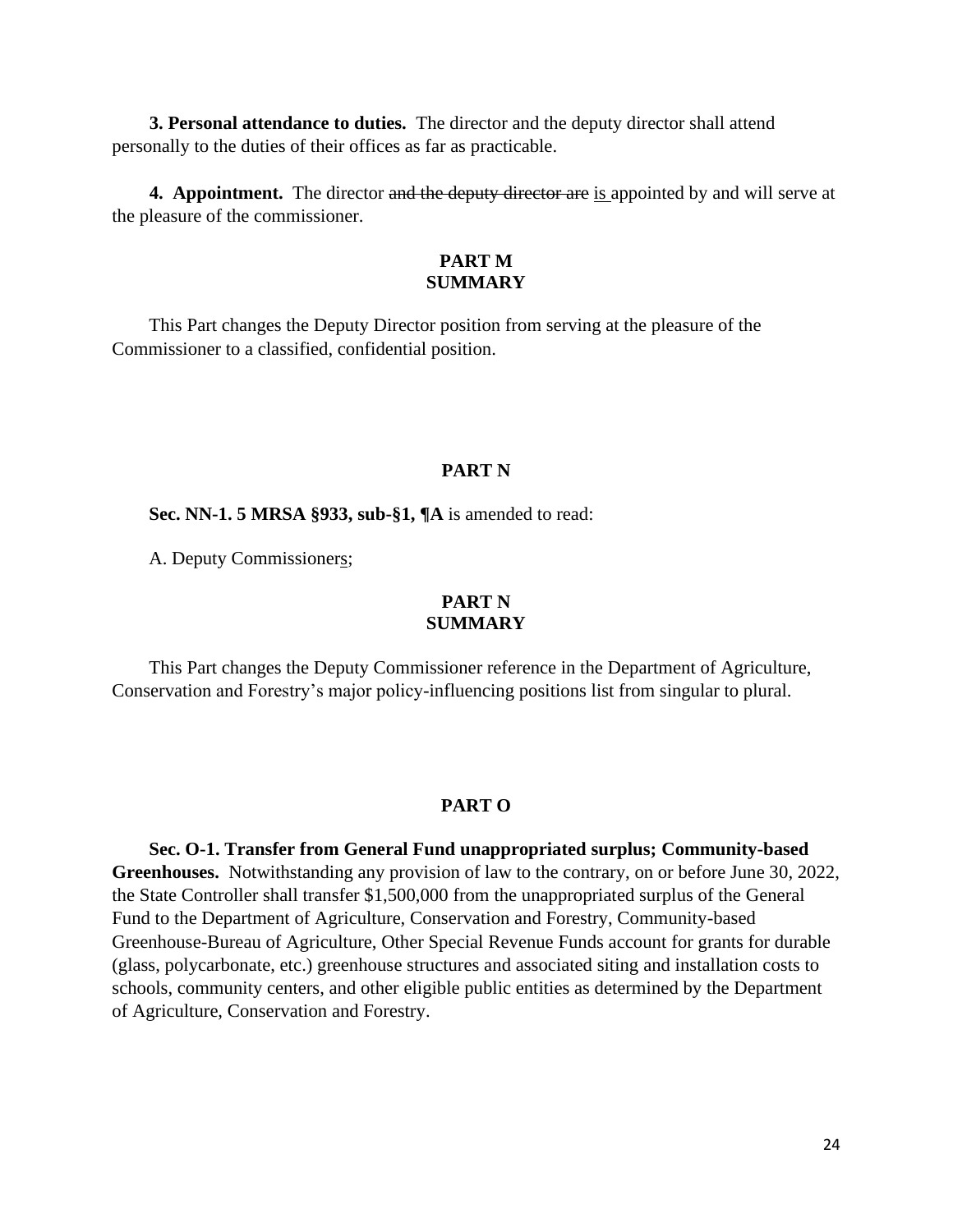## **PART O SUMMARY**

This Part requires the transfer of \$1,500,000 in fiscal year 2021-22 from the unappropriated surplus of the General Fund to Department of Agriculture, Conservation and Forestry, Community-based Greenhouse-Bureau of Agriculture, Other Special Revenue Funds account. The transfer provides funds for the Department to make grants for community-based greenhouses to schools, community centers, and other eligible public entities for shared and educational uses, and to enhance community-based opportunities for food production.

### **PART P**

**Sec. P-1. Transfer from General Fund unappropriated surplus; PFAS Reserve-Bureau of Agriculture.** Notwithstanding any provision of law to the contrary, on or before June 30, 2022, the State Controller shall transfer \$3,000,000 from the unappropriated surplus of the General Fund to the Department of Agriculture, Conservation and Forestry, PFAS Reserve-Bureau of Agriculture, Other Special Revenue Funds account for the purposes of abating, cleaning up and mitigating threats or hazards posed by perfluoroalkyl and polyfluoroalkyl substance, or PFAS, contamination affecting agricultural producers in the State and the food supply, to provide support to affected farms, to support critical PFAS research and to otherwise allow for the department to strategically and effectively respond to PFAS concerns and issues as they arise.

## **PART P SUMMARY**

This Part requires the transfer of \$3,000,000 on or before June 30, 2022 from the unappropriated surplus of the General Fund to the Department of Agriculture, Conservation and Forestry, PFAS Reserve-Bureau of Agriculture, Other Special Revenue Funds account to assist farmers and agricultural producers in the State that have been affected by PFAS contamination, to support critical PFAS research and to otherwise allow for the department to strategically and effectively respond to PFAS concerns and issues.

### **PART Q**

**Sec. Q-1. 2 MRSA §6, sub-§3** is amended to read:

**3. Range 89.** The salaries of the following state officials and employees are within salary range 89:

Director, Bureau of General Services;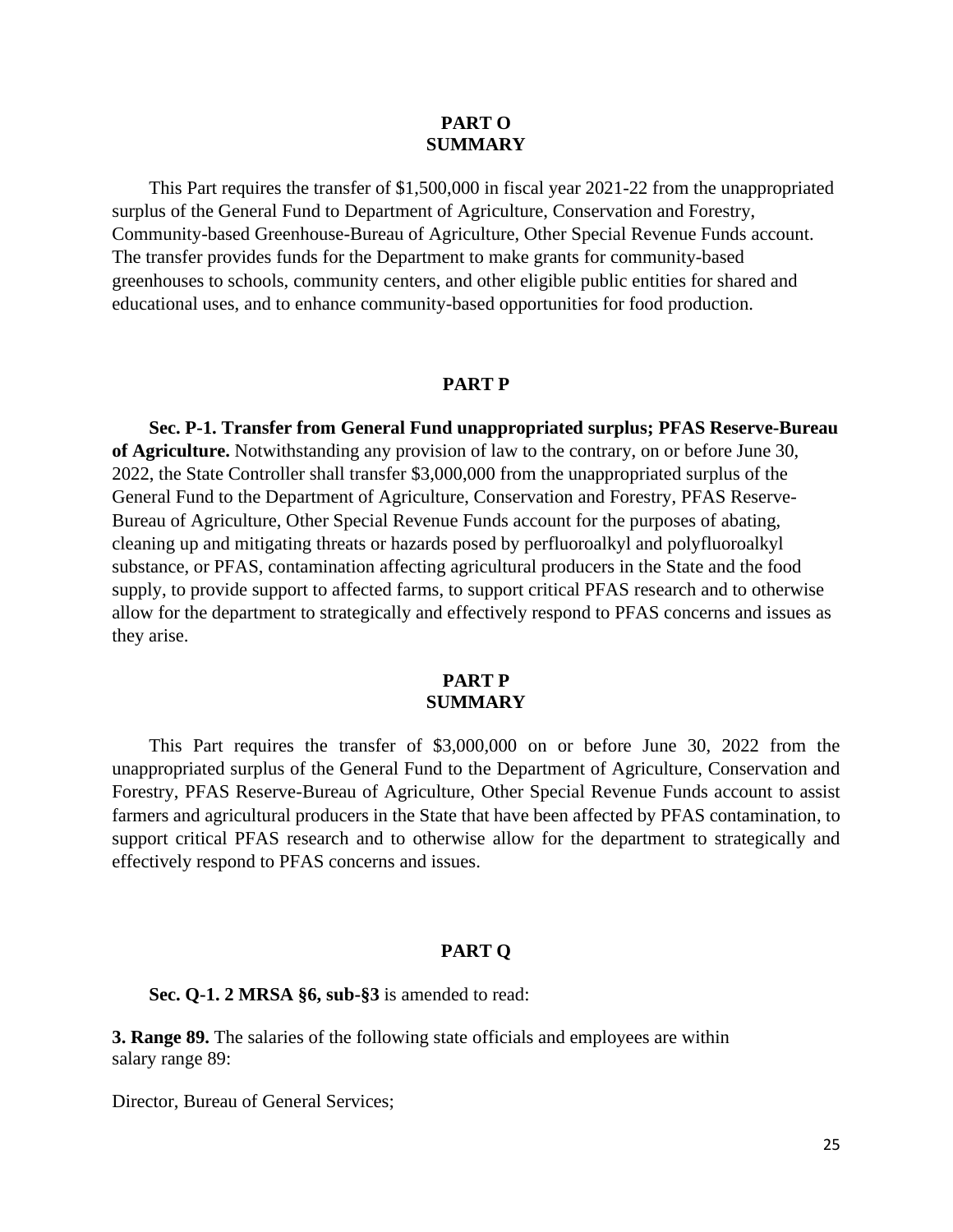Director, Bureau of Alcoholic Beverages and Lottery Operations; State Budget Officer; State Controller; Director, Bureau of Forestry; Director, Governor's Office of Policy Innovation and Management the Future; Director, Energy Resources Office; Director of Human Resources; Director, Bureau of Parks and Lands; Director of the Governor's Office of Communications; Director, Bureau of Agriculture, Food and Rural Resources; Director, Bureau of Resource Information and Land Use Planning; and. Director, Office of Marijuana Policy; and. Director, Office of Affordable Healthcare.

## **PART Q SUMMARY**

This Part adds the Director, Office of Affordable Healthcare to the list of positions with salaries set by the Governor. The Office of Affordable Healthcare was established in Public Law 2021, chapter 459, An Act to Lower Health Care Costs through the Establishment of the Office of Affordable Health Care. Positions and funding for the Office were created in Public Law 2021, chapter 484, An Act to Clarify Funding for the Office of Affordable Health Care. The enacted legislation created the Director position and identified it as appointed but did not include it as a position with salary set by the Governor.

## **PART R**

**Sec. R-1. Transfer from General Fund unappropriated surplus; Victim's Compensation Fund.** Notwithstanding any provision of law to the contrary, on or before June 30, 2022, the State Controller shall transfer \$750,000 from the unappropriated surplus of the General Fund to the Office of the Attorney General, Victim's Compensation Fund, Other Special Revenue Funds account to support financial reimbursement for losses suffered by victims of violent crime and their families and reimburses hospitals for sexual assault examinations.

## **PART R SUMMARY**

This Part requires the transfer of \$750,000 on or before June 30, 2022 from the unappropriated surplus of the General Fund to the Office of the Attorney General, Victim's Compensation Fund, Other Special Revenue Funds account to support the operations of the program. Revenues for the program declined during the pandemic. This funding will support financial reimbursement for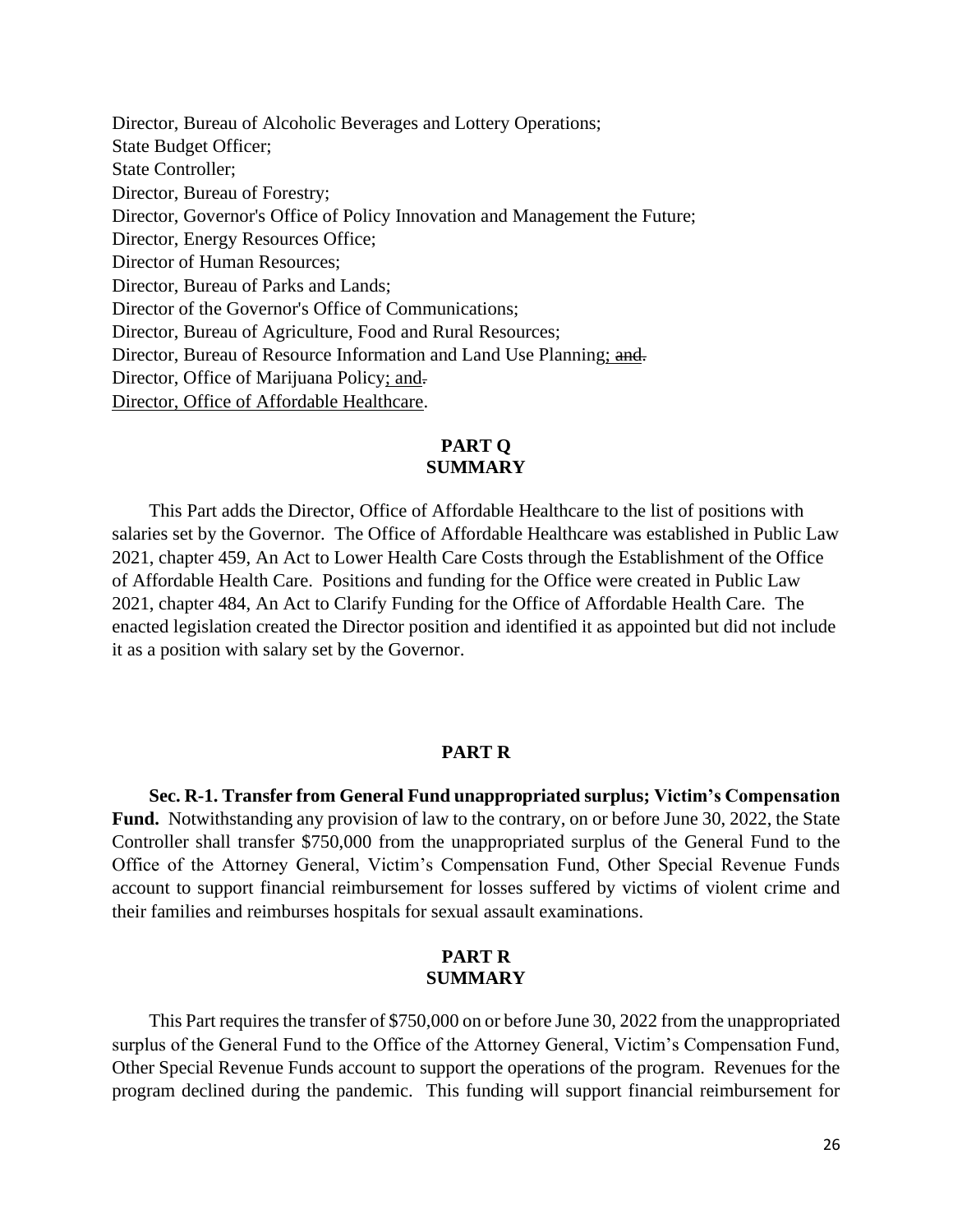losses suffered by victims of violent crime and their families and reimburses hospitals for sexual assault examinations.

## **PART S**

**Sec. S-1. Transfer of Personal Services balances to All Other; Department of Corrections.** Notwithstanding any provision of law to the contrary, for fiscal years 2021-22 and 2022-23 only, the Department of Corrections is authorized to transfer available balance of Personal Services appropriations and allocations in the Long Creek Youth Development Center program after all salary, benefit and other obligations are met to the All Other line category of the Long Creek Youth Development Center program for the purposes of funding juvenile community programs and services. These amounts may be transferred by financial order upon the recommendation of the State Budget Officer and approval of the Governor. These transfers are not considered adjustments to appropriations.

## **PART S SUMMARY**

This Part authorizes the Department of Corrections to transfer by financial order available Personal Services balances in the Long Creek Youth Development Center program, for fiscal years 2021-22 and 2022-23 only, in order to fund juvenile community programs and services.

#### **PART T**

**Sec. T-1. Carrying provision; Department of Defense, Veterans and Emergency Management Agency.** Notwithstanding any provision of law to the contrary, the State Controller shall carry forward any unexpended balance of the \$400,000 provided under Public Law 2021, chapter 398, in the All Other line category at the end of fiscal year 2021-22 to fiscal year 2022-23 in the Administration-Department of Defense, Veterans and Emergency Management Agency to continue the environmental closure activity costs at the former Maine Military Authority site in Limestone.

## **PART T SUMMARY**

This Part carries forward the remaining portion of one-time funding for environmental closure activity costs at the former Maine Military Authority site in Limestone appropriated in Public Law 2021, chapter 398. Two sequential contracts are required to conduct a full background investigation and sampling plan and then use the results of the first contract to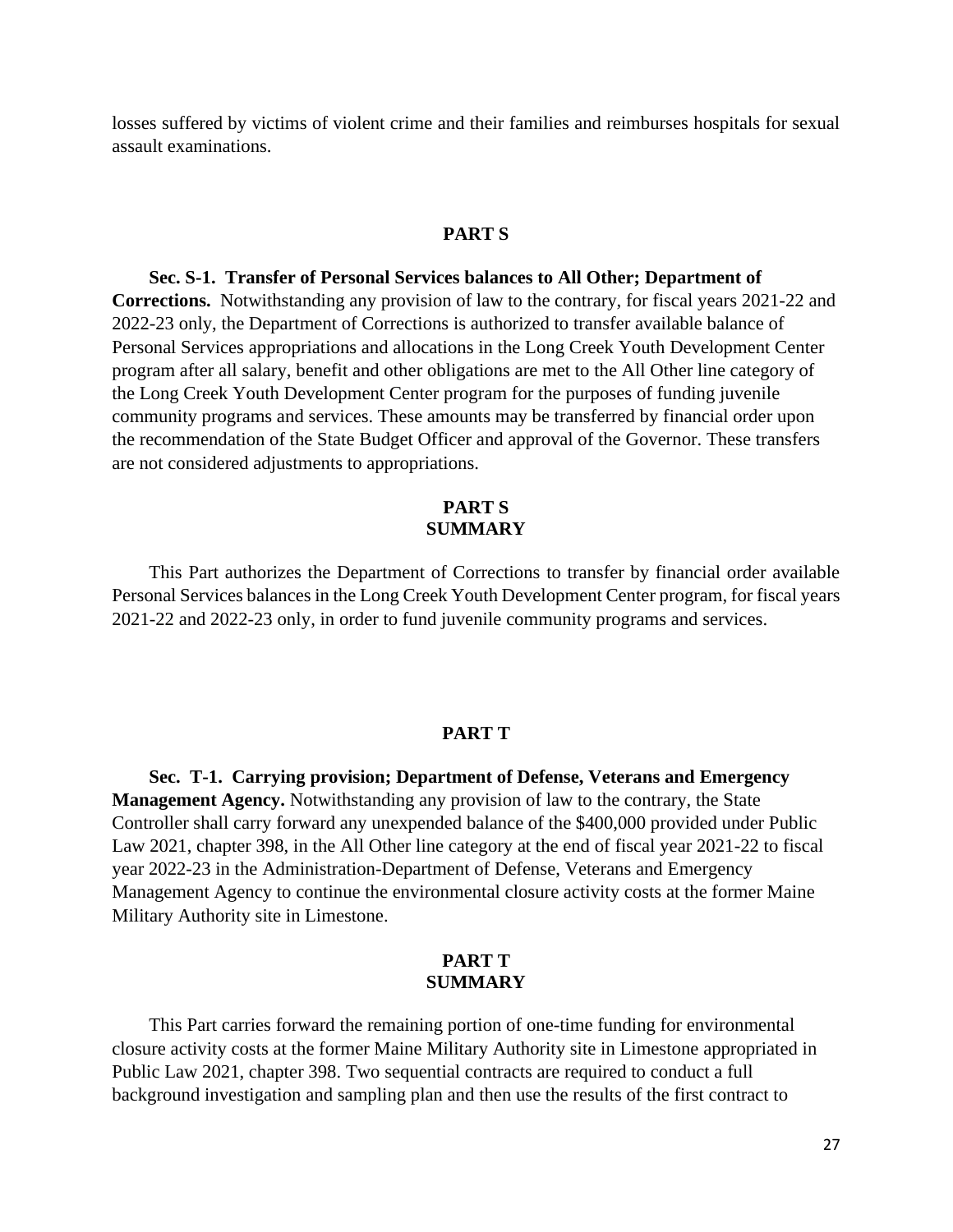develop remedial action plans. Given the environmental and weather conditions of Northern Maine, these closure activities will extend into fiscal year 2022-23. Therefore, a portion of the \$400,000 provided under Public Law 2021, chapter 398 will be needed in next fiscal year.

## **PART U**

# **Sec. U-1. 5 MRSA §13056-J** is enacted to read:

## **§13056-J Housing Opportunity Program**

**1. Program established; administration.** The Housing Opportunity Program is established within the department to encourage and support the development of additional housing units in Maine, including housing units that are affordable for low and moderate income people and housing units targeted to community workforce housing needs. The department shall administer the program and provide technical and financial assistance to support communities implementing zoning and land uses related policies required to support increased housing development. The program will support regional approaches, municipal model ordinance development, and will encourage policy that supports increased housing density where feasible to protect working and natural lands.

**2. Housing Opportunity Fund.** The Housing Opportunity Fund referred to in this section as "the fund," is established as a fund within the department for the purpose of providing funds for the program. The fund consists of money appropriated to the fund by the Legislature and any funds received by the department for the purposes of the program.

**A. Service Provider grants.** The department shall solicit applications for grants from the fund through a competitive application process that may be awarded to experienced service providers to support municipal ordinance development, technical assistance, and public process and community engagement support. These programs may encourage regional coordination between municipalities.

**B. Community Housing Incentive Program grants**. The department shall solicit applications for the following:

1. Community housing planning grants to be awarded through a competitive process to municipalities to support the creation of housing development plans which include ordinance and policy amendments to support those plans. The grants shall be awarded for a period of up to three years, with required progress reports each year.

2. Community housing implementation grants to be awarded through a competitive process to support the implementation of community housing priorities.

**C. Direct Technical Assistance**. The department shall provide technical assistance, housing policy development, and guidance directly to regional groups, municipalities and other housing stakeholders, to the extent feasible with available resources. This may include, but is not limited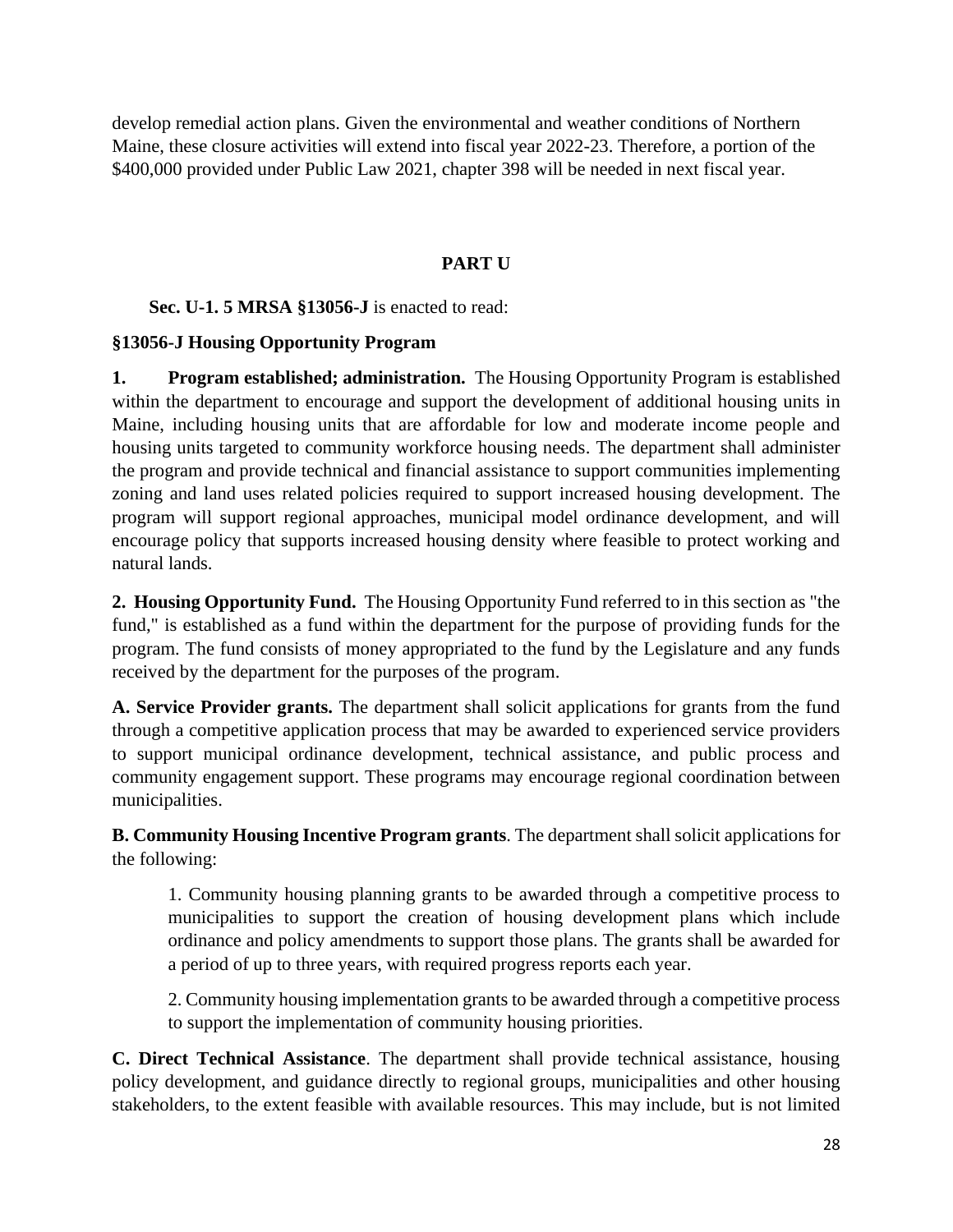to, assisting municipalities with information about available grant opportunities, sharing best practices from jurisdictions inside and outside of Maine, providing model language for local ordinances and policies, and providing information to the general public which may support local and statewide policy changes meant to increase the supply of housing.

**3. Program evaluation.** Any recipient of grant funds through this program shall cooperate with the department in performing program evaluation and specific reporting requirements.

**4. Report.** By January 15, 2024, the department shall report to the Governor and the joint standing committees of the Legislature having jurisdiction over economic development and housing matters about the program with any recommendations for changes in the statutes to improve the program and its delivery of services to municipalities. The joint standing committees of the Legislature having jurisdiction over economic development and housing matters may report out a bill relating to this program and continued funding.

## **PART U SUMMARY**

This Part establishes the Housing Opportunity Program within the Department of Economic and Community Development to encourage and support the development of additional housing units in Maine, including housing units that are affordable to low and moderate income people and housing units targeted to community workforce housing needs.

### **PART V**

**Sec. V-1. Transfer from General Fund unappropriated surplus; Department of Economic and Community Development – Admin account.** Notwithstanding any provision of law to the contrary, the State Controller shall transfer \$970,100 from the unappropriated surplus of the General Fund to the Department of Economic and Community Development - Admin, Other Special Revenue Funds account within the Department of Economic and Community Development on or before June 30, 2022 for the purpose of covering certain operating expenses of the Loring Development Authority of Maine.

## **PART V SUMMARY**

This Part requires the transfer of \$970,100 in fiscal year 2021-22 from the unappropriated surplus of the General Fund to the Department of Economic and Community Development - Admin, Other Special Revenue Funds account. The funds will cover certain operating expenses associated with Loring Development Authority of Maine established in Title 5, section 13080.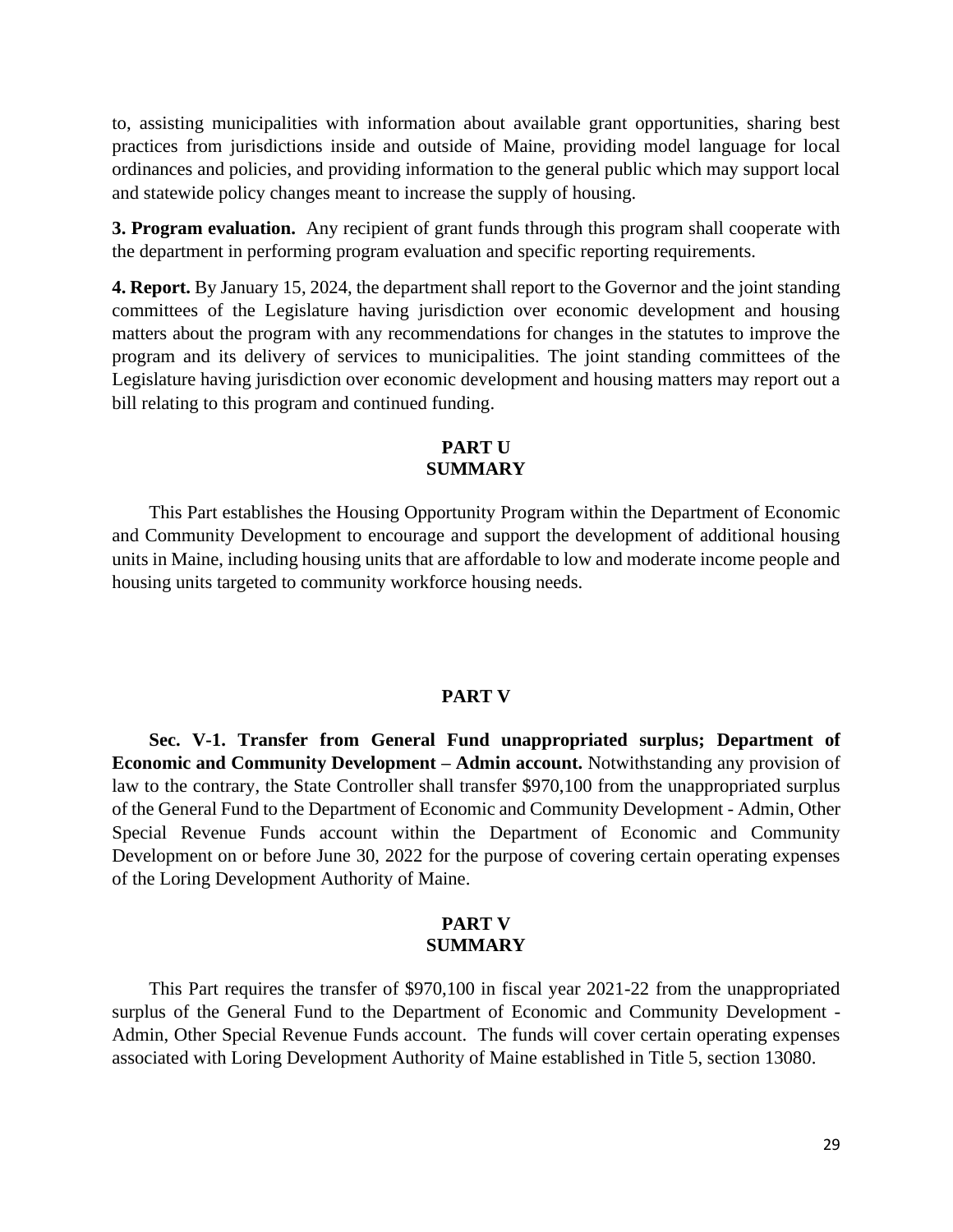## **PART W**

## **Sec. W-1. 5 MRSA §937, sub-§1** is amended to read:

- F. Director, Legislative Affairs; Director of Policy and Government Affairs;
- M. Director of Marketing and Communications; and
- N. Chief Innovation Officer.
- O. Associate Commissioner of Policy and Programs; and
- P. Associate Commissioner of Public Education.

## **Sec. W-2. 20-A MRSA §203, sub-§1** is amended to read:

- F. Director, Legislative Affairs; Director of Policy and Government Affairs;
- O. Chief Innovation Officer; and
- P. Chief of Staff and Operations.
- Q. Associate Commissioner of Policy and Programs; and
- R. Associate Commissioner of Public Education.

## **PART W SUMMARY**

This Part makes the following changes to several positions in the Department of Education:

- 1. The name of Director, Legislative Affairs is changed to Director of Policy and Government Affairs;
- 2. The Chief Innovation Officer is removed from major policy-influencing positions and the Associate Commissioner of Policy and Programs and the Associate Commissioner of Public Education are added as major policy-influencing positions.
- 3. The Chief Innovation Officer and Chief of Staff and Operations are removed from positions appointed by the Commissioner and the Associate Commissioner of Policy and Programs and the Associate Commissioner of Public Education are added as appointed positions.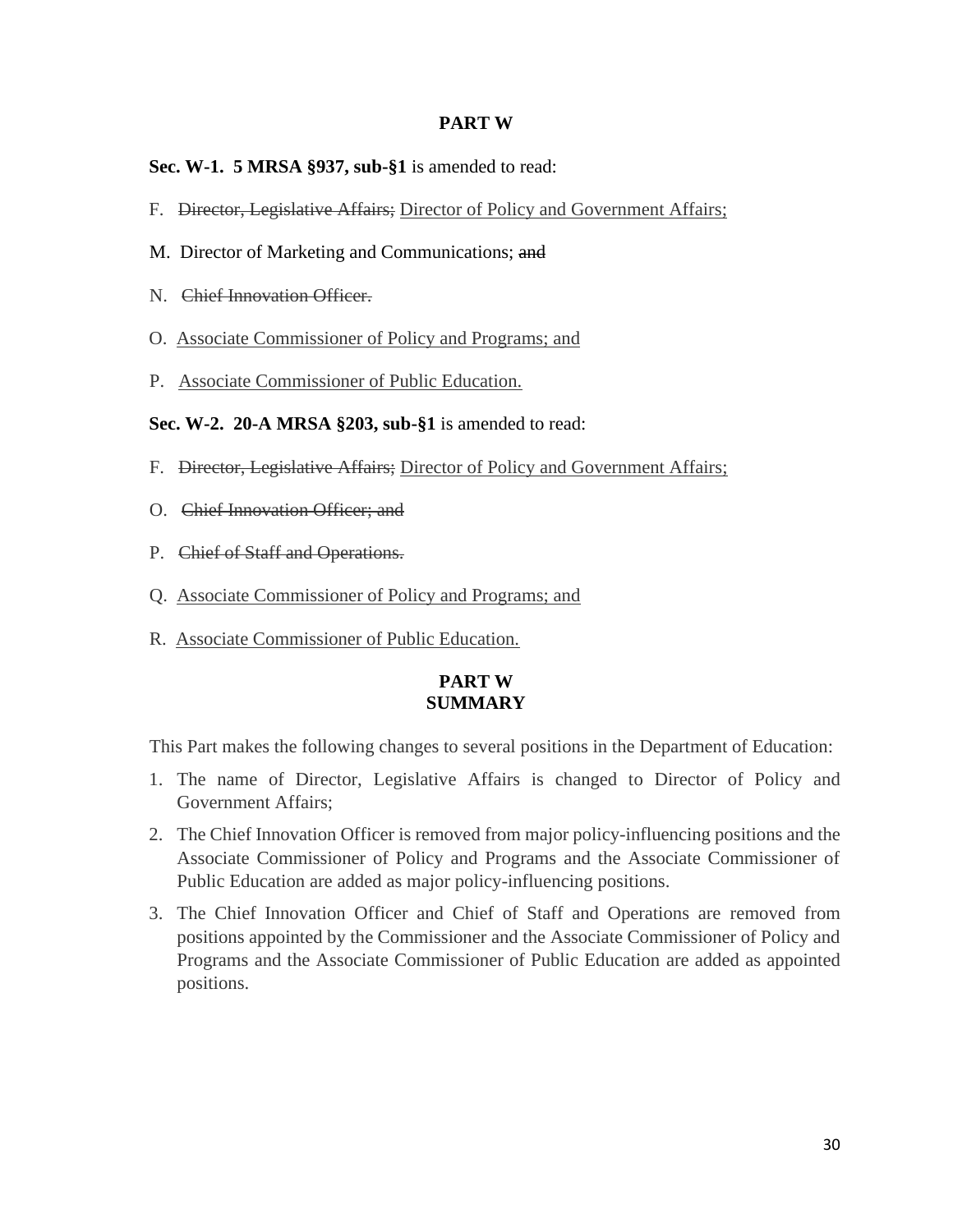## **PART X**

**Sec. X-1. 4 MRSA §1603, sub-§3-A** is repealed.

**Sec. X-2. 4 MRSA §1603, sub-§3-B** is repealed.

**Sec. X-3. 4 MRSA §1603, sub-§4-A** is repealed.

**Sec. X-4. 4 MRSA §1603, sub-§7** is amended to read:

**7. Project, projects or part of any project.** "Project, projects or part of any project" means the acquisition, construction, improvement, reconstruction or equipping of, or construction of an addition or additions to, any structure designed for use as a court facility, state office or state activity space and intended to be used primarily by the State, any agency, instrumentality or department of the State or by any branch of State Government. The structure may include facilities for the use of related agencies of state, county or local government. "Project, projects or part of any project" includes all real and personal property, lands, improvements, driveways, roads, approaches, pedestrian access roads, parking lots, parking facilities, rights-of-way, utilities, easements and other interests in land, machinery and equipment and all fixtures, appurtenances and facilities either on, above or under the ground that are used or usable in connection with the structure, and also includes landscaping, site preparation, furniture, machinery, equipment and other similar items necessary or convenient for the operation of a particular facility or structure in the manner for which its use is intended. "Project, projects or part of any project" also includes the acquisition, construction, improvement, reconstruction or repair of any equipment, device, technology, software or other personal property intended to be used primarily by the State, any agency, instrumentality or department of the State or by any branch of State Government or any related agency of state, county or local government. For the purpose of implementing section 1610-N, "project, projects or part of any project" also includes equipment purchases for career and technical education centers and career and technical education regions. The exact scope of each project, projects or part of any project, other than those for the Judicial Branch and the Legislative Branch, must be set forth in a written designation by the Commissioner of Administrative and Financial Services to the authority and the exact scope of each project, projects or part of any project for the Judicial Branch must be set forth in a written designation by the State Court Administrator to the authority. The scope of each project for the Legislative Branch must receive a majority vote of the Legislative Council and be set forth in a written designation by the Executive Director of the Legislative Council to the authority. "Project, projects or part of any project" does not include such items as fuel, supplies or other items that are customarily considered as a current operating charge.

**Sec. X-5. 4 MRSA §1604, sub-§18** is amended to read:

**18. Lease or rent any land, buildings, structures, facilities or equipment.** To lease or rent any land, buildings, structures, facilities or equipment comprising all or a portion of a project, projects or part of any project for such amounts as the authority determines to the State or any agency, instrumentality or department of the State or a career and technical education center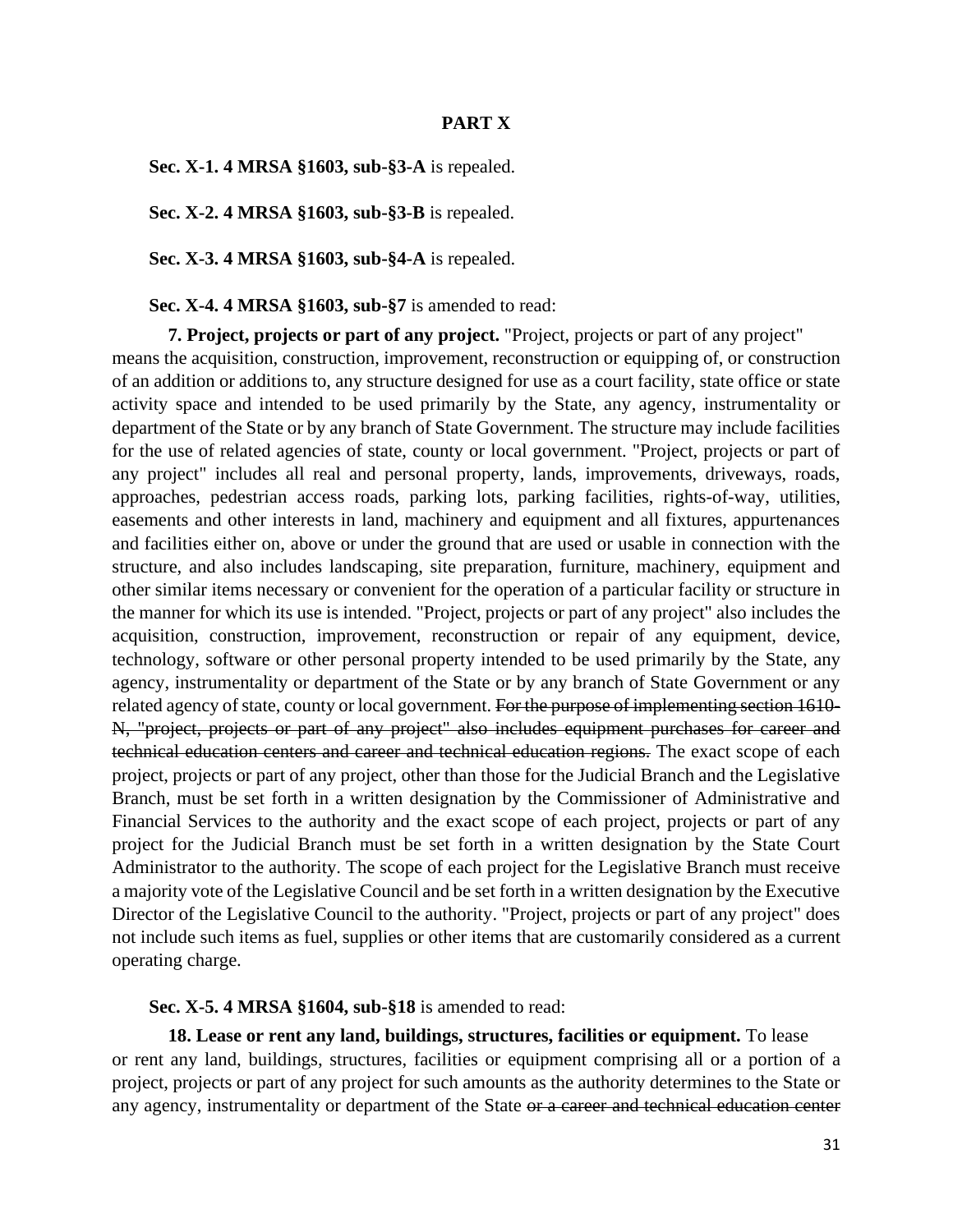or career and technical education region or by any branch of State Government or any related agency of state, county or local government or a career and technical education center or career and technical education region, to further the purposes of the Act, provided that the obligation of the State or of any such agency, instrumentality, department or branch or of a career and technical education center or career and technical education region to make any rental or other payments is considered executory only to the extent of money made available by the Legislature, and that no liability on account of the state agency, instrumentality, department or branch or career and technical education center or career and technical education region may be incurred by the State or any such agency, instrumentality, department or branch or career and technical education center or career and technical education region beyond the money available for that purpose;

**Sec. X-6. 4 MRSA §1610-N** is repealed.

**Sec. X-7. 30-A MRSA §5903, sub-§3D** is enacted to read:

**3-D. Career and technical education center.** "Career and technical education center" has the same meaning as "center" in Title 20-A, section 8301-A, subsection 3.

**Sec. X-8. 30-A MRSA §5903, sub-§3E** is enacted to read:

**3-E. Career and technical education region.** "Career and technical education region" has the same meaning as "region" in Title 20-A, section 8301-A, subsection 6.

**Sec. X-9. 30-A MRSA §5903, sub-§3F** is enacted to read:

**3-F. Equipment purchases.** "Equipment purchases" means the purchase of new or updated equipment and any capital improvements necessary to use the new or updated equipment by career and technical education centers or career and technical education regions.

**Sec. X-10. 30-A MRSA §5953-G** is enacted to read:

## **§5953-G. Additional securities; career and technical education centers and regions**

**1. Additional securities.** The bond bank may issue additional securities in an aggregate amount not to exceed \$20,000,000 for equipment purchases to career and technical education centers and career and technical education regions in accordance with this section, and the additional securities must be used for those purposes.

**2. Delegation.** The bond bank may delegate those powers that may be delegated to the Department of Administrative and Financial Services, Bureau of General Services pursuant to section 1604, subsection 26 to the career and technical education region cooperative board, as defined in Title 20-A, section 1, subsection 6, or the school administrative unit that governs a career and technical education center subject to the same terms and conditions.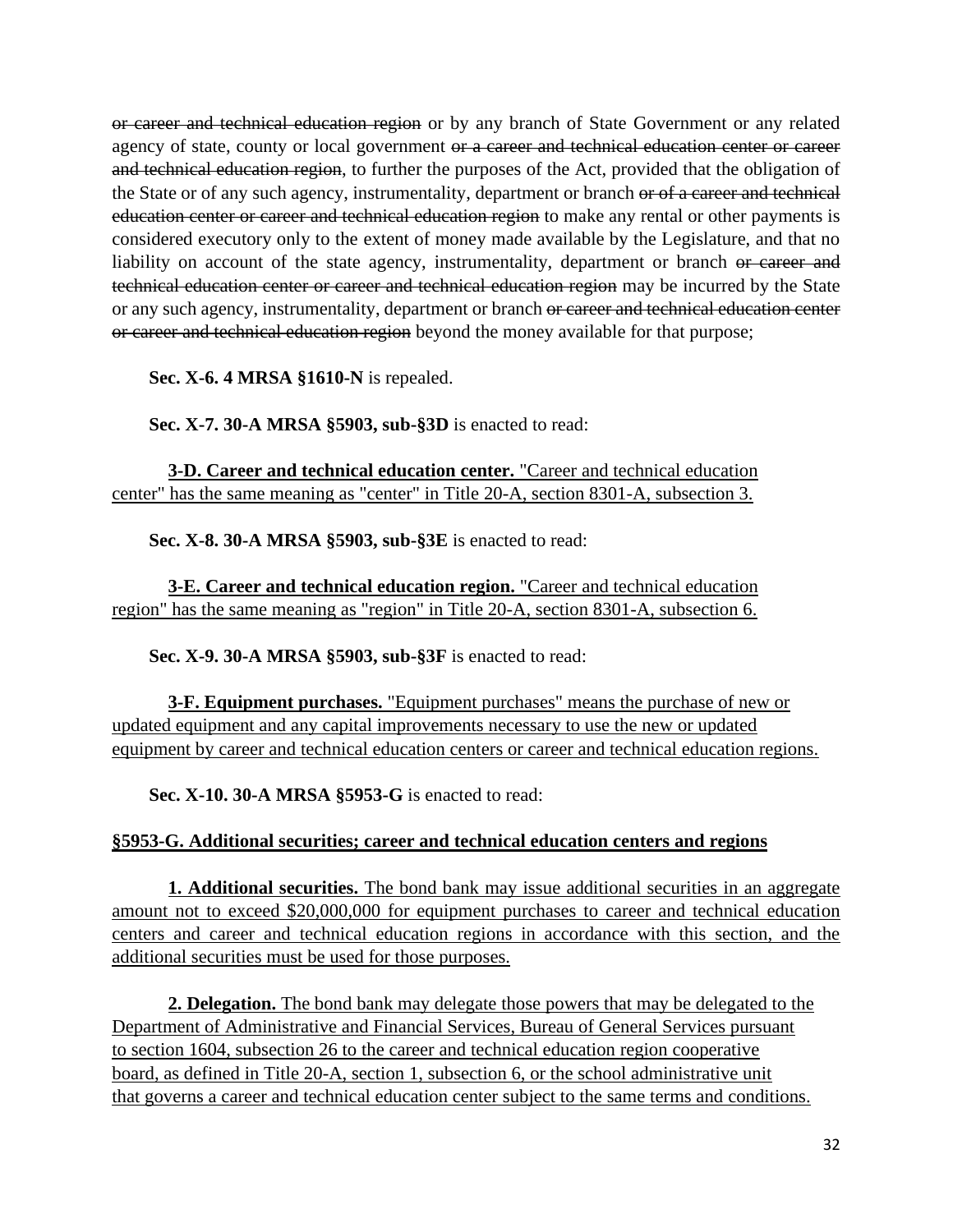**3. Issuance.** The bond bank may not issue any additional securities pursuant to this section after June 30, 2024.

**4. Report.** The bond bank shall report to the joint standing committee of the Legislature having jurisdiction over education and cultural affairs upon the maturity of all bond proceeds pursuant to this section. The joint standing committee of the Legislature having jurisdiction over education and cultural affairs may report out a bill to repeal this section and any related provisions of law upon receipt of that report.

**5. Department of Education national industry standards evaluation.** A career and technical education center or career and technical education region may submit an application for a project, projects or part of any project to the Department of Education. The Department of Education shall establish criteria, including an evaluation pursuant to Title 20-A, section 15688-A, subsection 6, for the approval of any project, projects or part of any project. The Department of Education shall notify the bond bank of any approved project, projects or part of any project under this subsection.

**6. Debt service.** Debt service costs for bonds issued by the bond bank to career and technical education centers and career and technical education regions for equipment purchases pursuant to this section must be paid by the State. Debt service costs must be paid by the Commissioner of Education to the bond bank according to each career and technical education center's or career and technical education region's debt retirement schedule developed by the bond bank. All debt service costs must be paid by the Commissioner of Education to the bond bank 15 days prior to the date of the career and technical education center's or career and technical education region's next debt service cost payment as outlined in the career and technical education center's or career and technical education region's debt retirement schedule.

# **PART X SUMMARY**

This Part changes the authority to issue securities for equipment purchases for career and technical education centers and career and technical education regions from the Maine Governmental Facility to the Maine Municipal Bond Bank. The ability to access funds through this mechanism provides a limited alternative for career and technical education centers and regions to fund equipment purchases to better serve the State's students.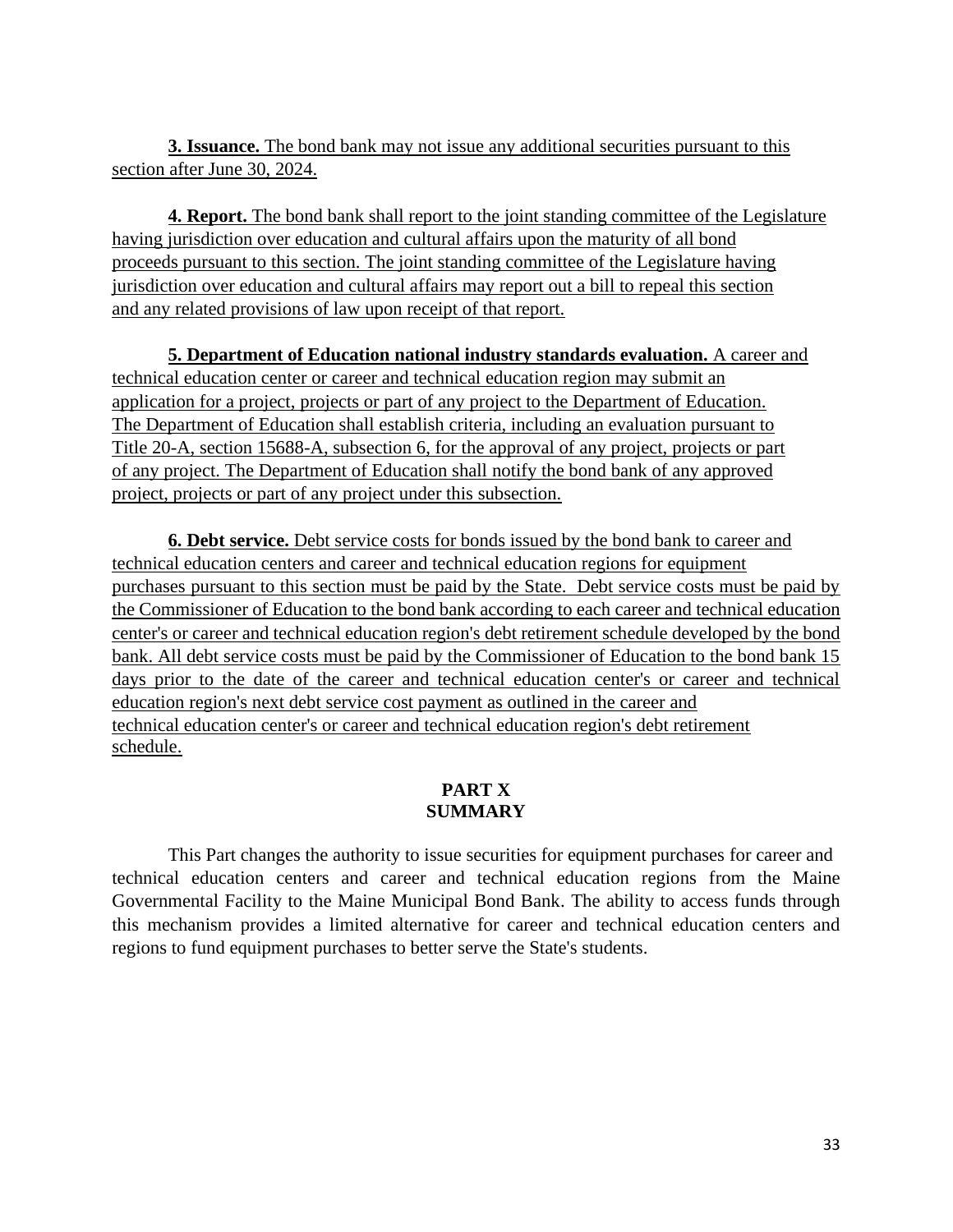### **PART Y**

**Sec. Y-1. 20-A MRSA §15698** is enacted to read:

**1. Fund established.** The Education Stabilization Fund, referred to in this section as "the fund," is established as an Other Special Revenue Funds account for the purposes specified in this section.

**2. Nonlapsing.** Any unexpended balances in the fund may not lapse but must be carried forward.

**3. Fund purposes.** Allocations from the fund must be used to prevent any reduction in the budgeted state share of Essential Programs and Services pursuant to Title 20-A, section 15671, subsection 7-B that would otherwise result from insufficient General Fund appropriations or any other shortage of funds.

**4. Report by State Controller.** The State Controller shall report at least annually on the fund on or before the 2nd Friday in November to the joint standing committee of the Legislature having jurisdiction over appropriations and financial affairs and the joint standing committee of the Legislature having jurisdiction over education and cultural affairs matters. The report must summarize the status of and activity in the fund.

**Sec. Y-2. Transfer from General Fund unappropriated surplus; Education Stabilization**  Fund. Notwithstanding any provision of law to the contrary, the State Controller shall transfer \$30,000,000 from the unappropriated surplus of the General Fund to the Education Stabilization Fund established in the Maine Revised Statutes, Title 20-A, section 15698 on or before June 30, 2022.

**Sec. Y-3. Transfer for payments.** Notwithstanding any provision of law to the contrary, the State Controller may transfer from the balance available in the Education Stabilization Fund established in the Maine Revised Statutes, Title 20-A, section 15698 for Essential Programs and Services payments in the Department of Education. Amounts transferred may be expended based on allotment established by financial order upon recommendation by the State Budget Officer and approval by the Governor. The amounts transferred are considered adjustments to allocations. The Governor shall inform the Legislative Council and the joint standing committees of the Legislature having jurisdiction over appropriations and financial affairs and education matters immediately upon such a transfer from the Education Stabilization Fund.

# **PART Y SUMMARY**

This Part creates the Education Stabilization Fund and requires the transfer of \$30,000,000 in fiscal year 2021-22 from the unappropriated surplus of the General Fund to the Education Stabilization Fund. The Fund will provide resources to maintain budgeted levels of funding for Essential Programs and Services should there otherwise be insufficient General Funds, federal matching funds or any other shortage of funds.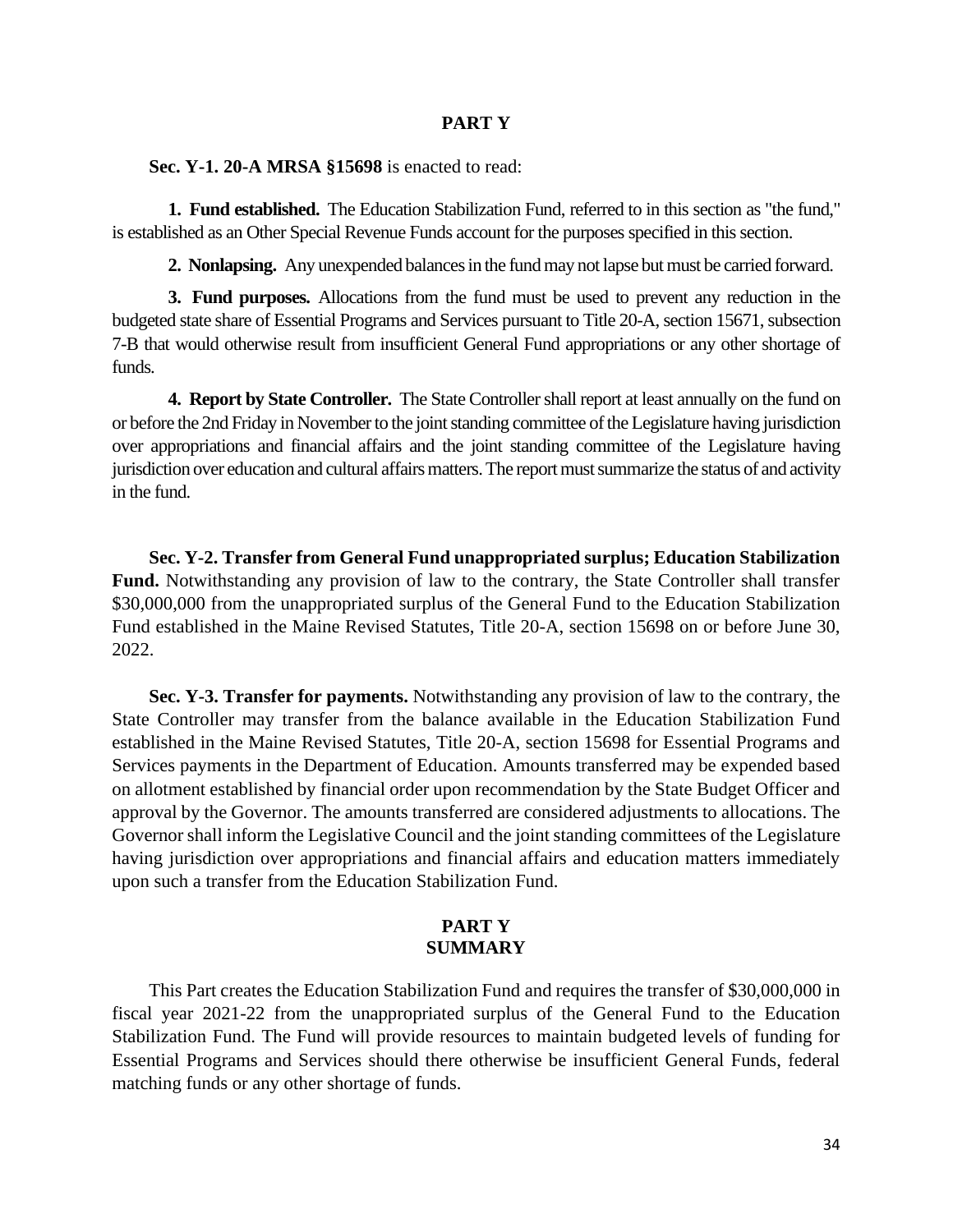#### **PART Z**

**Sec. Z-1. Transfer from General Fund unappropriated surplus; Efficiency Maine Trust.** Notwithstanding any provision of law to the contrary, on or before June 30, 2022, the State Controller shall transfer \$7,000,000 from the unappropriated surplus of the General Fund to the Efficiency Maine Trust, Efficiency Maine Trust, Other Special Revenue Funds account to support electric vehicle rebate programs including incentive programs.

### **PART Z SUMMARY**

This Part requires the transfer of \$7,000,000 on or before June 30, 2022 from the unappropriated surplus of the General Fund to the Efficiency Maine Trust, Other Special Revenue Funds account to support electric vehicle rebate programs including incentive programs. Efficiency Maine Trust calculates that currently available funds will be fully expended by the summer of 2022.

## **PART AA**

**Sec. AA-1. Transfer from General Fund unappropriated surplus; Department of Environmental Protection, Uncontrolled Sites Fund.** Notwithstanding any provision of law to the contrary, on or before June 30, 2022, the State Controller shall transfer \$3,200,000 from the unappropriated surplus of the General Fund to the Department of Environmental Protection, Uncontrolled Sites Fund, Other Special Revenue Funds account for the purpose of assisting Maine laboratories with equipment purchases that will increase capacity for sample testing and analysis of perfluoroalkyl and polyfluoroalkyl substances, or PFAS.

**Sec. AA-2. Segregation of funds transferred to the Department of Environmental**  Protection, Uncontrolled Sites Fund. The Department of Environmental Protection shall establish within the Uncontrolled Sites Fund a segregated subsidiary account. The department shall deposit into the subsidiary account the amount transferred pursuant to section 1 of this Part and, in accordance with its authority under the Maine Revised Statutes, Title 38, chapter 13-B, may expend funds from that subsidiary account only for the purpose of assisting Maine laboratories with equipment purchases that will increase capacity for sample testing and analysis of perfluoroalkyl and polyfluoroalkyl substances.

## **PART AA SUMMARY**

This Part requires the transfer of \$3,200,000 on or before June 30, 2022 from the unappropriated surplus of the General Fund to the Department of Environmental Protection, Uncontrolled Sites Fund, Other Special Revenue Funds account to assist Maine laboratories with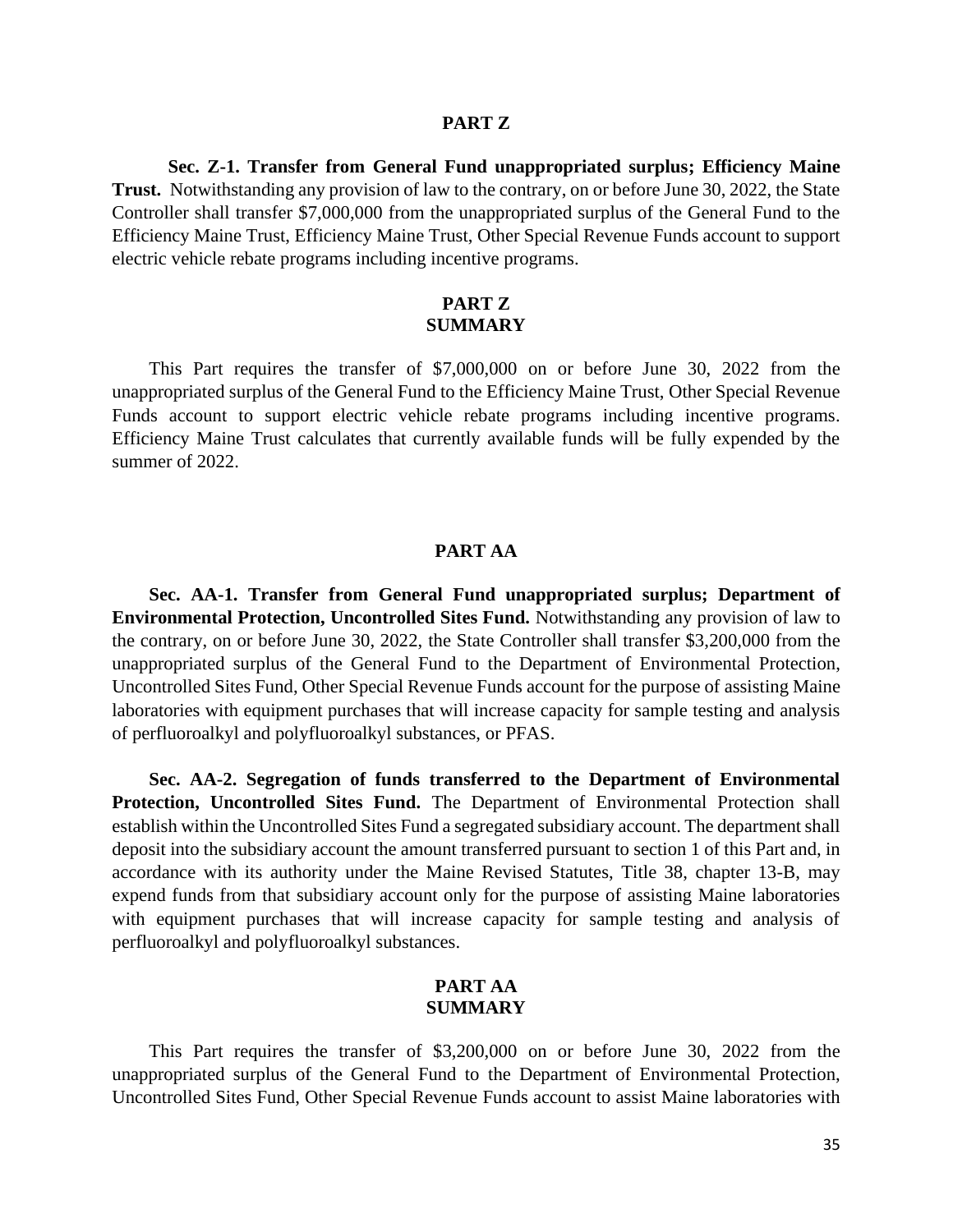equipment purchases that will increase capacity for sample testing and analysis of perfluoroalkyl and polyfluoroalkyl substances, or PFAS.

# **PART BB**

## **Sec. BB-1. 22 MRSA §4087-A, sub-§2** is amended to read:

**2. Program established.** The ombudsman program is established as an independent program within the Executive Department to provide ombudsman services to the children and families of the State regarding child welfare services provided by the Department of Health and Human Services. The program shall consider and promote the best interests of the child involved, answer inquiries and investigate, advise and work toward resolution of complaints of infringement of the rights of the child and family involved. The program must be staffed, under contract, by a full-time director who is an attorney or a master's level social worker who must have with experience in child welfare, development and advocacy, and support staff as determined to be necessary. The program shall function through the staff of the program and volunteers recruited and trained, at the discretion of the nonprofit organization under contract pursuant to subsection 3, to assist in the duties of the program.

**Sec. BB-2. 22 MRSA §4087-A, sub-§3** is amended to read:

**3. Contracted services; terms.** The program shall operate by contract with a nonprofit organization that the Executive Department determines to be free of potential conflict of interest and best able to provide the services on a statewide basis. The contract must include funds for the nonprofit organization to provide health insurance benefits to the staff of the ombudsman program. The ombudsman may not be actively involved in state-level political party activities or publicly endorse, solicit funds for or make contributions to political parties on the state level or candidates for statewide elective office. The ombudsman may not be a candidate for or hold any statewide elective or appointive public office. The contract must include funds for the nonprofit organization to provide health insurance benefits to the staff of the ombudsman program. The contract must be for a term of 5 years, except that the contract may be terminated consistent with the terms of the contract.

## **Sec. BB-3**. **22 MRSA §4087-A, sub-§4** is amended to read:

**4. Services.** The program shall provide services directly or under contract to persons and families involved with child welfare services and may provide input on the State's child welfare system to the department and the joint standing committee of the Legislature having jurisdiction over health and human services matters. The first priority in the work of the program and any contract for ombudsman services must be case-specific advocacy services. In performing services under this section, the program, as it determines to be appropriate, may create and maintain records and case-specific reports. Any work on systems improvements or lobbying must be adjunctive to case-specific activities. The program may: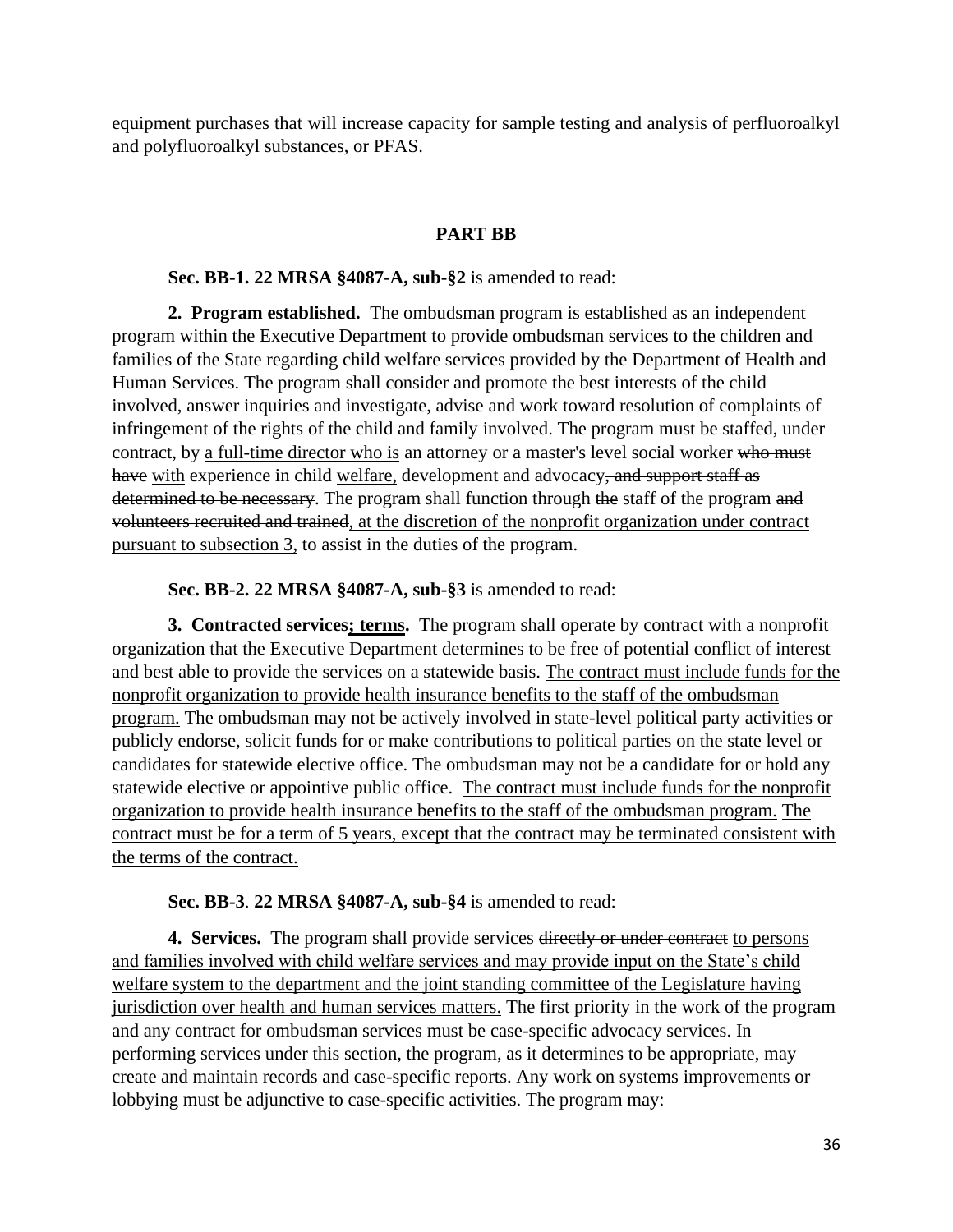A. Provide information to the public about the services of the program through a comprehensive outreach program. The ombudsman shall provide information through a toll-free telephone number or numbers and a publicly accessible website;

B. Answer inquiries, investigate and work toward resolution of complaints regarding the performance and services of the department and participate in conferences, meetings and studies that may improve the performance of the department;

C. Provide services to persons to assist them in protecting their rights;

D. Inform persons of the means of obtaining services from the department;

E. Provide information and referral services;

F. Analyze and provide opinions and recommendations to agencies, the Governor and the Legislature on current or proposed state programs, rules, policies and laws;

G. Determine what types of complaints and inquiries will be accepted for action by the program and adopt policies and procedures regarding communication with persons making inquiries or complaints and the department;

H. Apply for and utilize grants, gifts and funds for the purpose of performing the duties of the program; and

I. Collect and analyze records and data relevant to the duties and activities of the program and make reports as required by law or determined to be appropriate.

The department or designee of the department shall notify the ombudsman of any statewide policy changes affecting the State's child welfare system before the changes take effect.

**Sec. BB-4. 22 MRSA §4087-A, sub-§12** is enacted to read:

**12. Notification of child fatality required**. The department shall notify the ombudsman of a fatality of a child if:

A. The child was involved with child welfare services at any time; or

B. The fatality is suspected of being the result of abuse or neglect.

Notification under this subsection must occur within 48 hours of a determination by the department that this subsection applies to the fatality. The notification may be provided by oral or electronic communication.

# **PART BB SUMMARY**

This Part makes the following changes to the laws governing the child welfare services ombudsman program.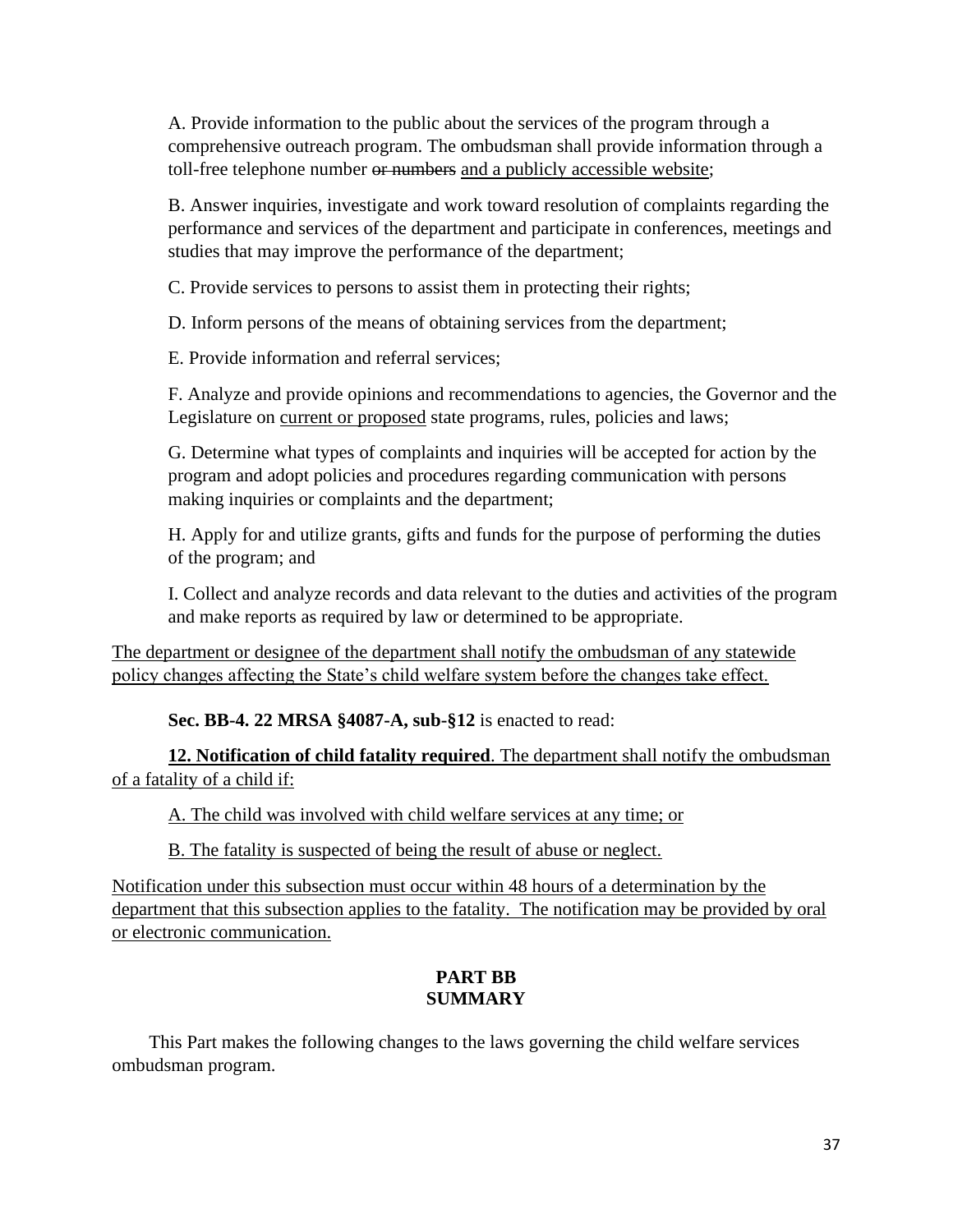- 1. It provides that the director of the ombudsman program must serve full time and expands the director's required experience to include child welfare.
- 2. It provides that the staffing for the ombudsman program is at the discretion of the nonprofit organization under contract to provide ombudsman service.
- 3. It provides that the contract to provide ombudsman services is for a period of 5 years, except that the contract may be terminated consistent with the terms of the contract.
- 4. It provides that the contract to provide ombudsman services must include funds for the nonprofit organization to provide health insurance benefits for employees of the ombudsman program.
- 5. It provides that the ombudsman program must provide information about its services through a publicly accessible website and makes a technical correction regarding plural language.
- 6. It clarifies that the ombudsman program may provide opinions and recommendations on current or proposed state programs, rules, policies, and laws.
- 7. It clarifies that the ombudsman program may provide input on the State's child welfare system to the Department of Health and Human Services and the joint standing committee of the Legislature having jurisdiction over health and human services matters.
- 8. It clarifies that the ombudsman program provides services to persons and families involved with the State's child welfare system.
- 9. It requires that the Department of Health and Human Services to notify the ombudsman program of any statewide policy changes affecting the State's child welfare system before the changes take effect.
- 10. It requires the Department of Health and Human Services to notify the ombudsman program of certain child fatalities.

# **PART CC**

**Sec. CC-1**. **10 MRSA §1019, sub-§2** is amended to read:

**2. Criteria.** For an applicant to participate in the nursing education loan repayment program established under subsection 1, the applicant must:

A. Be a nurse;

B. Be currently enrolled in a master's or doctoral degree program in nursing or have completed a master's or doctoral degree in nursing;

C. Possess an outstanding education loan relating to the master's or doctoral nursing degree; and

D. Sign a statement of intent in a form acceptable to the authority to work as full-time nursing faculty in a nursing education program in the State for a minimum of  $5-3$  years after acceptance into the nursing education loan repayment program.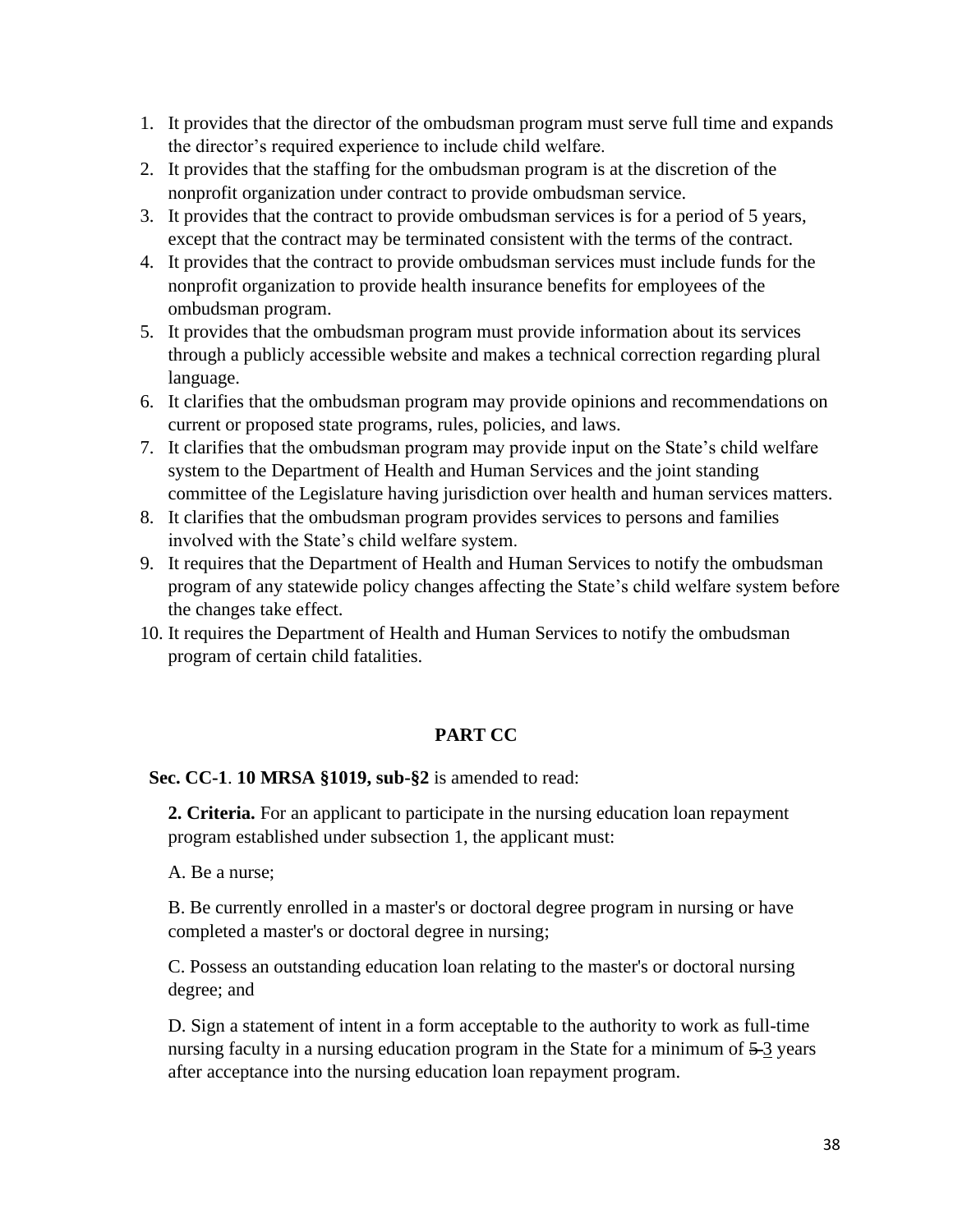#### **Sec. CC-2. 10 MRSA §1019, sub-§4** is amended to read:

4. **Administration.** The nursing education loan repayment program and the nursing education loan repayment fund are administered by the authority. The authority shall repay the loan of an applicant who meets the criteria in subsection 2 in the amount of up to \$20,000 for a master's degree and up to \$40,000 for a doctoral degree. The authority may adopt rules to carry out the purposes of this subchapter. Rules adopted pursuant to this subsection are major substantive rules routine technical rules pursuant to Title 5, chapter 375, subchapter 2-A.

**Sec. CC-3.** PL 2021, c. 483, Pt. H, §1, is amended to read:

**Sec. H-1**. Maine Health Care Provider Loan Repayment Pilot Program. The Finance Authority of Maine shall establish the Maine Health Care Provider Loan Repayment Pilot Program, referred to in this section as "the program," for certain health care professionals who commit to living and working in Maine for at least 3 years. Under the program, the authority shall pay up to \$25,000 per year and, in aggregate, the lesser of \$75,000 and 50% of the recipient's outstanding loan balance. The program terminates when the funds allocated pursuant to this Part to the Maine Health Care Provider Loan Repayment Program Fund established in the Maine Revised Statutes, Title 20-A, section 12953 are fully expended or by December 31, 20246, whichever occurs first, unless other funding is made available to carry out the purpose of the program. Costs and expenses of maintaining, servicing and administering the Maine Health Care Provider Loan Repayment Program Fund and of administering the program may be paid out of amounts in the fund.

The authority shall adopt routine technical rules pursuant to the Maine Revised Statutes, Title 5, chapter 375, subchapter 2-A to carry out the purposes of the program, including application requirements and program eligibility.

## **PART CC SUMMARY**

This Part amends the Nurse Educators Loan Repayment Program by changing the required program commitment period from a minimum of five years to three years and by making any program rules adopted routine technical rules instead of major substantive rules. This Part also amends the date by which funds in the Maine Health Care Provider Loan Repayment Pilot Program must be expended.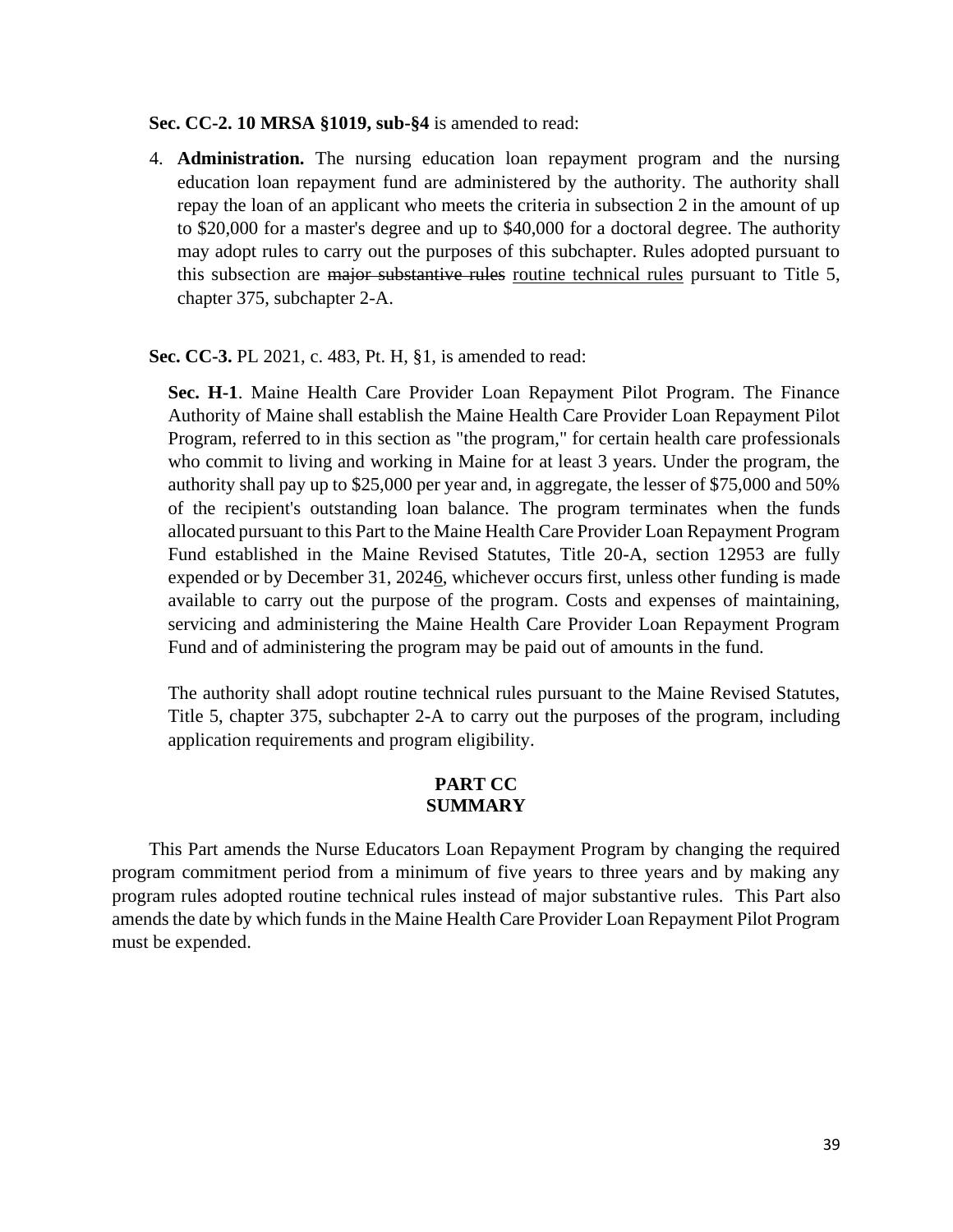## **PART DD**

**Sec. DD-1. 22-A MRSA, §205, sub-§4** is amended to read:

**4. Appointments.** All deputy commissioners, all office directors, the senior legal advisor for the commissioner, the regional systems integration directors and the superintendents of any state institutions are appointed by the commissioner and serve at the pleasure of the commissioner.

**Sec. DD-2. 2 MRSA, §6, sub-§2** is amended to read:

**2. Range 90.** The salaries of the following state officials and employees are within salary range 90:

Superintendent of Financial Institutions; Superintendent of Consumer Credit Protection; State Tax Assessor; Associate Commissioner for Tax Policy, Department of Administrative and Financial Services; Superintendent of Insurance; Executive Director of the Maine Consumer Choice Health Plan; Two deputy commissioners, Department of Administrative and Financial Services; Deputy Commissioner, Department of Corrections; Public Advocate; Two deputy commissioners, Department of Health and Human Services; Chief Information Officer; Associate Commissioner, Department of Corrections; Chief of the State Police; Securities Administrator, Office of Securities; and Director, Office of Professional and Occupational Regulation.; and Senior Legal Advisor, Department of Health and Human Services.

# **PART DD SUMMARY**

This Part adds the Department of Health and Human Services Senior Legal Advisor position to the list of positions appointed by the Commissioner and adds the Senior Legal Advisor to the list of positions whose salaries are subject to adjustment by the Governor.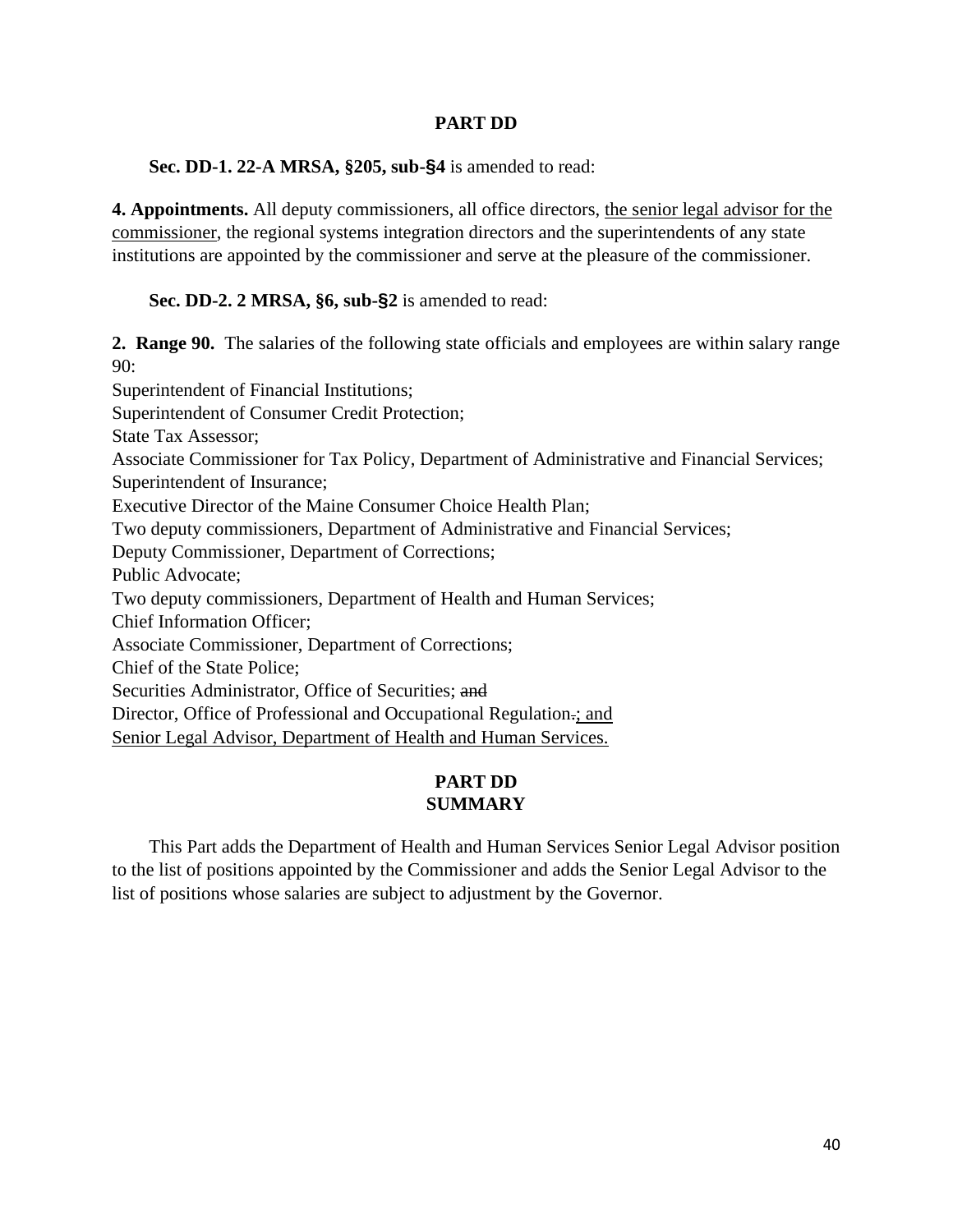### **PART EE**

**Sec. EE-1. 36 MRSA §2559** is amended to read:

### **§2559. Application of revenues**

Revenues derived by the tax imposed by this chapter must be credited to a General Fund suspense account. On or before the last day of each month, the State Controller shall transfer a percentage of the revenues received by the State Tax Assessor during the preceding month pursuant to the tax imposed by section 2552, subsection 1, paragraphs A to F and L to the Local Government Fund as provided by Title 30‑A, section 5681, subsection 5. The balance remaining in the General Fund suspense account must be transferred to service provider tax General Fund revenue. On Until July 1, 2022, on or before the 15th day of each month, the State Controller shall transfer all revenues received by the assessor during the preceding month pursuant to the tax imposed by section 2552, subsection 1, paragraphs G to J and M to the Medical Care Services Other Special Revenue Funds account, the Other Special Revenue Funds Mental Health Services – Community Medicaid program, the Medicaid Services - Adult Developmental Services program and the Office of Substance Abuse - Medicaid Seed program within the Department of Health and Human Services. Beginning July 1, 2022, on or before the 15th day of each month, the State Controller shall transfer all revenues received by the assessor during the preceding month pursuant to the tax imposed by section 2552, subsection 1, paragraphs G to J and M to the Medical Care - Payments to Providers program, Other Special Revenue Funds account.

**Sec. EE-2. 36 MRSA §2873, sub-§4, ¶B** is amended to read:

B. All Until July 1, 2022, all revenues received by the assessor during the month pursuant to this chapter from residential treatment facilities net of refunds must be credited to the Residential Treatment Facilities Assessment Other Special Revenue Funds account in the Department of Health and Human Services. Beginning July 1, 2022, all revenues received by the assessor during the month pursuant to this chapter from residential treatment facilities net of refunds must be credited to the Nursing Facilities Other Special Revenue Funds account in the Department of Health and Human Services. Beginning October 1, 2011, a percentage equal to the State's annual Federal Medical Assistance percentage of the revenues generated by the increase in the tax rate from 5.5% to 6% received by the assessor during the month must be credited to an Other Special Revenue Funds account in the Department of Health and Human Services, Developmental Services Waiver - Supports program and all revenues credited to that account must be applied to providing services to individuals on the waiting list for the community support benefit provided under a federal 1915(c) waiver under the MaineCare Benefits Manual, Chapter II, Section 29. The balance must be credited to an Other Special Revenue Funds account in the Department of Health and Human Services, Medicaid Services - Developmental Services program.

**Sec. EE-3. PL 2021, c. 398, Pt. SS** is repealed.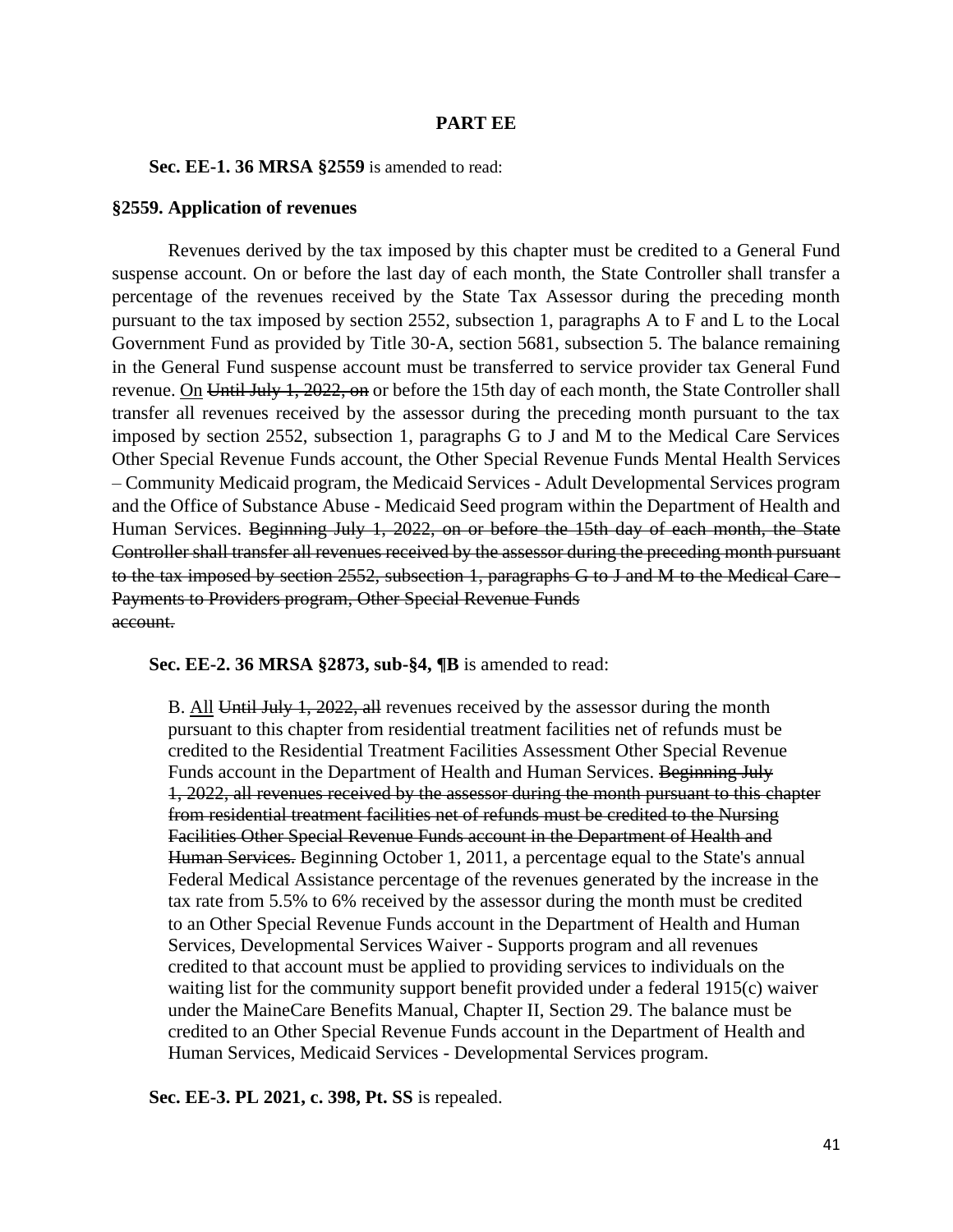## **PART EE SUMMARY**

This Part repeals the language associated with the consolidation of MaineCare related programs and accounts approved in Public Law 2021, chapter 398. Due to technical adjustments that would need to be made and the volume of MaineCare related systems work already in process, this initiative cannot be completed within the required timeframe.

#### **PART FF**

**Sec. FF-1. Transfer from General Fund unappropriated surplus; MaineCare Stabilization Fund.** Notwithstanding any provision of law to the contrary, the State Controller shall transfer \$30,000,000 from the unappropriated surplus of the General Fund to the MaineCare Stabilization Fund established in the Maine Revised Statutes, Title 22, section 3174-KK on or before June 30, 2022.

**Sec. FF-2. Transfer for MaineCare payments.** Notwithstanding any provision of law to the contrary, the State Controller may transfer from the balance available in the MaineCare Stabilization Fund established in the Maine Revised Statutes, Title 22, section 3174-KK for MaineCare payments in the Department of Health and Human Services. Amounts transferred may be expended based on allotment established by financial order upon recommendation by the State Budget Officer and approval by the Governor. The amounts transferred are considered adjustments to appropriations. The Governor shall inform the Legislative Council and the joint standing committees of the Legislature having jurisdiction over appropriations and financial affairs and health and human services matters immediately upon such a transfer from the MaineCare Stabilization Fund.

### **PART FF SUMMARY**

This Part requires the transfer of \$30,000,000 in fiscal year 2021-22 from the unappropriated surplus of the General Fund to the MaineCare Stabilization Fund.

### **PART GG**

**Sec. GG-1**. **Transfer of American Rescue Plan savings funds.** Notwithstanding the Maine Revised Statutes, Title 5, section 1585 or any other provision of law to the contrary, until June 30, 2023, balances of appropriations in various General Fund accounts in the Department of Health and Human Services, MaineCare program that are available as part of the increased 10% Federal Medical Assistance Percentage (FMAP) for MaineCare Home and Community Based Services per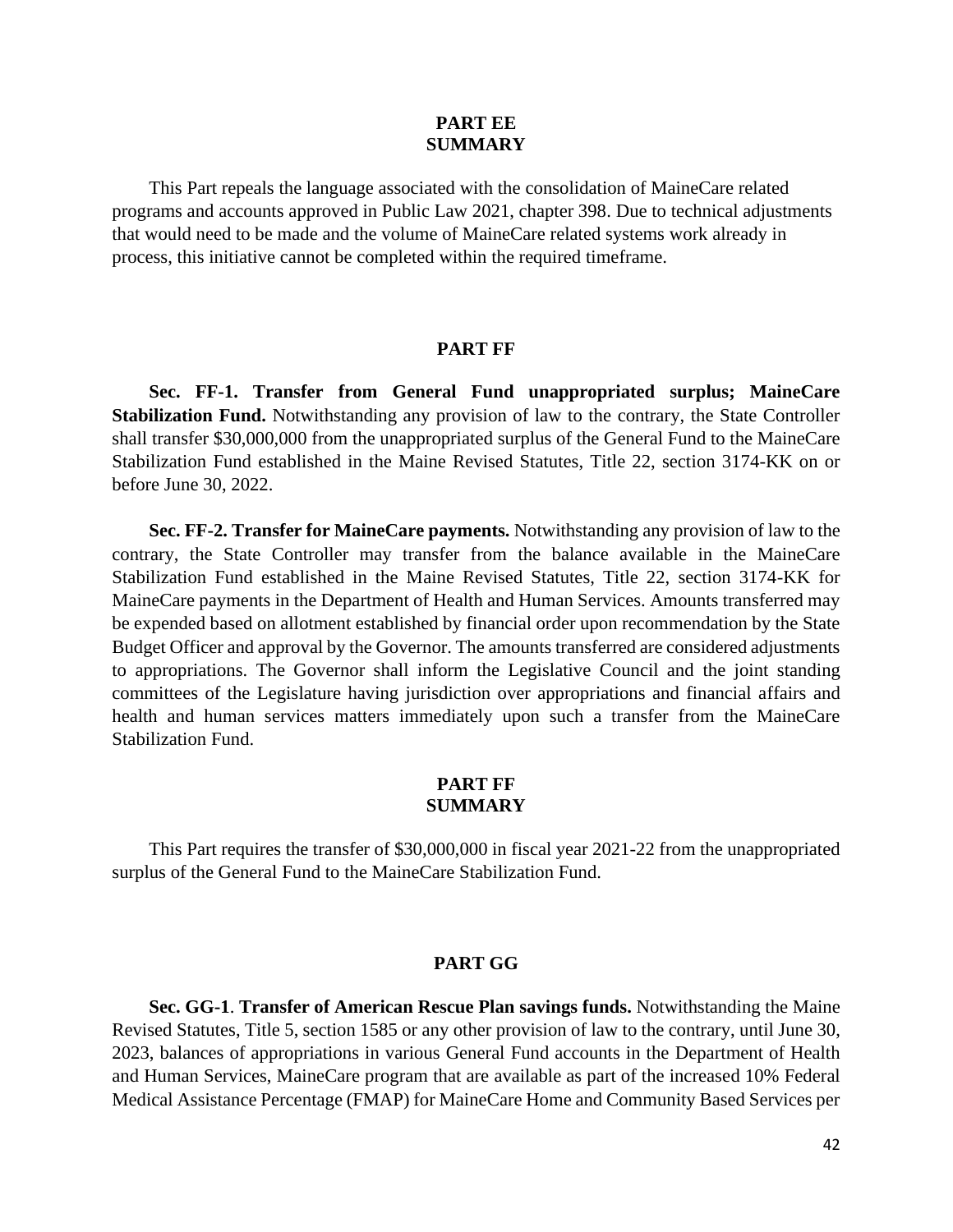the American Rescue Plan Act of 2021, section 9817, may be transferred by financial order, upon recommendation of the State Budget Officer and approval of the Governor, to the Medical Care – Payments to Providers program, Home and Community Based Services – ARP Savings, Other Special Revenue Funds account and the Office of MaineCare Services program, Home and Community Based Services Admin – ARP Savings, Other Special Revenue Funds account within the Department of Health and Human Services to be used for federally authorized purposes.

## **PART GG SUMMARY**

This Part authorizes the Department of Health and Human Services to transfer savings incurred from the increase in FMAP per the American Rescue Plan Act of 2021, section 9817, from various General Fund MaineCare program accounts to Other Special Revenue Funds accounts in the Medical Care - Payments to Providers and the Office of MaineCare Services programs to be used for federally authorized purposes.

#### **PART HH**

**Sec. HH-1. Carrying balances; Department of Health and Human Services Food Supplement Administration program.** Notwithstanding any provision of law to the contrary, beginning with fiscal year 2021-22, the State Controller shall carry forward, to be used for the same purposes, any unexpended balance of the \$1,335,770 appropriated in Public Law 2021, chapter 1 in the All Other line category in the Office for Family Independence - Food Supplement Administration program, General Fund account for the purpose of reinvestment to resolve obligations to the federal government for Supplemental Nutrition Assistance Program error penalty incurred in federal fiscal year 2019.

## **PART HH SUMMARY**

This Part allows the Department of Health and Human Services, Office for Family Independence to carry forward any unexpended balance of the \$1,335,770 appropriated in Public Law 2021, chapter 1 to meet reinvestment obligations for penalties incurred in the Supplemental Nutrition Assistance Program in 2019.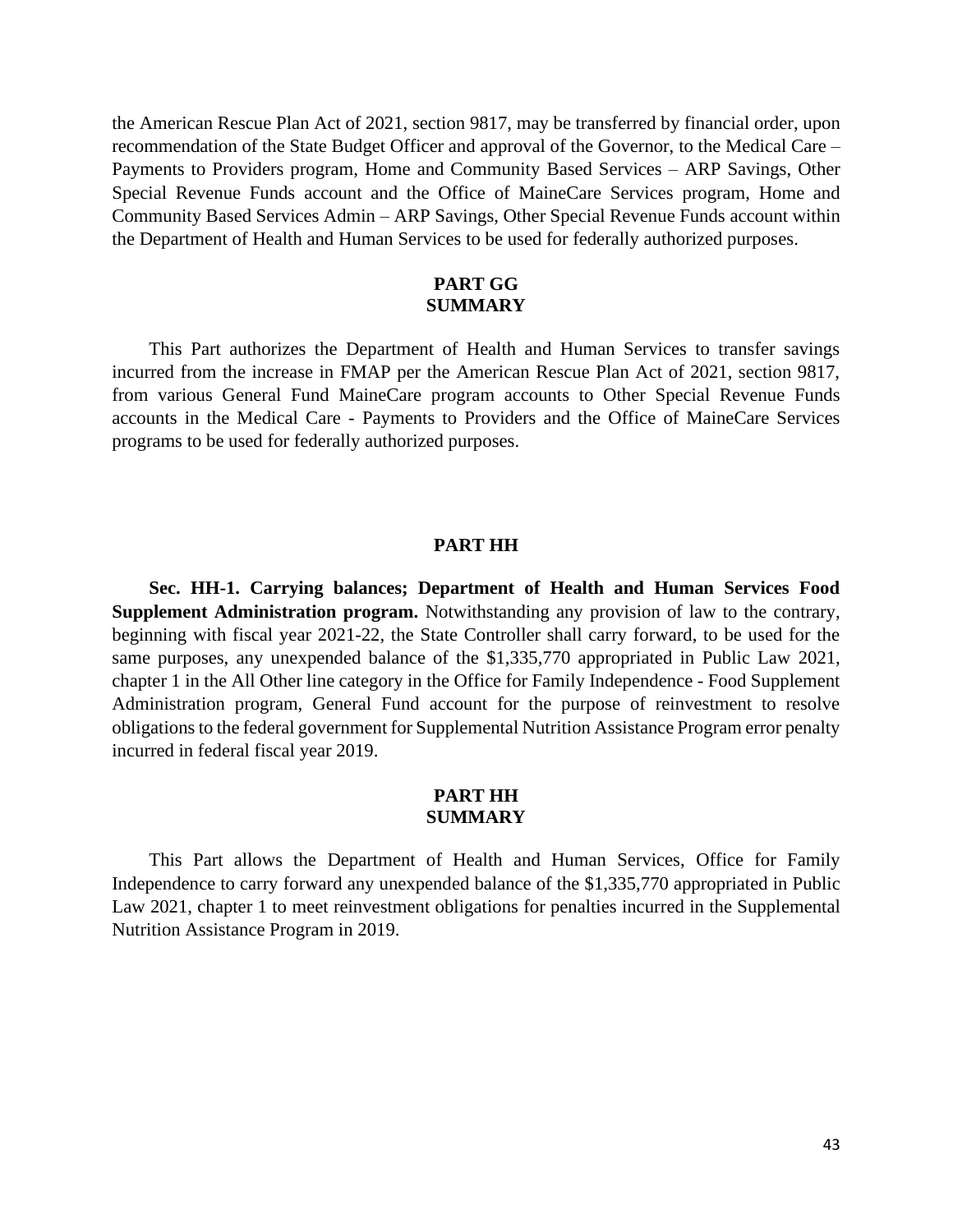#### **PART II**

**Sec. II-1. Transfer of funds; Department of Inland Fisheries and Wildlife carrying account.** On or before June 1, 2022, the State Controller shall transfer \$655,200 from the Inland Fisheries and Wildlife Carrying Balances – General Fund account to the Resource Management Services – Inland Fisheries and Wildlife program, General Fund account to provide matching funds for the construction of the Fryeburg shooting range.

## **PART II SUMMARY**

This Part transfers funds from the Inland Fisheries and Wildlife Carrying Balances – General Fund account to the Resource Management Services – Inland Fisheries and Wildlife program, General Fund account to provide matching funds for the construction of the Fryeburg shooting range.

### **PART JJ**

**Sec. JJ-1. Transfer from General Fund unappropriated surplus; Maine Civil Legal Services.** Notwithstanding any provision of law to the contrary, on or before June 30, 2022, the State Controller shall transfer \$1,300,000 from the unappropriated surplus of the General Fund to Maine Civil Legal Services, Other Special Revenue Funds account within the Judicial Branch to support the increased costs for civil legal services for persons unable to afford a lawyer by providing additional funds available for distribution by the Civil Legal Service Fund pursuant to Maine Revised Statutes, Title 4, section 18-A, subsection 1.

## **PART JJ SUMMARY**

This Part requires the transfer of \$1,300,000 in fiscal year 2021-22 from the unappropriated surplus of the General Fund to Maine Civil Legal Services, Other Special Revenue Funds account within the Judicial Branch to support the increased costs for civil legal services for persons unable to afford a lawyer by providing additional funds available for distribution by the Civil Legal Service Fund. This is a one-time transfer to support increased costs resulting from the pandemic.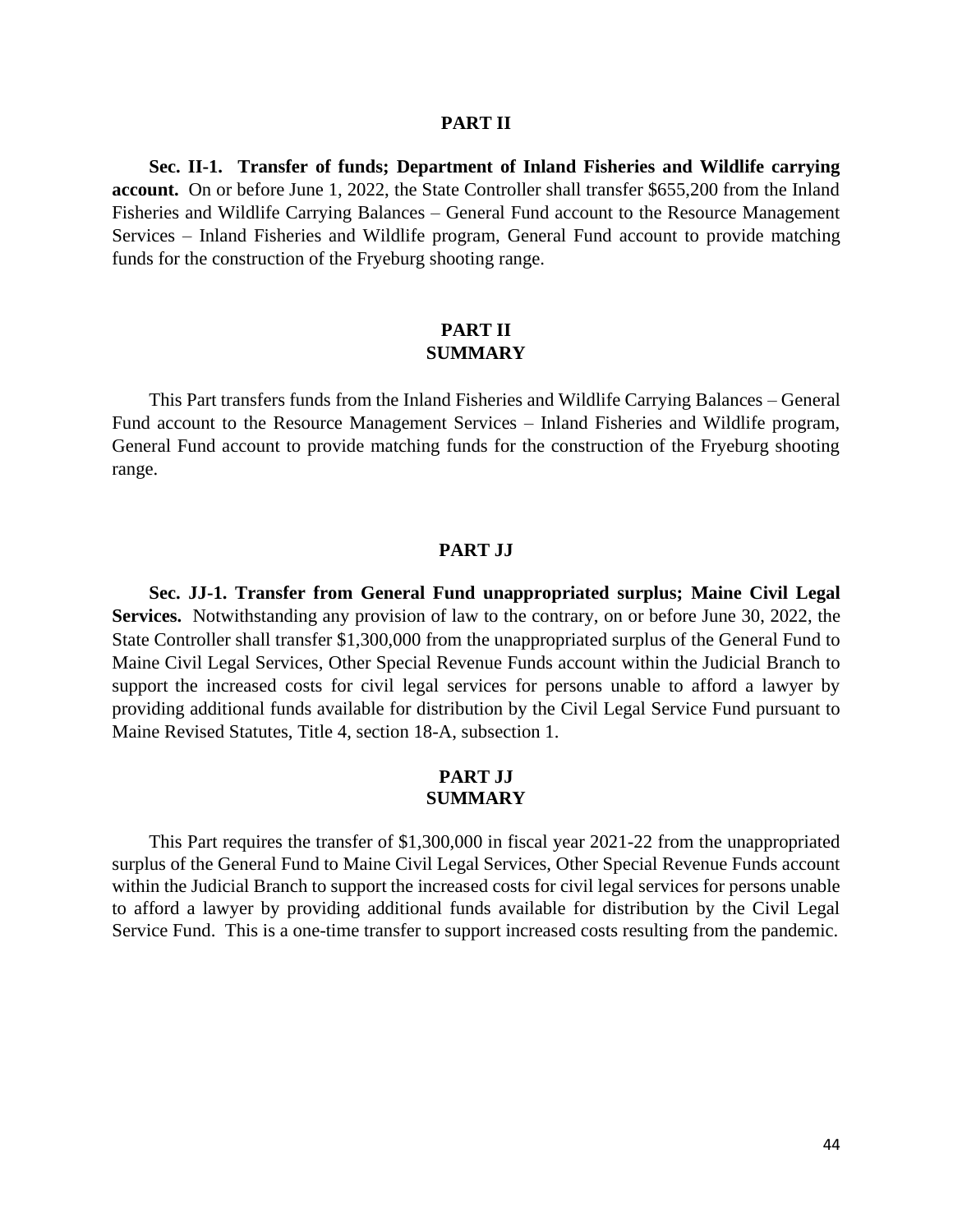### **PART KK**

**Sec. KK-1. Transfer from General Fund unappropriated surplus; Paid Family and Medical Leave Study.** Notwithstanding any provision of law to the contrary, on or before June 30, 2022, the State Controller shall transfer \$300,000 from the unappropriated surplus of the General Fund to the Legislature, Study Commissions - Funding Other Special Revenue Funds account to support the costs of contracting with an outside entity to conduct and complete an actuarial study as required for the Commission To Develop a Paid Family and Medical Leave Benefits Program.

## **PART KK SUMMARY**

This Part requires the transfer of \$300,000 in fiscal year 2021-22 from the unappropriated surplus of the General Fund to the Legislature, Study Commissions - Funding Other Special Revenue Funds account to support the costs of contracting with an outside entity to conduct and complete an actuarial study as required for the Commission To Develop a Paid Family and Medical Leave Benefits Program.

#### **PART LL**

#### **Sec. LL-1. 27 MRSA §10** is enacted to read:

#### **§10. Imagination Library of Maine Fund**

The Imagination Library of Maine Program is hereby established within the Maine State Library. The State Librarian shall administer the Imagination Library of Maine Fund, referred to in this section as "the fund." The fund may receive appropriations, allocations, grants or gifts from public and private sources, and eligible federal funds. All moneys included in the fund shall be appropriated for the purposes set forth in this section.

- 1. **Fund Purpose**. The purpose of the program shall be to promote and encourage reading by children of the state of Maine and to develop a statewide initiative for encouraging children to develop a love of reading by providing age-appropriate books to children at their homes from birth to age 5 on a monthly basis.
- A. The fund shall provide a 50% dollar match of the necessary funds, if available, to support local partners in the provision of one (1) book per month for registered children through the program described in this section.
- B. The State Librarian, or their designee, shall manage the daily operations and provide oversight of the fund including but not limited to establishing region-based programs throughout Maine and advancing and stretching the programs to ensure enrollment growth, and administration of the 50% dollar match from the fund for each program.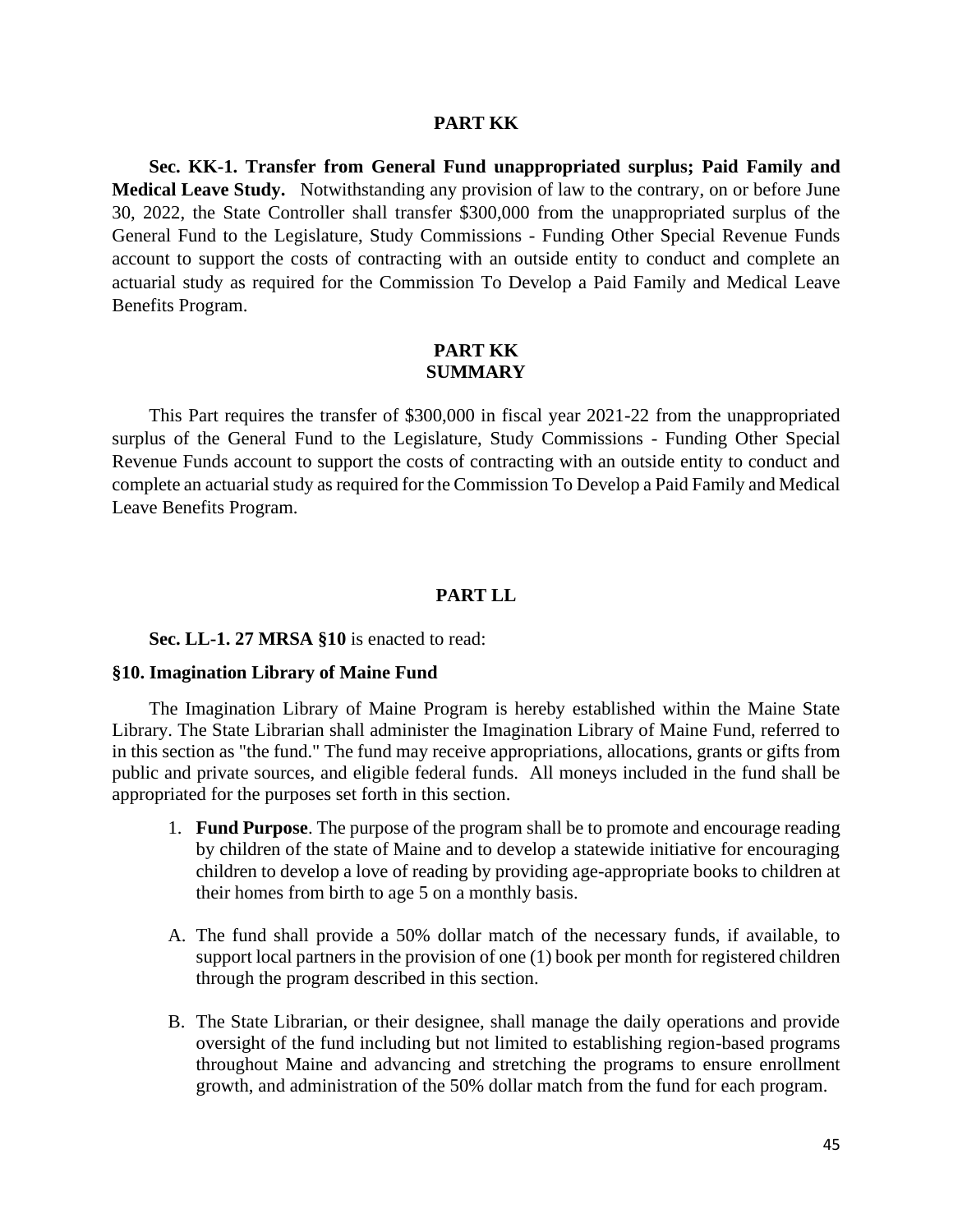- C. Develop, promote and coordinate a public awareness program to make donors aware of the opportunity to donate to the Imagination Library of Maine Fund.
- D. Develop, promote and coordinate a public awareness program to make the public aware of the opportunity to register children to receive age-appropriate books on a monthly basis. To receive books on a monthly basis, a child shall be under the age of 5 and shall have a Maine residence.
- 2. **Reporting**. The State Librarian shall submit a report that includes updates on the implementation of the Fund and recommendations to the Governor and the joint standing committee of the Legislature having jurisdiction over education matters by January 31, 2023.

**Sec. LL-2. Transfer from General Fund unappropriated surplus; Imagination Library of Maine Fund.** Notwithstanding any provision of law to the contrary, the State Controller shall transfer \$200,000 from the unappropriated surplus of the General Fund to the Imagination Library of Maine Fund, Other Special Revenue Funds account within the Maine State Library on or before June 30, 2022 to provide funding for the creation of the Imagination Library of Maine Fund.

### **PART LL SUMMARY**

This Part requires the transfer of \$200,000 in fiscal year 2021-22 from the unappropriated surplus of the General Fund to Imagination Library of Maine Fund, Other Special Revenue Funds account within the Maine State Library. The initiative will provide funding for the creation of the Imagination Library of Maine Fund with a goal to promote and encourage reading by children of the state of Maine and to develop a statewide initiative for encouraging children to develop a love of reading by providing age-appropriate books to children at their homes from birth to age 5 on a monthly basis.

## **PART MM**

#### **Sec. MM-1. P&SL 1941, c. 37, §2, 2nd ¶** is amended to read:

The Maine Maritime Academy by action of its board may borrow money, not in excess of \$10,000,000 in the aggregate at any one time outstanding, make and issue negotiable notes, bonds and other evidences of indebtedness or obligations of the academy for the construction of dormitories, dining facilities, student union, and any other buildings and improvements, including land acquisition in connection therewith, and equipment and furnishings therefor, or in anticipation of appropriated state or federal funds, and secure the payment of such obligations or any part thereof by mortgaging its properties or pledging any part of its revenues, and do all other lawful things necessary and incidental to the foregoing powers, except that the portion entire amount of any borrowing for which the related debt service is funded by an appropriation by the State, in whole or in part, or contractually committed to the Maine Maritime Academy from 3rd-party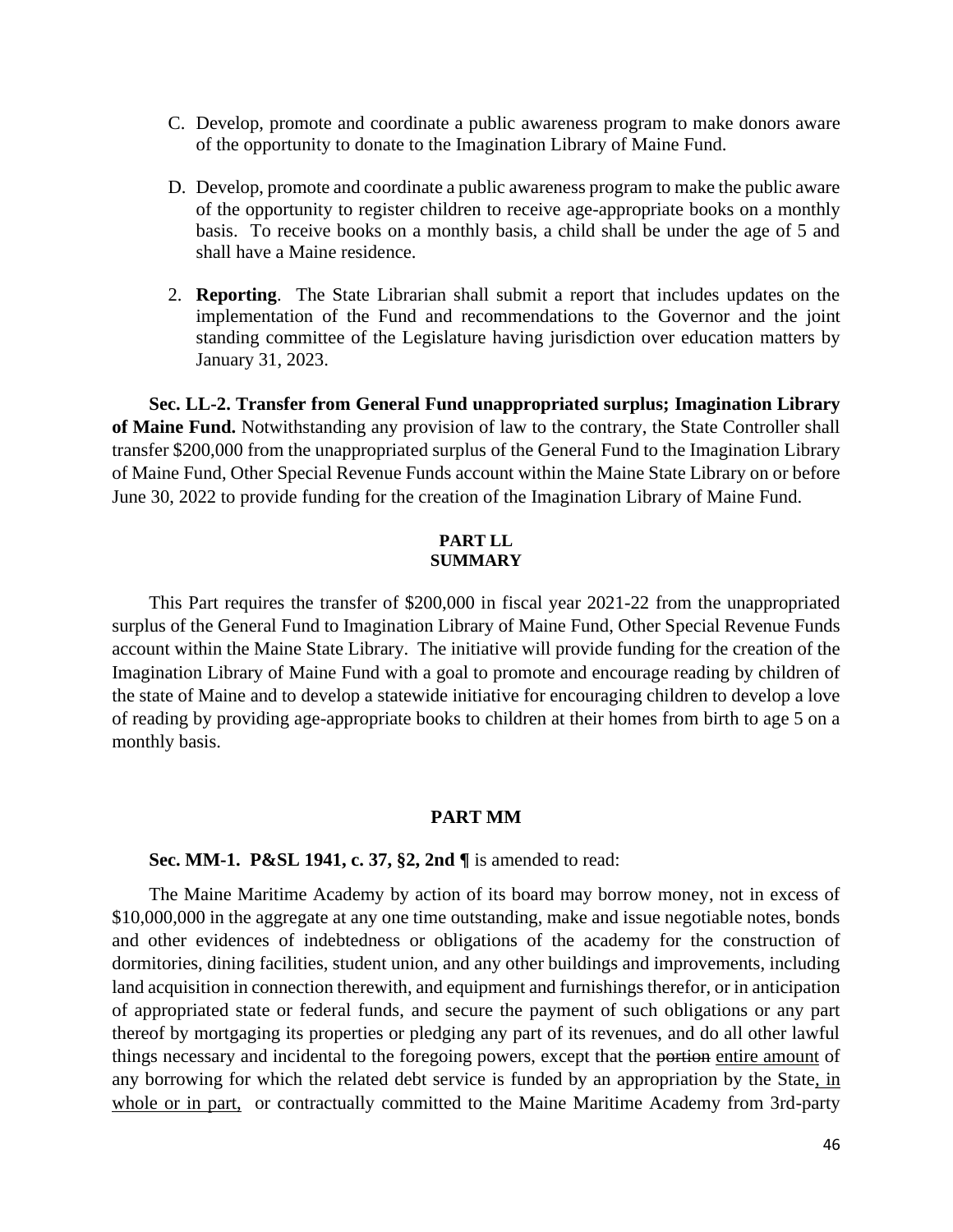sources, including foundations, public-private partnership arrangements or donors, is not included in calculating the amount limitation in this paragraph. The Maine Maritime Academy may borrow money or accept grants from federal and state governments and agencies thereof and from any other sources, or both. Such construction shall be under the supervision of the Bureau of General Services.

## **PART MM SUMMARY**

This Part provides that the entire amount of any borrowing where at least part of the related debt service will be funded by a commitment from the Maine Legislature should be excluded from the total amount limitation.

#### **PART NN**

**Sec. NN-1. Transfer from General Fund unappropriated surplus; Reserve for retirement benefits.** Notwithstanding any provision of law to the contrary, on or before June 30, 2022, the State Controller shall transfer up to \$14,700,000 an amount certified by the Executive Director of the Maine Public Employees Retirement System from the unappropriated surplus of the General Fund to a retirement benefits reserve account established within the General Fund for the purpose of providing the resources to fund a one-time retirement payment for retired state employees and teachers.

## **PART NN SUMMARY**

This Part authorizes the State Controller to transfer up to \$14,700,000 from the unappropriated surplus of the General Fund to a reserve for retirement benefits established within the General Fund in 5 MRSA §1552. The purpose of the transfer is to fund a one-time retirement payment for retired state employees and teachers.

#### **PART OO**

**Sec. OO-1. Transfer from General Fund unappropriated surplus; MCCS Free Community College - 2 Enrollment Years.** Notwithstanding any provision of law to the contrary, the State Controller shall transfer \$20,000,000 from the unappropriated surplus of the General Fund to the MCCS Free Community College - 2 Enrollment Years, Other Special Revenue Funds account within the Maine Community College System on or before June 30, 2022 to provide two years of free community college for all high school graduates in the Classes of 2020, 2021, 2022 and 2023 who enroll in a Maine community college full-time in the fall of 2022 or the fall of 2023.